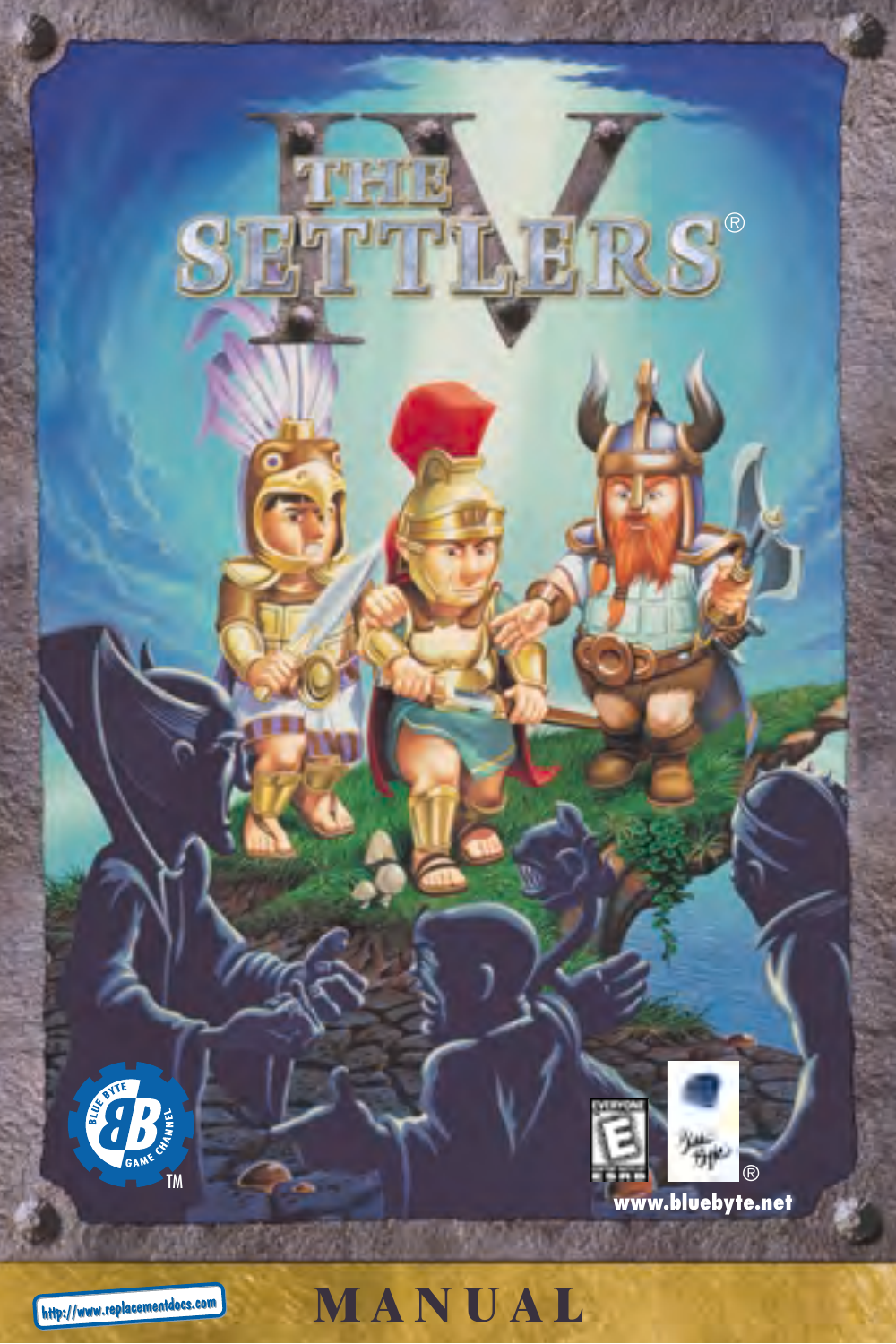© 2000 Blue Byte Software. Text, graphics, layout and logos are protected by copyright. All rights reserved. Any reproduction, publication, transmission, performance, rental, resale or lending of the manual or parts of the manual without the approval of Blue Byte Software is strictly prohibited. Blue Byte and The Settlers are registered trademarks of Blue Byte Software. The Blue Byte logo is a registered trademark of Blue Byte Software GmbH & Co. KG in the EU and a trademark of Blue Byte Software Inc. in the United States.



Copyright © 1991-2000 by RAD Game Tools, Inc. Miles 3D Realistic Sound Experience (RSX) Software Copyright © 1997-2000 by Intel Corporation and RAD Game Tools, Inc.

VIDEO

Uses Bink Video Technology. Copyright © 1997-2000 by RAD Game Tools, Inc.

Uses Miles Sound System.

MPEG Layer-3 playback supplied with the Miles Sound System from RAD Game Tools, Inc. MPEG Layer-3 audio compression technology licensed by Fraunhofer IIS and THOMSON multimedia.

### **Technical Support**

| Technical Hotline USA & Canada: $+1$ (512) 343-1099 | open Monday to Friday, 8:30 a.m. to 7:30 p.m.<br>central time excluding public holidays                         |
|-----------------------------------------------------|-----------------------------------------------------------------------------------------------------------------|
| <b>Technical Hotline UK:</b>                        | +44 (0) 16 04 25 90 90<br>open Monday to Friday, 2:30 p.m. to 1:30 a.m.<br><b>GMT</b> excluding public holidays |

E-mail-Address: hotline@bluebyte.com

Blue Byte Software Inc. 8140 North Mopac, Suite IV-230 Austin · TX 78759 · USA Phone: +1 (512) 343-0500 Fax: +1 (512) 343-1886

Blue Byte Software GmbH & Co. KG Eppinghofer Straße 150 45468 Mülheim an der Ruhr · Germany Phone: +49 (0) 208, 450 88-0 Fax: +49 (0)2 08. 450 88-99



**www.bluebyte.net**

### **TABLE OF CONTENTS**

| ▭  |       |                                                   |   |
|----|-------|---------------------------------------------------|---|
| 1. |       |                                                   |   |
| 2. |       |                                                   |   |
| 3. |       |                                                   |   |
|    | 3.1   |                                                   |   |
|    | 3.1.1 |                                                   |   |
|    | 3.1.2 |                                                   |   |
|    | 3.1.3 |                                                   |   |
|    | 3.1.4 |                                                   |   |
|    | 3.1.5 |                                                   |   |
|    | 3.1.6 |                                                   |   |
|    | 3.1.7 |                                                   |   |
|    | 3.1.8 |                                                   |   |
|    | 3.2   |                                                   |   |
|    | 3.21  |                                                   |   |
|    | 3.2.2 |                                                   |   |
|    | 3.2.3 |                                                   |   |
|    | 3.2.4 |                                                   |   |
|    |       |                                                   |   |
| 4. |       |                                                   |   |
|    | 4.1   |                                                   |   |
|    | 4.7   |                                                   |   |
|    | 4.2.1 |                                                   |   |
|    | 422   |                                                   |   |
|    | 4.2.3 |                                                   |   |
|    | 4.3   |                                                   |   |
|    | 4.3.1 |                                                   |   |
|    | 4.3.2 |                                                   |   |
|    | 4.4   |                                                   |   |
|    | 441   | Conflict Mode (single-player and multiplayer)  18 |   |
|    | 4.4.2 |                                                   |   |
|    | 4.4.3 |                                                   |   |
|    | 4.4.4 |                                                   |   |
|    | 4.4.5 |                                                   |   |
|    | 4.4.6 |                                                   |   |
|    | 4.5   |                                                   |   |
|    | 4.6   |                                                   |   |
|    | 4.7   |                                                   |   |
|    | 4.8   |                                                   | 3 |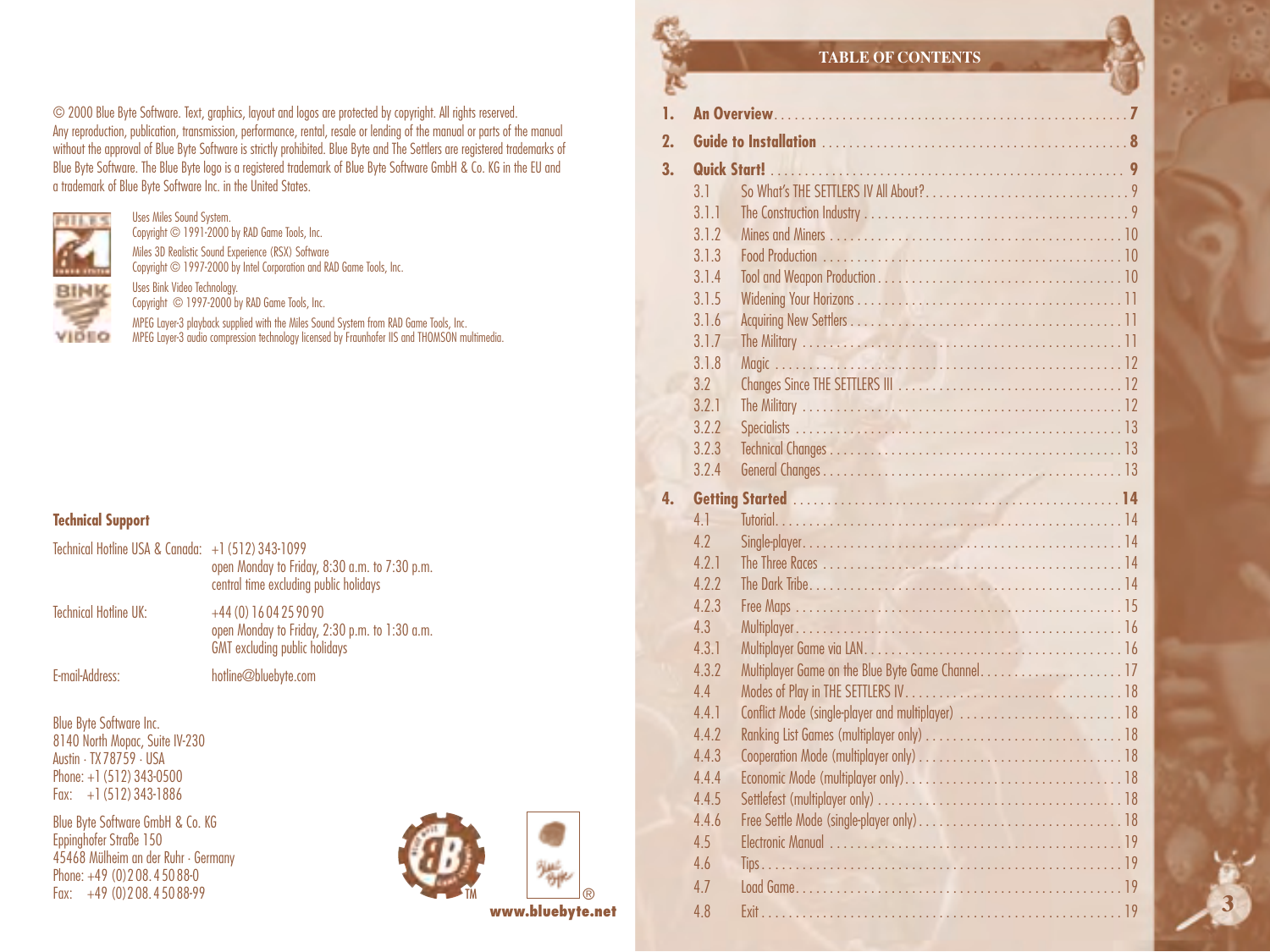## **TABLE OF CONTENTS**

罗里

| 5 <sub>1</sub> |                |  |
|----------------|----------------|--|
|                | 5.1            |  |
|                | 5.1.1          |  |
|                | 5.1.2          |  |
|                | 513            |  |
|                | 5.2            |  |
|                | 5.2.1          |  |
|                | 5.2.2          |  |
|                | 5.2.3          |  |
|                | 5.2.4          |  |
|                | 5.3            |  |
|                | 5.3.1<br>5.3.2 |  |
|                | 5.3.3          |  |
|                | 534            |  |
|                |                |  |
| 6.             |                |  |
|                | 6.1            |  |
|                | 6.7<br>6.3     |  |
|                | 6.4            |  |
|                |                |  |
| 7.             |                |  |
| 8.             |                |  |
| 9.             |                |  |
| 10.            |                |  |
|                | 10.1           |  |
|                | 10.2           |  |
|                | 10.3           |  |
|                | 10.4           |  |
|                | 10.5           |  |
|                | 11. Food       |  |
|                | 11.1           |  |
|                | 11.2           |  |
|                | 11.3           |  |
|                | 11.4           |  |
|                |                |  |

## **TABLE OF CONTENTS**

P.

|     | 13.1   |  |  |
|-----|--------|--|--|
|     | 13.2   |  |  |
|     | 13.21  |  |  |
|     | 13.2.2 |  |  |
|     | 13.2.3 |  |  |
|     | 13.2.4 |  |  |
|     | 13.2.5 |  |  |
|     | 13.2.6 |  |  |
|     |        |  |  |
|     |        |  |  |
|     | 15.1   |  |  |
|     | 15.2   |  |  |
|     | 15.3   |  |  |
|     |        |  |  |
| 16. |        |  |  |
|     |        |  |  |
|     | 17.1   |  |  |
|     | 17.2   |  |  |
|     | 17.3   |  |  |
|     |        |  |  |
|     |        |  |  |
|     | 19.1   |  |  |
|     | 19.2   |  |  |
|     | 19.3   |  |  |
|     | 19.4   |  |  |
|     | 19.5   |  |  |
|     | 19.6   |  |  |
|     | 19.7   |  |  |
|     | 19.8   |  |  |
|     | 19.8.1 |  |  |
|     | 19.8.2 |  |  |
|     | 19.8.3 |  |  |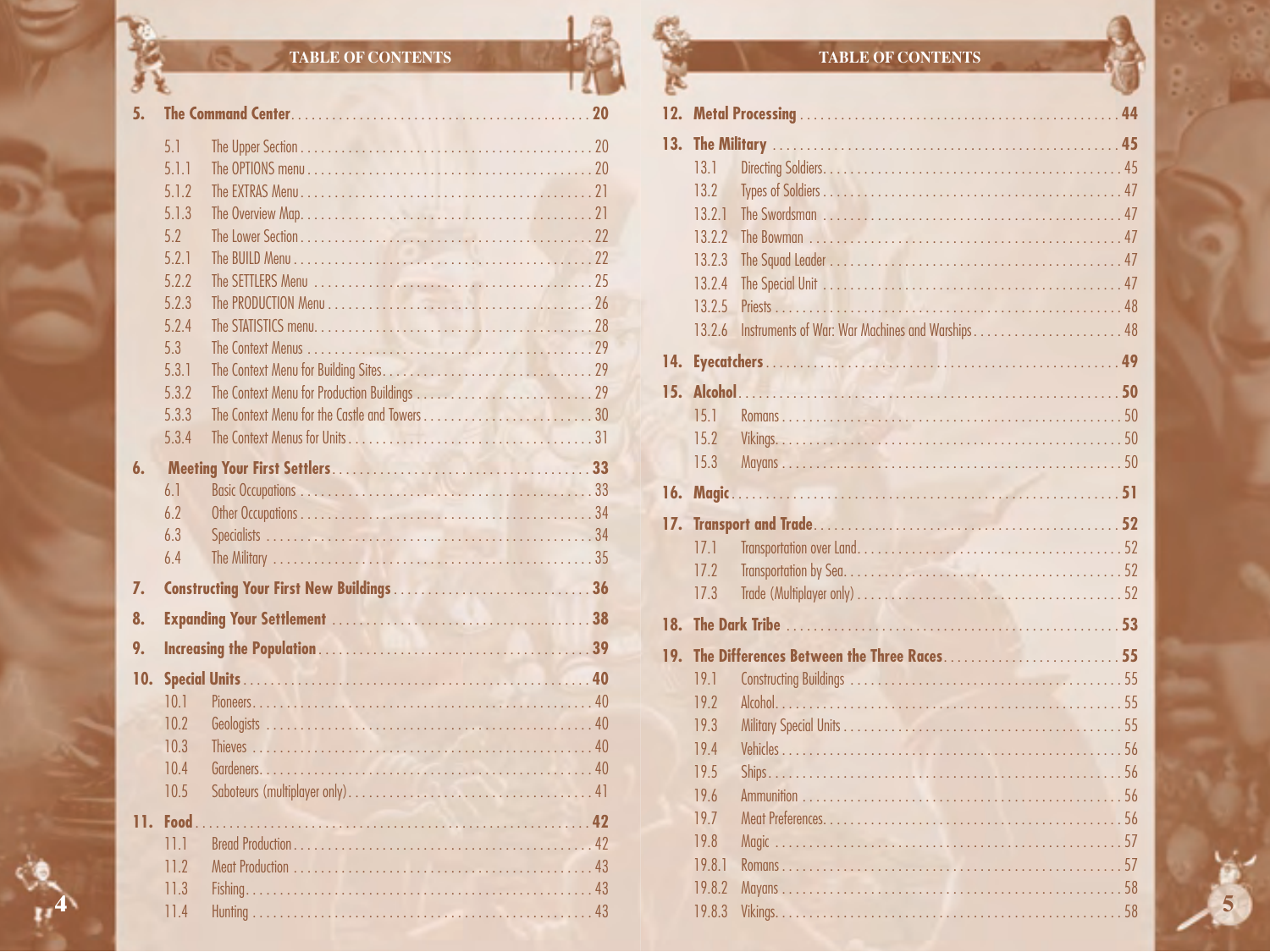### **TABLE OF CONTENTS**

**6**

## **1. An Overview**

A very warm welcome to *THE SETTLERS IV* world! You've arrived in a wondrous place populated with Romans, Vikings and Mayans competing or cooperating to reach a variety of goals. These goals include occupying land, ensuring the supply of raw materials, or simply trying to create the most beautiful settlement. There is more than one path which leads to success – you can engage in trade, forge alliances, or lead your army into battle.

*THE SETTLERS IV*, like its predecessors, is a combination of a civilization simulation and strategy game where your decisions and skill in managing and protecting your settlement will determine its fate.

A wide variety of tasks await you. Wood and stone will be needed for constructing new buildings, Residences will be needed to increase the population of your settlement, Farms and Ranches will have to be built to produce food for your Miners and alcohol for currying the favor of the gods. Mines and Smelting Works will be necessary for manufacturing tools and weapons. Donkey caravans and trade ships will be needed for transporting goods by land and sea.

You will not only be the chief planner and coordinator of your settlement, you will also command forces to ensure its safety, repelling enemy attacks with soldiers, war machines and warships. You should also find time to make your settlement as attractive as possible, constructing beautiful ornaments, which not only fulfill their primary function but also inspire your troops to greater heights on foreign soil. Your Priests should be given every opportunity to use their spiritual powers to your settlement's advantage. But watch out for your opponents – conflict may not be far away as they pursue their own aims.

*THE SETTLERS IV* offers a range of modes of play. You can try your hand at the exciting missions for each race, lining up on your own against one or more computer-controlled opponents. As for multiplayer games, you can play with or against friends and colleagues via a Local Area Network (LAN) or against players from across the world on the Blue Byte Game Channel (BBGC).

With the exception of the missions, you can continue to determine victory conditions yourself, thus allowing you to concentrate on the specific aspects of *THE SETTLERS IV* that you enjoy most. So if aggressive settling is your style, you can aim to conquer your opponent's territory. If, on the other hand, you feel that settling is more about establishing the most magnificent settlement, then you can compete against other players in doing just that. Or you may prefer to play as part of a team – again, this is no problem in *THE SETTLERS IV*.

In addition to the three races available for you to control, a special fourth race – the ominous Dark Tribe, controlled by the computer – will greatly add to the richness of your gameplay. Morbus, the god of the Dark Tribe, is set on ridding the earth of everything green and transforming it into a gray and monotonous place. You must do everything in your power to thwart him in this quest!

Take a look around the world of *THE SETTLERS IV* and get to know the game's main functions in the extensive tutorial missions. Choose the level of difficulty that brings you the most enjoyment, and make the most of the extended tool tips to put you in the picture wherever you are in the game. We're sure that you'll soon find a place in your heart for all your little settlers and that you'll take great pleasure in watching them building, baking, farming, fishing and doing everything that settlers do. Enjoy! **7**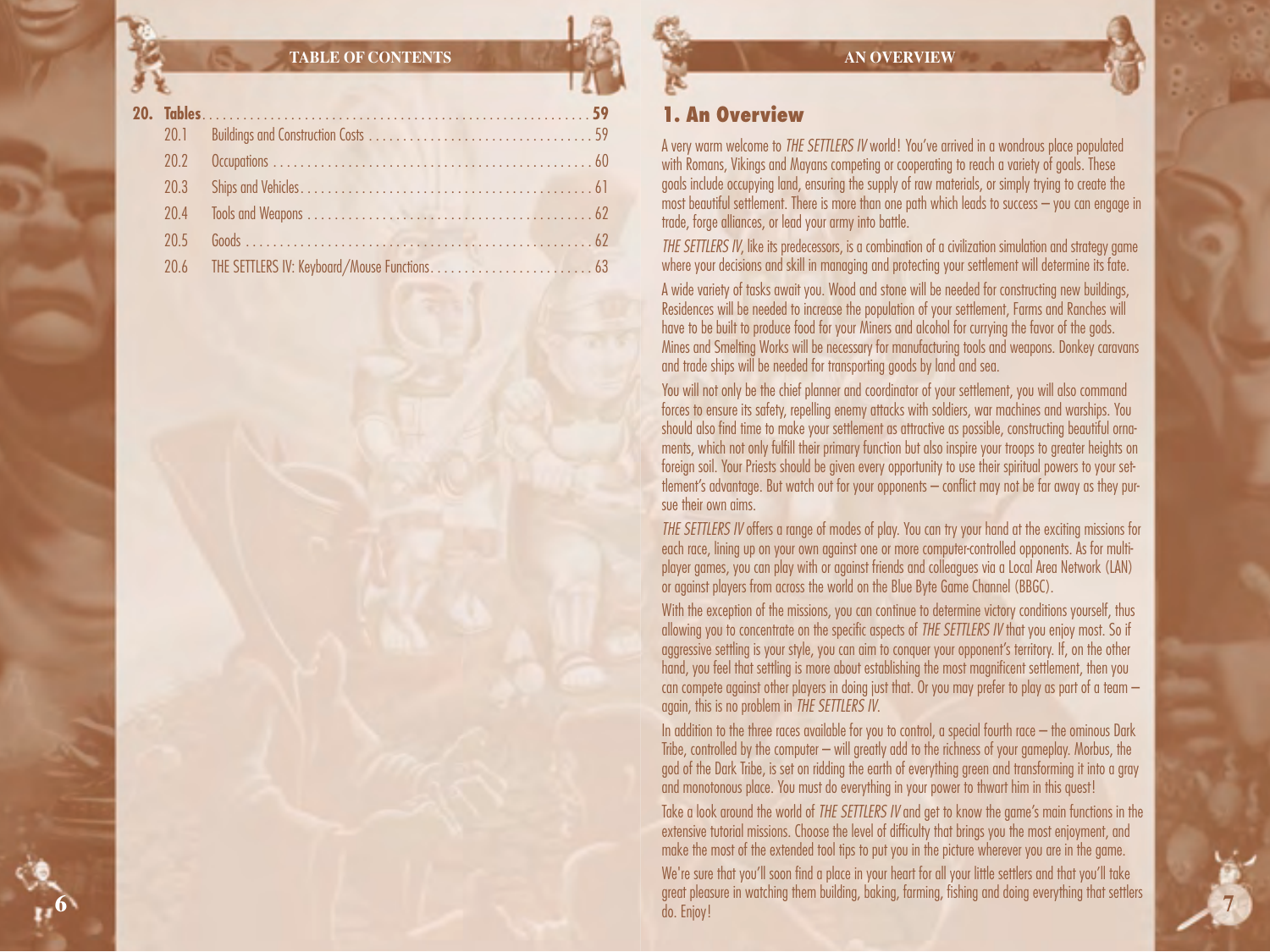**GUIDE TO INSTALLATION**



## **2. Guide to Installation**

**8**

If Autoplay is enabled on your system, simply put *THE SETTLERS IV* CD into your CD-Rom drive and the installation menu will launch automatically. To install the game, simply follow the instructions on screen.

If your Autoplay function is disabled and *THE SETTLERS IV* menu does not appear, double-click the icon for your CD-Rom drive, then click on the file "AUTORUN.EXE" and follow the instructions on screen.

At the end of the installation process you will be asked to register your copy of the game. We really recommend that you do this, as you will then be entitled to take advantage of our extensive online support as well as the Blue Byte Hotline.



## **3. Quick Start!**

This chapter is intended for all those impatient SETTLERS players who don't want to spend time browsing through the handbook, but instead want to get straight into the game. It contains a general overview of the basic principles in *THE SETTLERS IV*. Obviously, it's not possible to cover all the aspects of this complex game in one chapter alone, so we do advise you to take a closer look at the entire handbook as soon as you have time.

For the many Settlers veterans among you, the main changes made since THE SETTLERS III are listed in section 3.2 below.

## **3.1 So What's THE SETTLERS IV All About?**

It is your job to build up a thriving settlement with a healthy economy and defenses which can withstand all attacks from outside your frontiers. This involves obtaining raw materials, occupying land to provide space for your buildings and establishing a series of production chains. You will need to form military units as well, either for attacking your enemies or to protect your own settlement. The strength of these units will depend on how effectively you have built up your settlement and paid attention to the economic relationships within it. To put it bluntly, you won't be able to create the sort of soldiers who can take on more powerful enemies without first establishing a productive economy. The more you put into getting your economy into shape, the greater the chance of showing your enemies who's boss!

Read on for a brief overview of the game's most important areas.

## **3.1.1 The Construction Industry**

One of the basic principles of *THE SETTLERS IV* is that in order to build up a settlement you must have a productive and efficient construction industry. This is because the main method of building up your economy is to construct buildings. What this means in practice is that you don't give your settlers the command, "Chop down a tree", but instead you construct a Woodcutter's Hut. Once the Hut is finished, one of your settlers will grab an axe and move in. Now you have a Woodcutter in your settlement who will automatically cut down all the trees in his working area. In the same way, you always need to construct buildings for all of the raw materials that you require.

Let's take a brief look at the other main buildings needed for the construction industry:

- Sawmill: logs are sawn up into planks. Tool: saw
- Stonecutter's Hut: Stonecutters hammer out stones from the lumps of rock scattered around the map. Tool: pickaxe
- Forester's Hut: Foresters plant new trees. No tool required.

The Basics

**Construction Industry Buildings**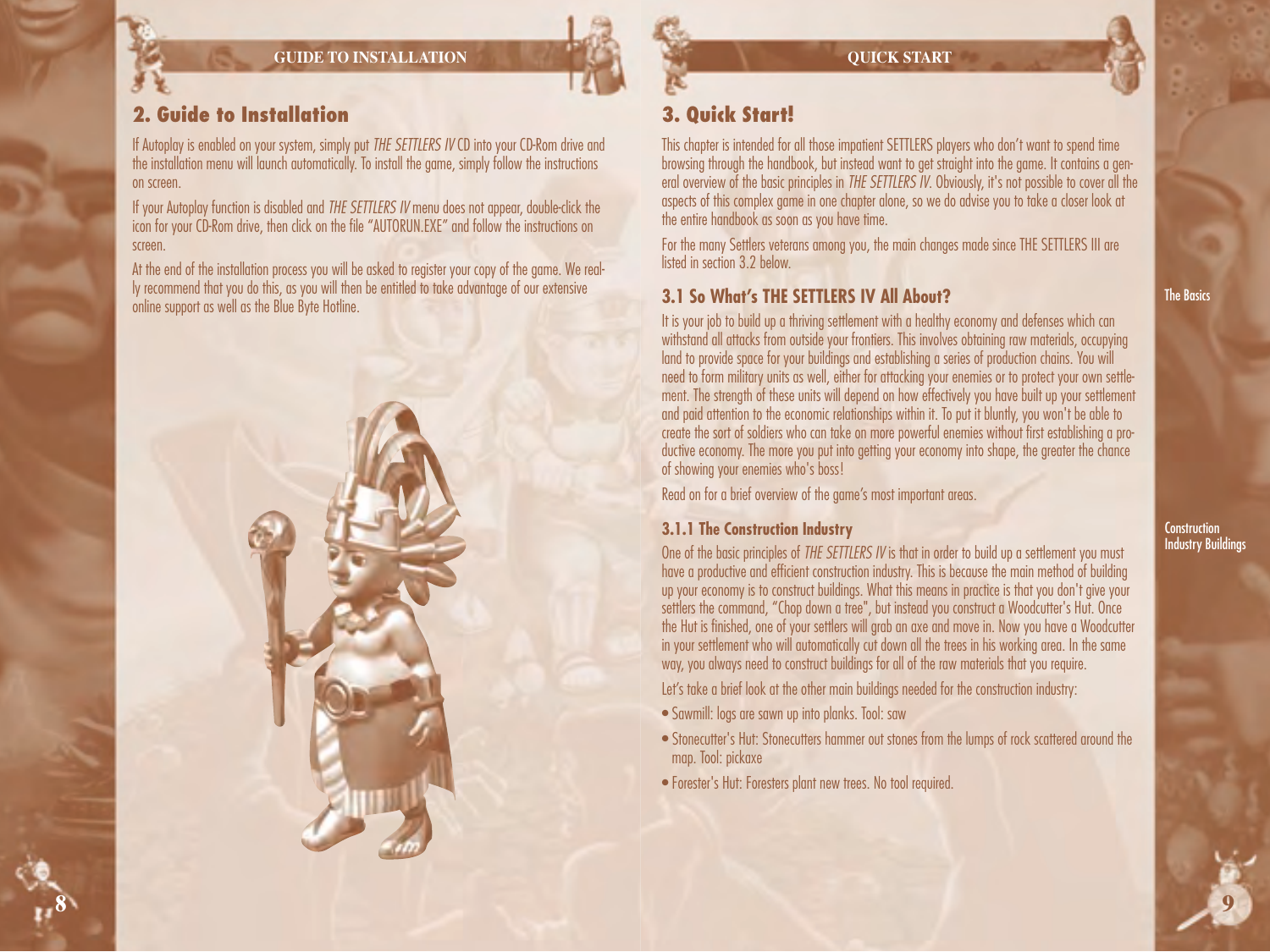## *A Few Tips:*

- Bear in mind that a single Forester can plant enough trees to keep more than one Woodcutter busy.
- Build Woodcutters' Huts, Foresters' Huts and Sawmills as close to each other as you can to keep transportation distances to a minimum.
- The supply of stones, unlike that of wood, is limited.
- Build the Stonecutters' Huts as close as you can to the rocks.
- If all the stones have been used up, you can demolish the Stonecutters' Huts and get half of the construction costs back.

## **3.1.2 Mines and Miners**

In case you were wondering, the settlers do have sectors of the economy other than the construction industry. You'll also need metals, coal, food and alcohol. Your settlers use coal and metal from the Mines to forge their tools and weapons. Alcohol is offered up to the gods in sacrifice, and food is needed to keep those hungry Miners working.

Metals and coal are both extracted from the Mines, and coal can be used in the form in which it emerges from below ground. Metals, however, have to be smelted down to ingots in the Iron and Gold Smelting Works before the Toolsmiths and Weaponsmiths can fashion them into something useful.

And as for the Miners, they have to be provided with food to keep them hacking away under the surface. They each have a favorite food depending on what sort of Mine they work in. One portion of a Miner's favorite nourishment gives him enough energy to go in search of raw material ten times. If he doesn't get his favorite, he'll only make two attempts at finding the raw material for you.

## **3.1.3 Food Production**

"And where does the bread come from?" you may well ask. First, a Farmer using a scythe grows grain on a Grain Farm. This grain is then processed into flour in the Grain Mill. Then, in the Bakery, the flour is mixed with water from the Waterworker's Hut to bake bread.

To obtain meat, you'll first need to construct a Ranch. Bear in mind that this Ranch needs additional water from the Waterworker's Hut and grain from the Grain Farm to provide animal feed. The animals from this Ranch then go to the Slaughterhouse (tool: axe) to meet their maker. To obtain fish, all that's required is for a Fisherman's Hut to be built near the coast or a river and a fishing pole provided for the Fisherman to use.

## **3.1.4 Tool and Weapon Production**

At the beginning of the game you're provided with a basic number of goods and tools which will help you to get your economy off the ground. It is worth thinking very carefully about how these resources should be used. As we've already discovered, some buildings require a specific tool in order to begin production. A trusty Toolsmith forges all these tools. You'll only be able to meet your ever-increasing need for tools if your Toolsmith has a steady supply of raw materials. And what goes for the Toolsmith also applies to the Weaponsmith, who can only arm your troops if you provide him with enough coal and iron to make the necessary weapons.

## **3.1.5 Widening Your Horizons**

In order to get hold of the raw materials required for all these goods, you're going to have to start looking further afield and expanding your territory. As Mines can only be constructed in the mountains and a Fisherman's Hut that's miles away from water isn't likely to bring in much fish, you'll need to make sure that your settlement has access to these important natural resources. In any case, the patch of land that you have at the start of the game will soon be far too small for all the building activity going on in your settlement.

In order to expand your settlement, you can either build Towers or a Castle, or you can choose to order your Pioneers to extend your border posts and thus push back the frontiers of your domain. But do keep in mind that both options are not without difficulties:

- 1. Every Pioneer requires a shovel. Land occupied by Pioneers is unprotected and can easily be recaptured by an enemy who builds a Tower of his own.
- 2. A Tower on its own is not enough to expand your settlement; you need to man it with a Swordsman or a Bowman. Logically enough, a Swordsman without a sword is not all that scary to your foes, so you need to ensure that he has this important weapon at his disposal. But if all your Swordsmen are stuck in their Towers, your defense won't be flexible enough if your settlement comes under attack.

Because both options have cost implications, it's important to ensure that your economy can keep pace with your plans for capturing new territory.

## **3.1.6 Acquiring New Settlers**

In order to build up a thriving settlement, you need to ensure that there's not just a steady supply of buildings and sufficient land to construct them, but also that you have enough settlers to get all the work done. You increase your population by building Residences. These come in three sizes, which not only differ in price but also in the number of settlers they can house. A Small Residence accommodates ten, a Medium Residence twenty and a Large Residence accommodates fifty settlers.

*Keep in mind that not all settlers require accommodation:*

- a.) Basic occupations: Carriers, Diggers and Builders all require accommodation.
- b.) Other activities: Bakers, Miners and Woodcutters etc. do not require accommodation, as they live at their place of work.
- c.) Military activities: Swordsmen, Bowmen and their comrades in arms do not require accommodation – they bed down in the Barracks.
- d.) Specialists: Pioneers, Thieves, Saboteurs, Gardeners and Geologists do not require accommodation – they sleep out under the stars.

## **3.1.7 The Military**

By now, you've probably gathered that engaging in armed conflict isn't really your first priority when playing *THE SETTLERS IV*. Nevertheless, you should still build up a powerful army. As we've seen, you require soldiers – Swordsmen or Bowmen to be precise – to capture new territory using Towers and Castles.

Residences

How Do I Acquire More Land?

> Soldiers And Towers



**11**

### Why The Need To Expand?

Food For Miners

Extracting Metals

**Bread** 

Meat And Fish

Tools And **Weapons**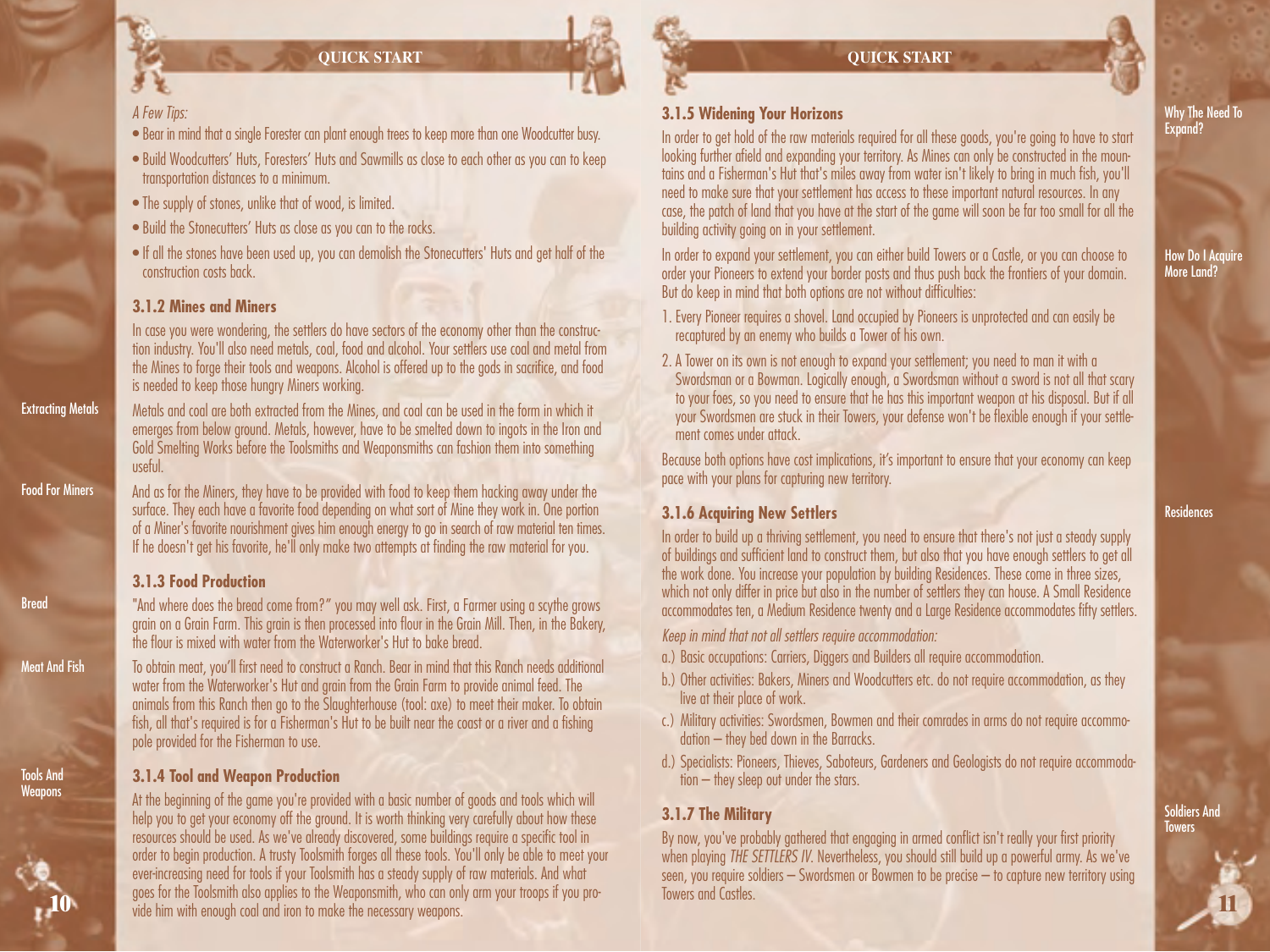- *The other military units at your disposal are as follows:*
- Squad Leaders (the same for each race)
- Military special units (specific to each race)
- War machines (specific to each race)
- Warships (specific to each race)

#### Military Strength

**Magic And** 

Alcohol

**12**

At the start of the game, the military strength of your soldiers is considerably greater on your own territory than on that of your opponent's. But remember that the more you put into developing your settlement, the greater your soldiers' motivation will be. The Eyecatcher monuments will prove particularly useful in this regard. Although they will cost you a pretty penny to construct and don't actually produce anything, they really do look stunning. And if their beauty alone isn't enough to encourage you to have some of these built, Eyecatchers contribute a value double that of their construction costs when calculating the military strength of your army. As we've mentioned already, this calculation is based on the value of your settlement  $-\hat{a}$  sound economy will ensure you possess strong soldiers!

## **3.1.8 Magic**

There is a lot more to discover in the settlers' world than just building, manufacturing and strengthening your army. You may not realize it at first, but the settlers are in close contact with the gods, and this opens up a whole range of exciting opportunities.

You would be unwise to ignore the fact that your Priests have magic powers, as these make all sorts of weird and wonderful things possible. To use their powers, the Priests must have a certain amount of manna, an extremely valuable substance bestowed on the settlers by the gods. That's not to say that the gods are especially generous with the stuff – it may be no surprise to hear that they expect something in return. If you produce alcohol and offer it up to the gods in a Small Temple, you'll find that the gods are more willing to supply you with really useful quantities of manna. And once you've built a Large Temple to train the Priests, you'll be ready to work wonders!

## **3.2 Changes Since THE SETTLERS III**

For veterans of THE SETTLERS series, here's a brief overview of the main changes since the third version. Probably the most significant difference is that *THE SETTLERS IV* places a greater emphasis on building up an effective economy rather than on military conflict with the enemy.

## **3.2.1 The Military**

- The military strength of your army is now dependent on the value of your settlement. That means that you have to pay far more attention to the interdependency of the various parts of your economy.
- You decide which level your soldiers should have at the training stage, and they can no longer be promoted under normal circumstances.
- From the very beginning you have military units from levels one to three at your disposal, though bear in mind that higher-ranking units are more expensive.
- Each race has its own unique special unit.
- You can build warships now.

## **3.2.2 Specialists**

- You can now change special units back into Carriers, though only on your own territory.
- New unit: the Gardener. He alone can rescue land ruined by the Dark Tribe.
- Pioneers now need a shovel, thus making their training more expensive.
- New unit (multiplayer only): the Saboteur. A Saboteur can attack and destroy ALL enemy buildings.
- Geologists now need a hammer.

## **3.2.3 Technical Changes**

- Completely new graphics engine! Seamless zooming (*THE SETTLERS IV* now supports 3D acceleration) lets you almost peer over your settlers' shoulders as they go about their daily business. You can also zoom out for a bird's eye view of what's happening in your settlement.
- Resolution of 800x600 up to 1280x1024.
- Artificial intelligence (AI) has been significantly enhanced.
- More detailed araphics.
- Voice Chat incorporated.
- Rendered cut scenes.
- System messages can now be configured to your preferences.

## **3.2.4 General Changes**

- New occupation: the Hunter. As you would expect, we've also included animals for him to pursue.
- The Dark Tribe marks a major new challenge.
- Extended tool tips for more precise in-game help.
- New single-player mode: Free Settling.
- New multiplayer modes: Settlefest and Cooperation Settling.
- Eyecatchers needed to make your settlement more beautiful and to improve your military strength.
- Colors and start positions can now be selected.
- User Interface completely redesigned.
- Trade with other players in multiplayer mode.
- Donkey Carts for founding a new settlement.
- You can now choose a coat of arms to decorate your Towers and Castles.
- Free Internet gaming on the Blue Byte Game Channel (BBGC), located at www.bluebyte.net.

**13**

• You can now say exactly how many Diggers and Carriers you would like to train.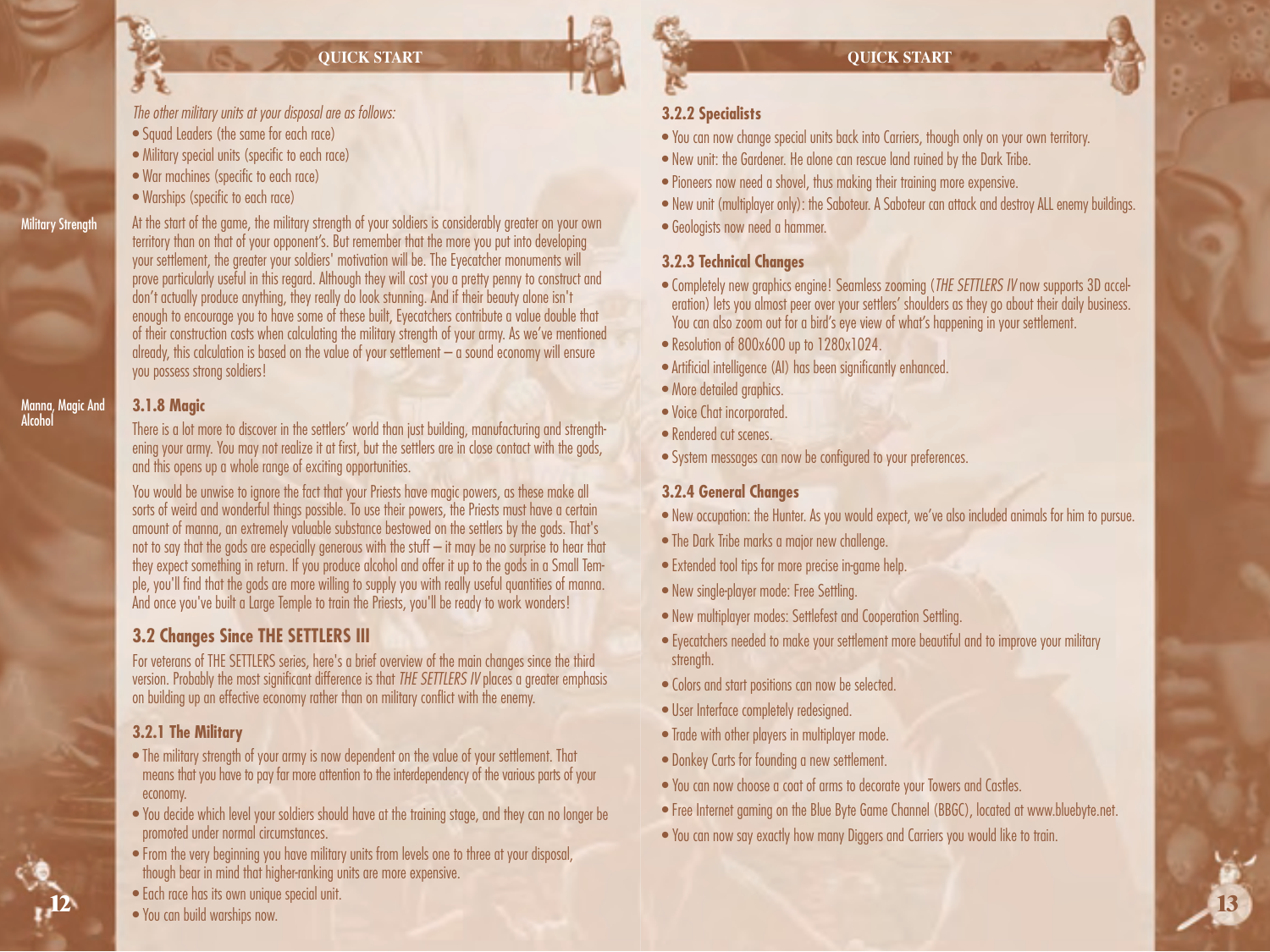**GETTING STARTED**

## **4. Getting Started**

When you start *THE SETTLERS IV* you will see the main screen at first. This is where you enter your basic preferences for playing the game – simply left-click on the button required. The following options are available:

## **4.1 Tutorial**

If you are new to the world of *THE SETTLERS IV*, it's a good idea to play through the twelve tutorial missions, which take you through the game's functions step by step.

Make sure you give yourself time to get a grasp of the relationships between the various settlers, the goods and raw materials, the buildings and their environment which all combine to make the game so rich and enjoyable. You will discover the many and varied opportunities available to develop your own unique style of play.

Remember that within the game itself you can always make use of the extended tool tips for extra help and information.

## **4.2 Single-player**

In single-player mode you have three basic game varieties to choose from. Before you make your choice, you can start by entering the level of difficulty you require.



## **4.2.1 The Three Races**

The first option is "The Three Races", with three missions available for each race. There's just one catch, though: to be able to play the second and third missions you'll have to complete the previous mission successfully.

## **4.2.2 The Dark Tribe**

The second option takes you to the campaign against the menace of the Dark Tribe. Can you defeat the mysterious Mushroom Farmers and their leader Morbus in the course of the twelve missions?

## **4.2.3 Free Maps**

The third single-player option involves creating your own map. In order to start a free game, you have to select a map to play on. On the right-hand side of the screen you can enter which maps you wish to choose from. You have the choice between ready-made single- or multiplayer maps and maps which you or other players have created.

Every map in *THE SETTLERS IV* has its own characteristics – determined by the map designer – which permit or exclude certain types of game. As every map has up to ten different setups, there are generally plenty of options to select from.

The individual map features are displayed in a table onscreen and include the following information:

- The map size
- Number of players' possible
- Possible game types

Beneath the table, you can see a preview of the selected map and a number of boxes for you to enter your own preferences:

- Game name. Here you can type in a name for the game you are about to play.
- Mode of play. Toggle between the various modes possible for this map.
- Players/teams. You can enter the desired number of players/teams.
- Resources. Select the amount of resources that you would like to have available at the start of the game by using the setup options. Choose from small, medium and large quantities. Starting the game with more materials means that you will be able to build up your settlement more quickly.

• Setup. This option is only for multiplayer maps. Select from the various pre-defined settings.

Once you are happy with your settings, click on the arrow pointing to the right at the bottom of the screen. A menu will then appear in which you can make the following choices (please note that not all options are available on every map):

- a.) Your starting point
- b.) Your team
- c.) Your race
- d.) Your color in the game
- e.) Your flag

The table shows the settings for each player. To start the game, click on the arrow pointing to the right at the bottom of the screen.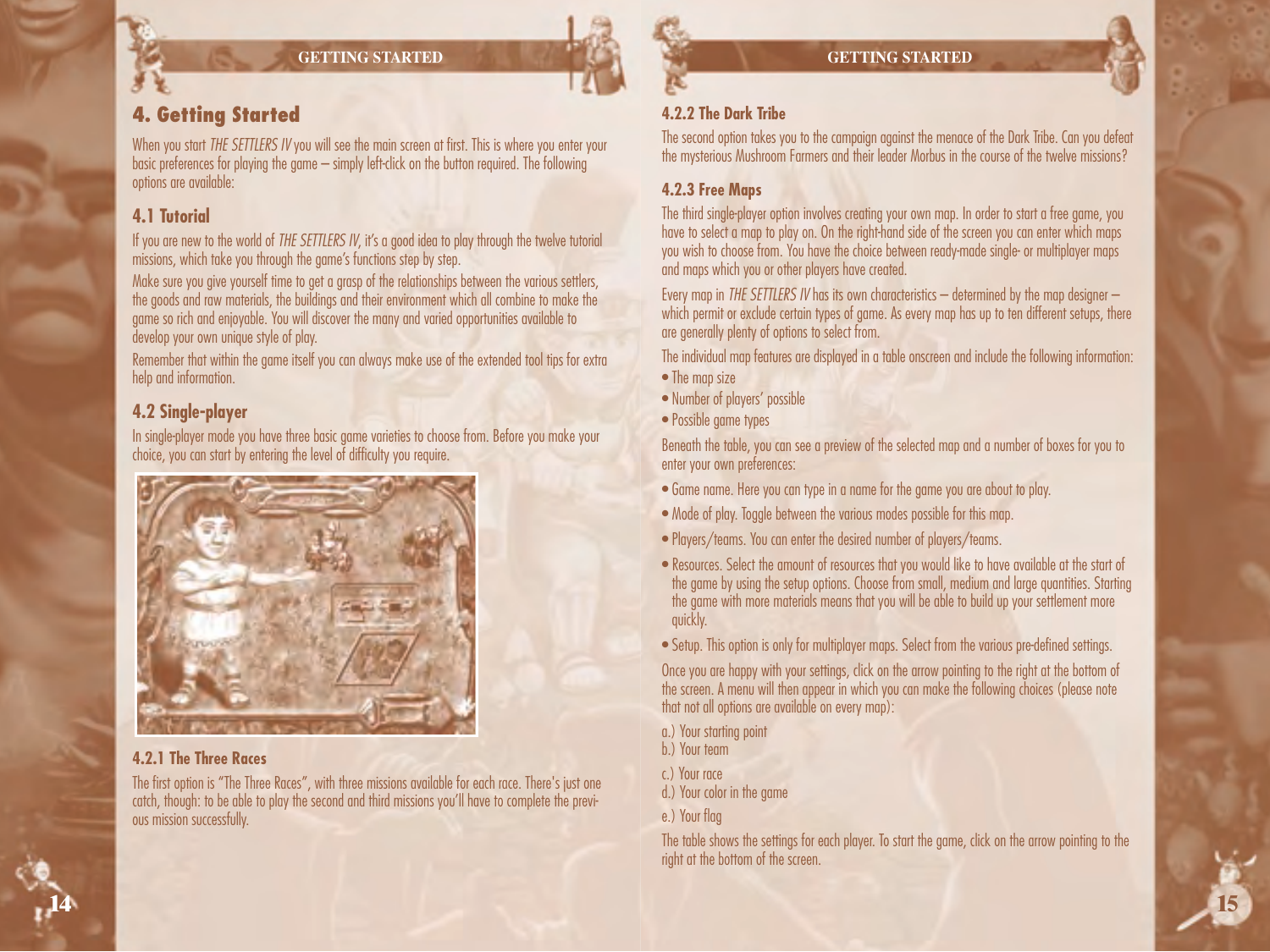### **GETTING STARTED**

## **4.3 Multiplayer**

*THE SETTLERS IV* provides you with a number of opportunities to put your settlement-building skills to the test against other players. When you click on the multiplayer option, you will come to a screen where you have the choice between playing via a Local Area Network (LAN) and on the Internet on the Blue Byte Game Channel (BBGC) located at www.bluebyte.com.

### **4.3.1 Multiplayer Game via LAN**

If you choose to play using a LAN, a list will be displayed of all games found on the local network. Simply click on the game that you would like to join. You can also type in the host's address directly. Click on the button SEARCH HOST to display a list of the games found. If you would like to create a game yourself, press the appropriate button at the bottom of the screen. You will then arrive at the following screen:

### *a) Creating a multiplayer game*

In a multiplayer game there is always a "host", which is the computer on which the game is created. The settings for the game are also determined on this computer. Other players can only join the game when these settings have been established.

First of all you need to choose from ready-made single-player, multiplayer or self-made maps using one of the three icons to the right of the screen. The maps available are then displayed in the table to the left.



This table shows you the characteristics of the individual maps. You can click on the buttons at the top of the table to rearrange the order of the maps according to criteria such as map size and the mode of play.

To help you make your selection, you can see a preview of the map marked in the table in the lower left of the screen. Please note that the options available vary according to the map selected. Once you have decided which map you would like to play, you can then enter the following options for the game:

- Game Name: click in the box and type in a name for the match. We're sure you'll think of a good one.
- Mode of play. Toggle between the various modes possible for this map.



- Players/teams. You can enter the desired number of players/teams.
- Resources. Select the amount of resources that you would like to be available at the start of the game.
- Setup. Select from the various pre-defined settings.
- Password. Enter a password for the game. Players who would like to join you will then require this.

When you are happy with all your choices, click on the arrow pointing to the right at the bottom of the screen and your personal game will be created.

Now you will see the list of players, containing the names of all players who have logged into the game. For a detailed description of the functions, see the next section (4.3.2).

### *b) Joining a multiplayer game*

Before you can take part in a multiplayer game you'll first have to make a few settings (providing that the host agrees, of course!).

a.) Your starting point b.) Your team c.) Your race d.) Your color for the game

e.) Your flag

You can see all the players' choices in the table. The host can also determine how strong any computer-controlled opponents should be. A yellow monitor indicates a weaker opponent, a red monitor a stronger one. The host can also exclude ("kick") unwanted players from the game.

## **4.3.2 Multiplayer Game on the Blue Byte Game Channel**

If you click on the Internet button on the left of the screen, your browser will appear and you will be connected to the Blue Byte Game Channel online. The BBGC has been designed to bring together Blue Byte gamers from all over the world. Not only can you arrange games with other players, but you can also get involved in discussion forums, enter online tournaments and register to take part in online beta testing. Furthermore, the BBGC is the best place to get the very latest information on all Blue Byte products, not to mention downloads, updates and support. Create a profile for yourself on the BBGC and you can count yourself part of the online SETTLERS community!

**17**

Once you have created a profile for yourself, simply enter your nickname and password.

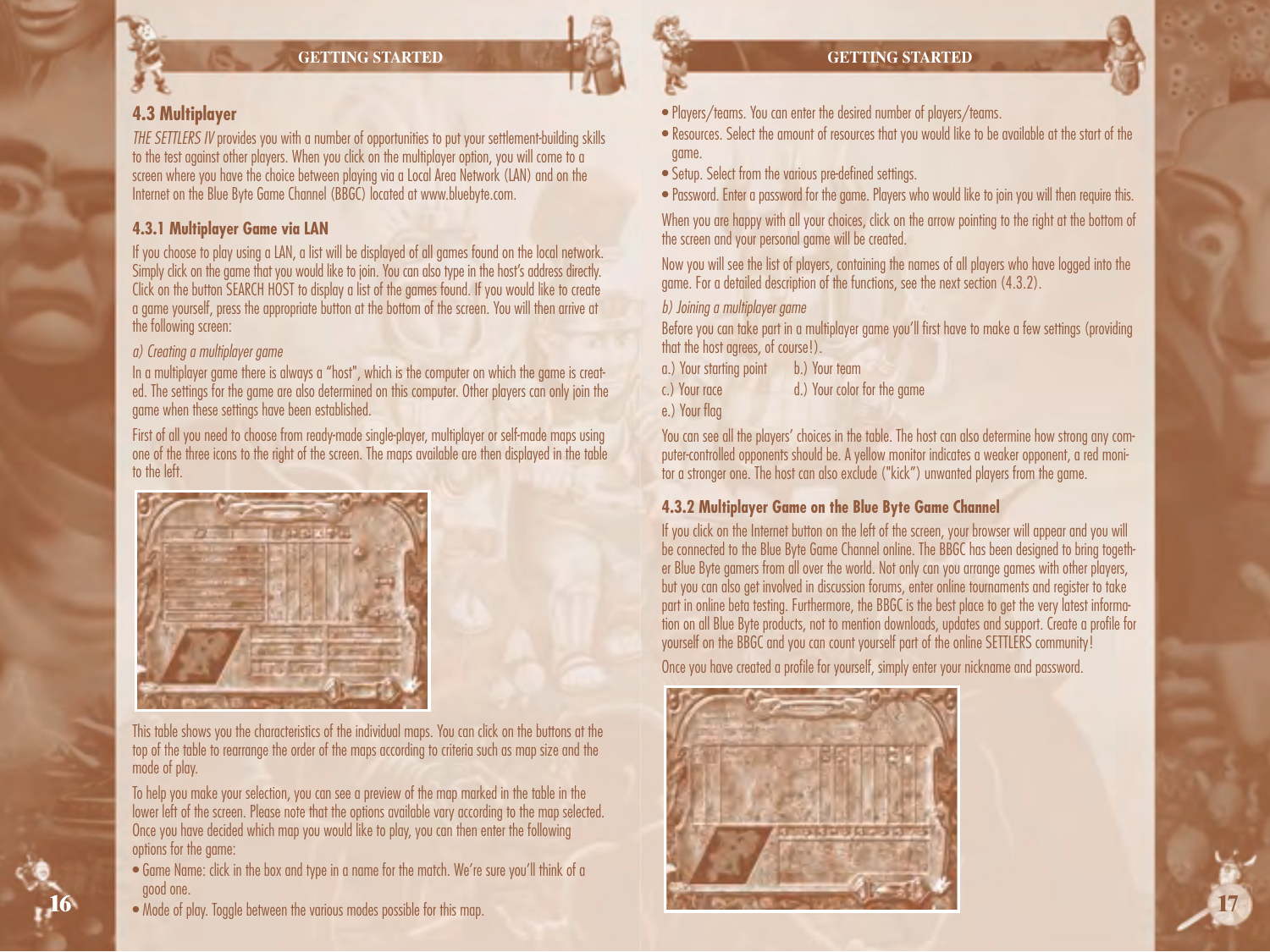## **GETTING STARTED**

When you start or join a multiplayer game on the BBGC you basically make the same settings as on the LAN screens. You should also be aware of these two important differences, however:

- a.) The "ping" shows you the connection speed with other players. Green indicates a good connection, orange means an average one and red a poor quality connection.
- b.) The ranking list position. This shows you where other players are in the ranking list, giving you a rough idea of your opponents' strength.

You can find a description of the other game setup options in section 4.3.1.

## **4.4 Modes of Play in THE SETTLERS IV**

## **4.4.1 Conflict Mode (single-player and multiplayer)**

The players have only got one thing on their minds: victory! It is possible to square up against each other individually or in teams.

## **4.4.2 Ranking List Games (multiplayer only)**

Play for ranking list points on the BBGC! Ranking list games are only available on specific maps. The BBGC has ranking lists for clans as well as for individual players.

## **4.4.3 Cooperation Mode (multiplayer only)**

All human players try to achieve a pre-determined goal together against a computer-controlled opponent.

## **4.4.4 Economic Mode (multiplayer only)**

Settle competitively against other players within a certain time limit. The army's only function in this game is to protect your own settlement, as its military strength outside your own territory is a lot lower than normal. The winner is the player or team that has produced the most units in at least four out of a total seven goods categories.

## **4.4.5 Settlefest (multiplayer only)**

Settle away on a single-player map where there are no human enemies (you may have a computer to contend with, though). Your human opponents are also building up a settlement on an identical map. The winner is either the first player to achieve the game's objectives (these vary from map to map), or is decided after a pre-determined time limit has elapsed.

## **4.4.6 Free Settle Mode (single-player only)**

There is no given goal and there are no opponents. The only thing to worry about in this mode of play is how to build up a really good settlement. And as for how to do just that, read this manual…



### **GETTING STARTED**

## **4.5 Electronic Manual**

Clicking on the Manual button will display an electronic version of the document you are now reading. Please note that because of printing deadlines this document may include some information which is different from the printed version. You do not need an Internet connection to access this manual.

## **4.6 Tips**

Click here for a few handy hints on managing your settlers.

## **4.7 Load Game**

The Load Game button allows you to return to previous games. All you need to do is to select the category of the saved game (Dark Tribe mission, Three Races campaign etc.) and a screen will appear from which you can load the game.

## **4.8 Exit**

If you really, really have to leave the settlers' world, pressing the exit button will return you to Windows.

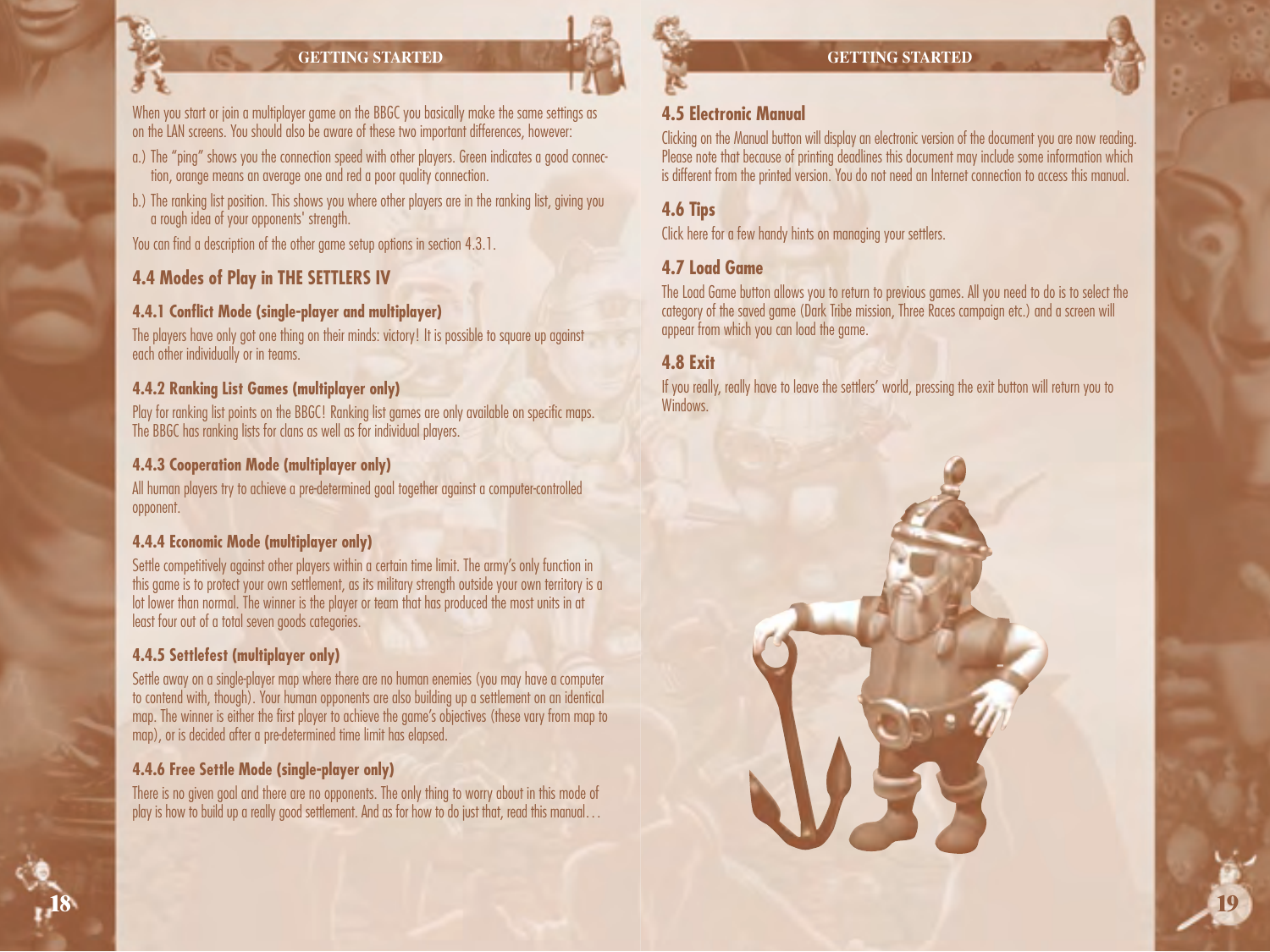## **5. The Command Center**

When you begin play, you will see that the screen is divided into two parts. The area on the right of your screen is the playing area, where your settlers construct their buildings, transport goods and raw materials, engage in battle and generally get on with all the jobs you give them in the game.



In this section, we're going to take a look at the Command Center, which you will find on the left of your screen. You will guide a significant portion of the development of your settlement from the Command Center, and you will also have access to information enabling you to make informed decisions about your economic, military and religious strategies.

### **5.1 The Upper Section**

At the top of the Command Center you will see buttons that adjust the overview map, alongside the overview map itself and the EXTRAS and Options menus.



#### **5.1.1 The OPTIONS menu**

In this menu you will find four submenus with which you can adjust some of the game's basic settings.



a.) The options in the Graphics menu influence the quality of your view of the game. You can also use this menu to set the resolution of the game and decide whether it should make use of a 3D accelerator. Some settings can place major demands on your computer. Therefore, depending on your hardware configuration, not all options may be possible. **20**

#### **THE COMMAND CENTER**

- b.) In the Sound menu you can set the desired volume for music, sounds and for voice chat. In order to save bandwidth in Internet multiplayer gaming, it's a good idea for players with analog modems to switch off voice chat. If you would like to make use of the voice chat option, hold the TAB key down and you can speak to other players.
- c.) The third menu allows you to turn the extended tool tips on and off. The extended tool tips can be found at the bottom right of the screen and provide explanatory information of particular use to those new to THE SETTLERS. Here you can also see what level of difficulty has been selected for the current game.
- d.) You can use the Message Filter to determine which types of message should actually be displayed.

#### **5.1.2 The EXTRAS Menu**

This menu contains four submenus:



- a.) The first of these can be used to save the game. You can also use this to delete games that are no longer required.
- b.) With the second, you can look at your current scenario briefing with the mission description for the game.
- c.) The third submenu allows you to determine which players you want to swap information with in a multiplayer game. You have the options of either talking with all of the other players, only with your opponents or only with allies. You can also make a separate entry for each player as to whether you wish to have contact with them. In this case it is irrelevant whether this player is an ally or an opponent. The settings you enter here also apply to voice chat.
- d.) Pressing the fourth button allows you to quit the game and return to the start screen.

#### **5.1.3 The Overview Map**

The tabs on the right hand side of the overview map are there to turn on/off the following displays on the overview map itself.

- Buildings
- Warriors
- Settlers
- Different colors for the various territories

You have three options for zooming in and out. Your first option is to use the slide bar above the overview map for seamless zooming. Secondly, if you have a mouse-wheel you can change the camera distance by simply turning the wheel. Finally, you can keep both the left and right buttons depressed and move the mouse backwards and forwards to zoom out and in.

The Overview Map And Zooming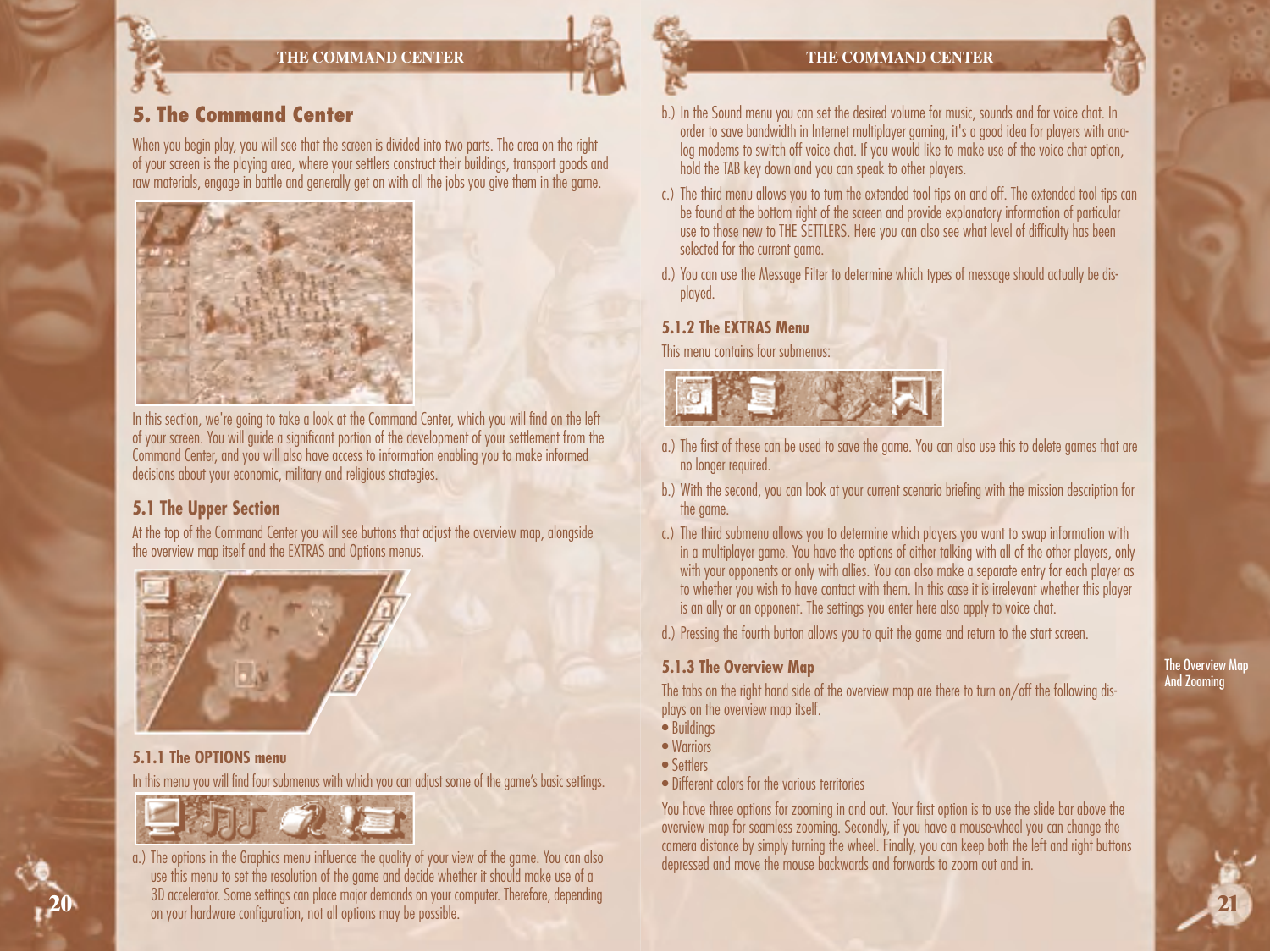**THE COMMAND CENTER**



The bottom area of the Command Center is used for controlling what happens in the playing area itself – you can use this menu to influence your settlers directly. You can commission the construction of buildings, determine the distribution paths for goods and raw materials in your settlement, and generally direct its development here.

The bottom part of the Command Center is thematically divided into the following areas:



- a.) The BUILD Menu. Here you can find all of the buildings which you can have your settlers build. The buildings are divided into five sub-groups according to their function (see section 5.2.1).
- b.) The SETTLERS Menu: You use this menu to give your settlers particular occupations. You can train specialists such as Pioneers, Geologists and Thieves here. You can also find out how many settlers you have already trained in the various occupations (see section 5.2.2).
- c.) The PRODUCTION Menu: Use this menu to determine where your raw materials are delivered. For example, should iron be made into weapons or tools, and how are you allocating your transport priorities? (see section 5.2.3).
- d.) The STATISTICS Menu. This is where you can find all the statistics which show if your settlement is running efficiently (section 5.2.4).

#### **5.2.1 The BUILD Menu**

Basic Buildings

**22**

The BUILD Menu is divided into the following five areas: Basic Buildings, Metal Buildings, Food Buildings, Town Buildings and Military Buildings. When you let your mouse pointer hover over a building, its construction costs will be displayed in the bottom part of the menu.

a.) In the Basic Buildings menu, you'll find all the buildings you need to get your settlement off the ground. These include all of the buildings in the construction industry (Woodcutter's Huts, Sawmills, Forester's Huts, Stonecutter's Huts and Stone Mines) and your settlers' Residences in the three sizes – Small, Medium and Large.



**THE COMMAND CENTER**

b.) In the Metal Buildings submenu you'll find the Coal, Iron, Gold and Sulfur Mines; and the Smelting, Tool and Weaponsmiths' works.





c.) In the Food Buildings area you'll find all the buildings required to prevent your Miners from going hungry. These are the Pig, Goat and Sheep Ranches, the Slaughterhouse, the Fisherman's Hut, the Hunter's Hut, the Waterworker's Hut, the Grain Farm, the Grain Mill and the Bakery.





Food Buildings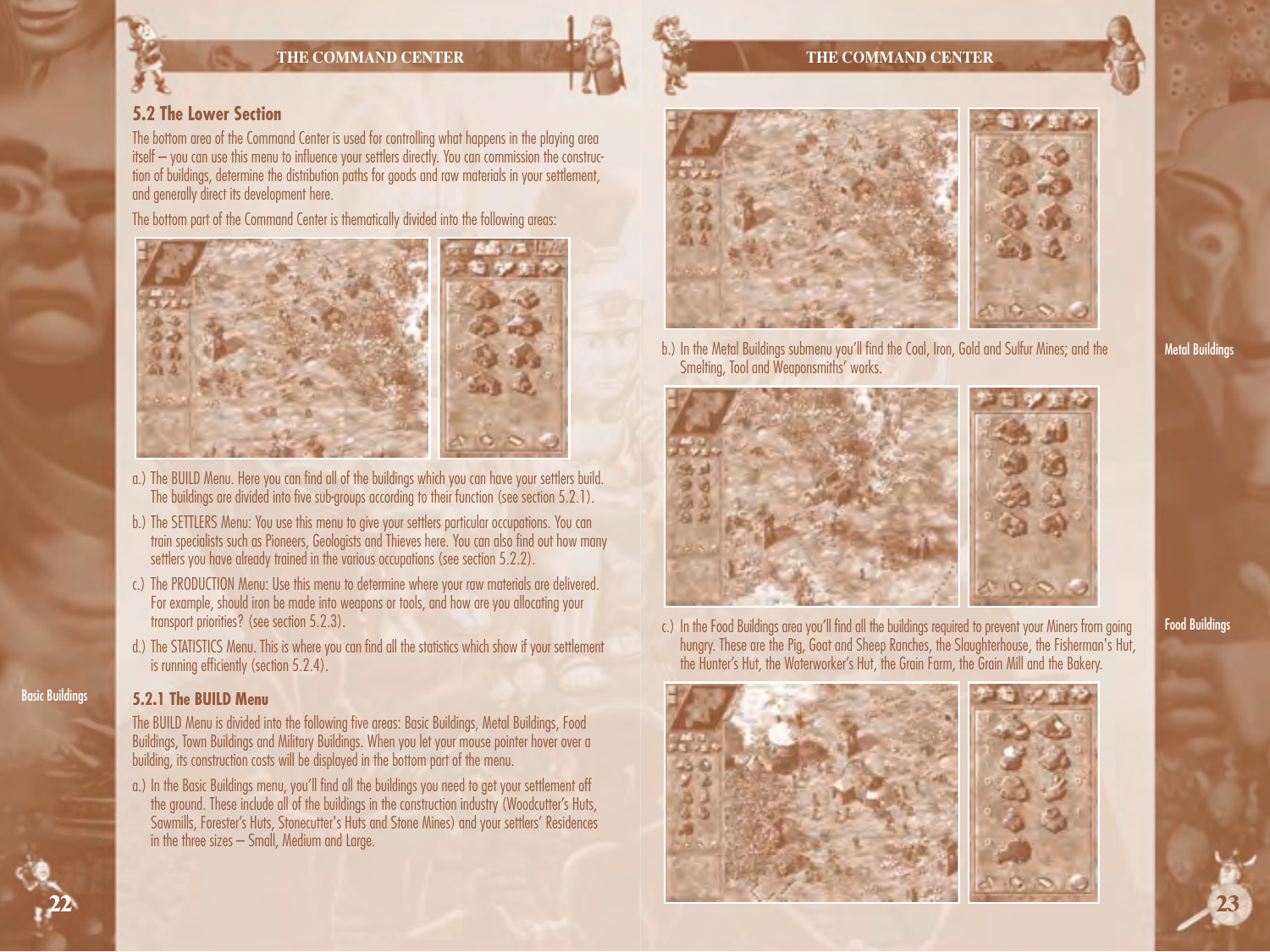Town Buildings

d.) Click on the Town Buildings submenu and you'll find all of the buildings that are not part of a particular production chain. These buildings fulfill important special requirements. The Marketplace, the Donkey Ranch and the Harbor allow trade and the transport of goods to take place beyond your frontiers. The Temples are where your Priests are trained (Large Temple) and the location for holy rituals where sacrifices are made to the gods (Small Temple). You can also find the Shipyard, the Storage Area and a sidebar with the available Eyecatchers here.



Military Buildings

**24**

e.) Use the Military Buildings menu to locate the buildings you need to expand and protect your settlement. These include buildings where your soldiers will be stationed (Towers and the Castle), and also those which you will use for creating and training your combat units. A battle can turn nasty, so don't forget the Healer's Quarters where your wounded soldiers can be reinvigorated.





### **5.2.2 The SETTLERS Menu**

The Settlers menu contains four submenus:

a.) Job Overview allows you to see the number of your settlers in the various occupations at a glance. Select whether you wish to see the overview just for the economic sector currently visible, or for the whole map.



b.) The Basic Occupations area is where you can train additional free-roaming settlers in the basic occupations of your settlement – as Carriers, Diggers and Builders. The choices you make in this menu have major implications for your economy, determining how effectively your construction industry and transport system will run. These two areas can be seen as the backbone of your settlement.

c.) In the Specialists menu you can train the special units you'll require for your settlement. Specialists are Pioneers, Geologists, Saboteurs (multiplayer only), Gardeners and Thieves. Your own style of play will determine the number and type of specialists you decide to train, but the specialists give you a wide variety of options whatever you decide to do. In order to train settlers in a particular occupation, simply click on the desired occupation and use the arrow keys to enter the number required. Remember that to train specialists you will need to have a sufficient number of free-roaming settlers at your disposal.

Basic Occupations

Job Overview

Training Specialists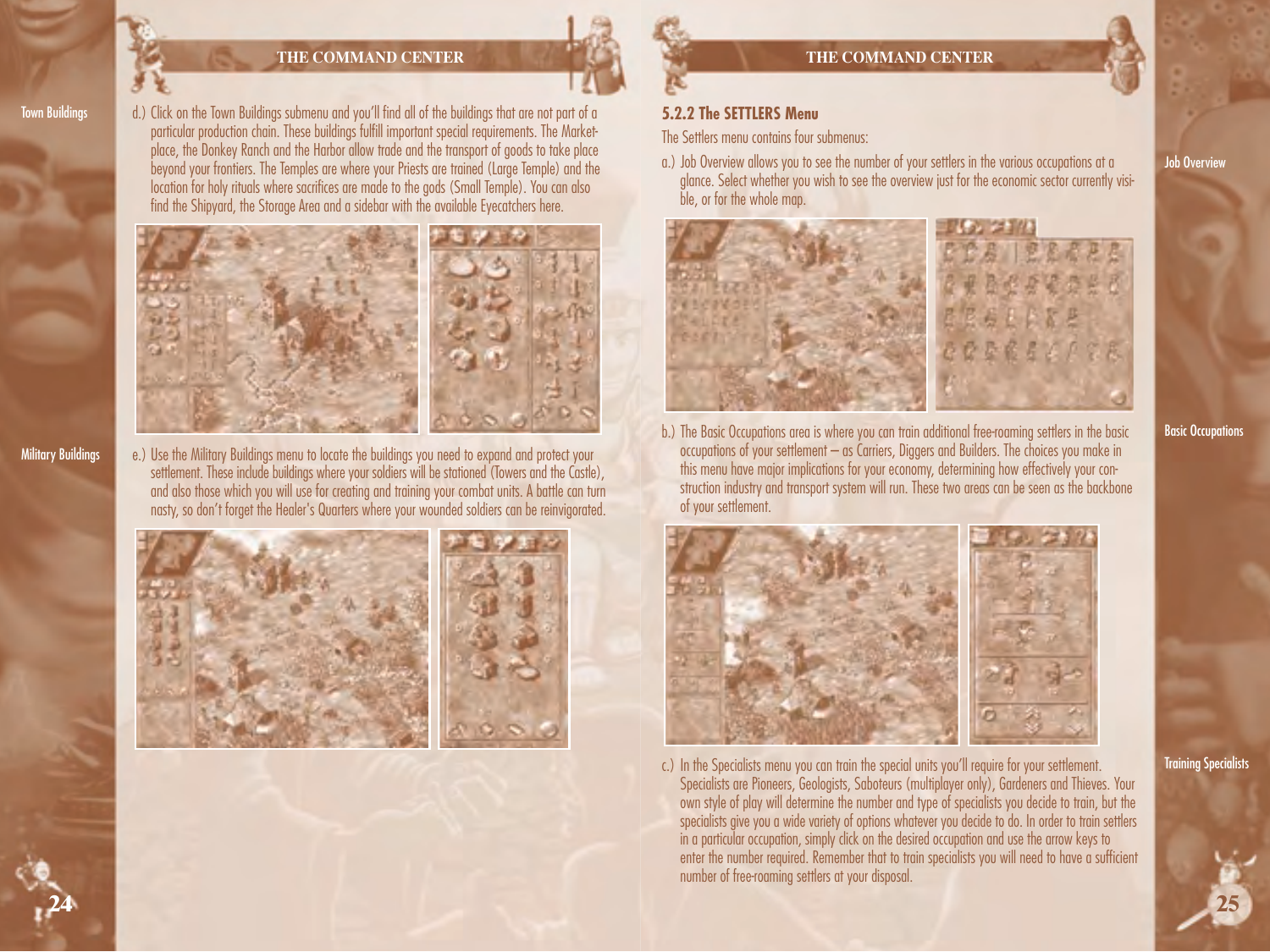



Finding Settlers

d.) The Find Settler menu allows you to locate and select particular occupations. Once the economy of your settlement is really thriving, you may find it difficult to locate a particular type of settler amidst all the hectic activity. This is exactly where this menu comes in useful – simply click on the desired occupation and the area required in order to select the settlers. The screen will then be centered on your specialists and you can enter your instructions in the playing area.





#### **5.2.3 The PRODUCTION Menu**

The Production menu allows you to mastermind how goods and raw materials are used in your settlement with the aid of three submenus:

#### *a.)The Goods Menu*

This gives you full details of the quantities of raw materials, tools and goods in your settlement. You can switch between displays for the whole map and for the sector currently on screen.

#### **THE COMMAND CENTER**



#### *b.)The Distribution Menu*

This allows you to determine how the raw materials in your settlement should be put to use. You decide how they are allocated to the various production areas. Let's say that you want to train a large number of soldiers: it would be a good idea to deliver more iron to the Weaponsmith's Works so that the weapons required are available. If, on the other hand, tools are what you really need, then you should make sure that more supplies find their way to the Toolsmith's Works. To carry out this procedure, first select the raw material that you would like to distribute in the upper part of the menu. A list of all the buildings that can process this material will then appear. You can then use the slide bar to enter your distribution requirements.



#### *c.) Transport Priorities*

Finally we come to Transport Priorities. This is where you decide the order in which your Carriers should move materials around your settlement. As a general rule, your goods will be transported more quickly the higher they are on the list. Let's take another example. If you're in desperate need of tools, then it would make sense to prioritize the distribution of iron and iron ore, thus providing your Toolsmiths with the raw materials they need as quickly as possible.

To make changes to the list, select the good required and move it up or down the list of priorities using the arrow keys.

#### Goods Distribution

Transport Priorities

**27**



Goods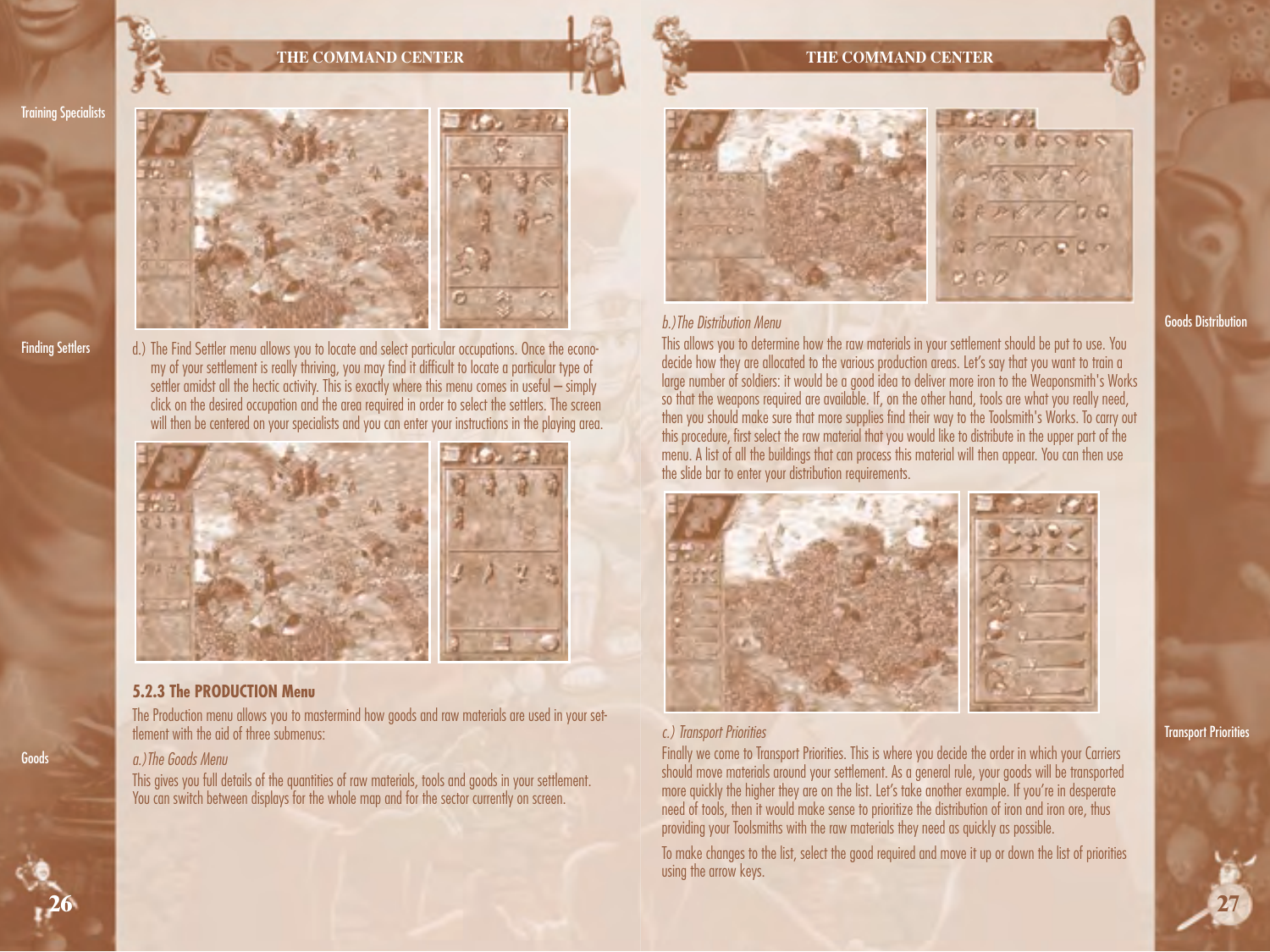The statistics provide you with valuable information about what's going on in your settlement. In all diagrams, the horizontal axis shows the time and the vertical axis the amount concerned. All statistics screens give you the option of adjusting the time period to be covered.



**HELL ATOMA** 



#### *c.) Goods Statistics*

Goods statistics shows how stocks of goods are developing. This is an easy way to check which raw materials you're going to need in the future.

## **5.3 The Context Menus**

You can mark a building or a selectable unit (like a soldier or a specialist) in the playing area by left-clicking on it. When you do this, a context menu will appear on the left hand side of your screen. Context menus provide you with all the options relevant to that particular unit. They can be divided into four groups and are explained in detail in the following sections.

### **5.3.1 The Context Menu for Building Sites**

When a building is being constructed, you will initially see a building site displaying the progress of the construction. If you left-click on this building site, the following context menu will appear:



*The buttons fulfill the following functions:* 

- a.) Demolish the building site (if you choose to do this you will get back half of the materials used to construct the building)
- b.) Stop/resume construction
- c.) Select the next building site
- d.) Give this site a higher priority
- e.) Set the working area for the building under construction

The bottom part of the menu has two sections: you can see the materials that have been delivered already, and also the materials that are still required. If the numbers are displayed in red, this indicates that you do not currently have the required materials in your settlement.

### **5.3.2 The Context Menu for Production Buildings**

A context menu can be displayed for every building. The context menus for production buildings contain the following elements:

How's Business?

What Are Context Menus?

Building Site Context Menu

Your Army's **Development** 

Transport Priorities

# *a.) Warrior Statistics*

**5.2.4 The STATISTICS menu**

This is where you can obtain information about how many soldiers you have, or in certain cases how many soldiers you once had in your army. This may well come in useful for estimating the time it took to build up your battalion.

There are three areas for which you can draw on a statistical breakdown:

You can also take a look at your enemy's losses as well as your own. This is useful for establishing whether or not your battle tactics were successful.

#### *b.) Land Statistics*

Land statistics provides you with information about how successfully you are expanding your settlement. The details which can be displayed include the area of land covered, the value of raw materials used in constructing buildings, and the total number of inhabitants in your settlement.

My, My, Haven't

We Grown?



**29**

**Production** Buildings Context Menus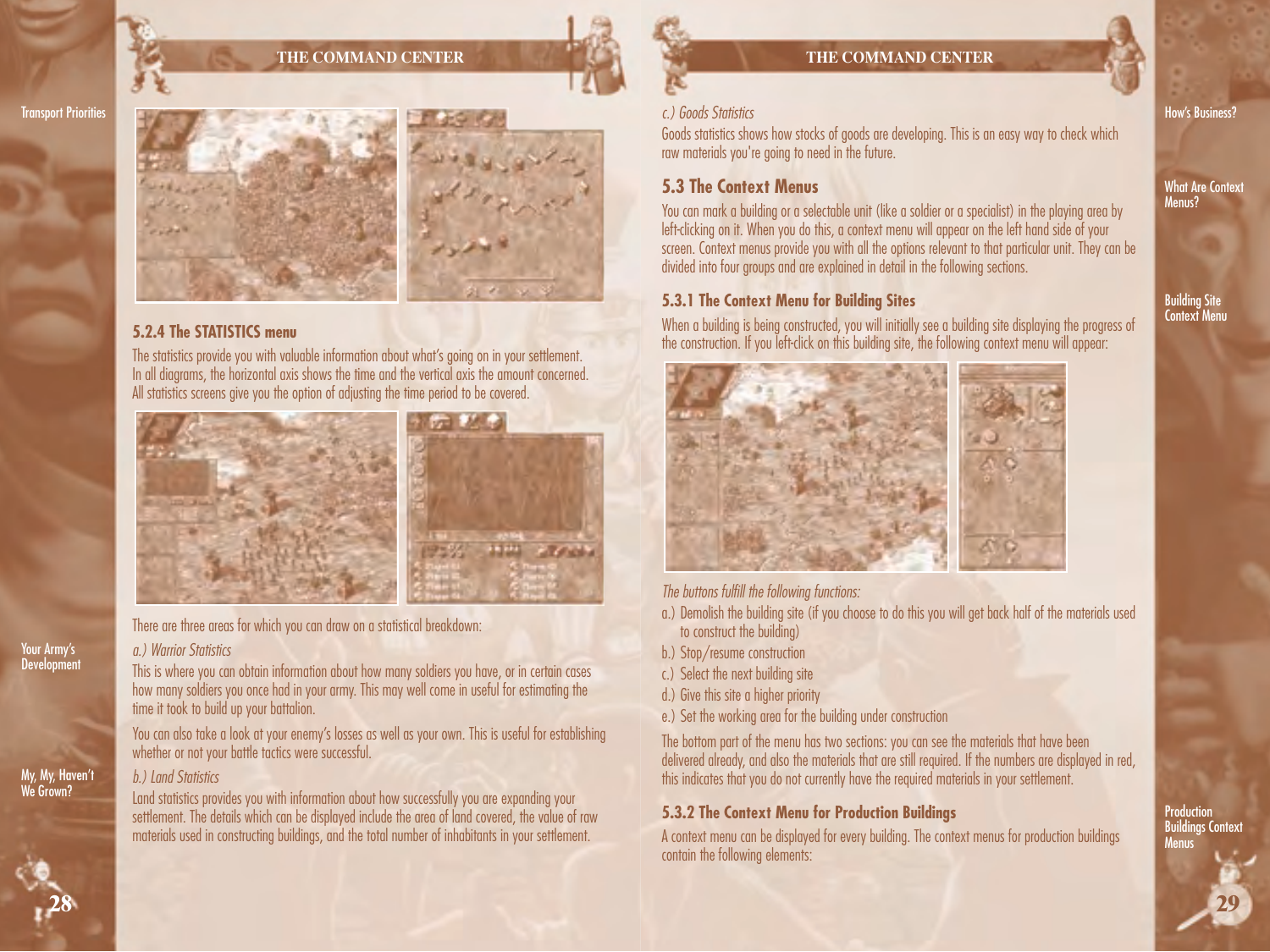

Goods Display

Towers Context Menu

**30**





*The buttons function as follows:*

- a.) Pull down the building (half the construction costs will be refunded)
- b.) Stop/resume work
- c.) Select the next building of this type
- d.) Open/close the sidebar
- e.) Set the working area for this building

As with the building site menu, the lower part of the context menu has two additional sections. One shows the goods that have been delivered to the building; and the other displays the goods that have been produced by the building. Since not all of the buildings process raw materials, some only display goods ready to be transported onwards. Note that production will stop as soon as eight units of the good are waiting to be taken away.

#### **5.3.3 The Context Menu for the Castle and Towers**

This menu includes a number of the basic options listed above as well as two additional buttons. With the first button you can occupy the building with the maximum possible complement of soldiers. With the second you can occupy it with the minimum number of soldiers possible. The bottom part of the menu includes the option to make adjustments to the building's personnel. By clicking on the types of soldiers displayed, you can withdraw individual units from the Tower or Castle.







### **5.3.4 The Context Menus for Units**

All units that can be selected have a context menu. The menus differ from one type of unit to the next:

*a.) Specialists*



In the Specialists context menu you can see what type and how many units are currently selected. The buttons have the following functions:

- Transform specialists. All of the specialists selected will be converted back into Carriers. Note that this can only take place on your own territory.
- Select wounded. Military units can attack all of your specialists. You can use this button to mark all units in your current selection that have less than 50% of their original hit points. You should get these units to your Healer as quickly as possible.
- Group menu: opens a sidebar from where you can easily select the groups you have already formed.
- *b.) Soldiers*

If you select one or more soldiers, this menu will appear:



Soldiers Context Menu

Specialists Context Menu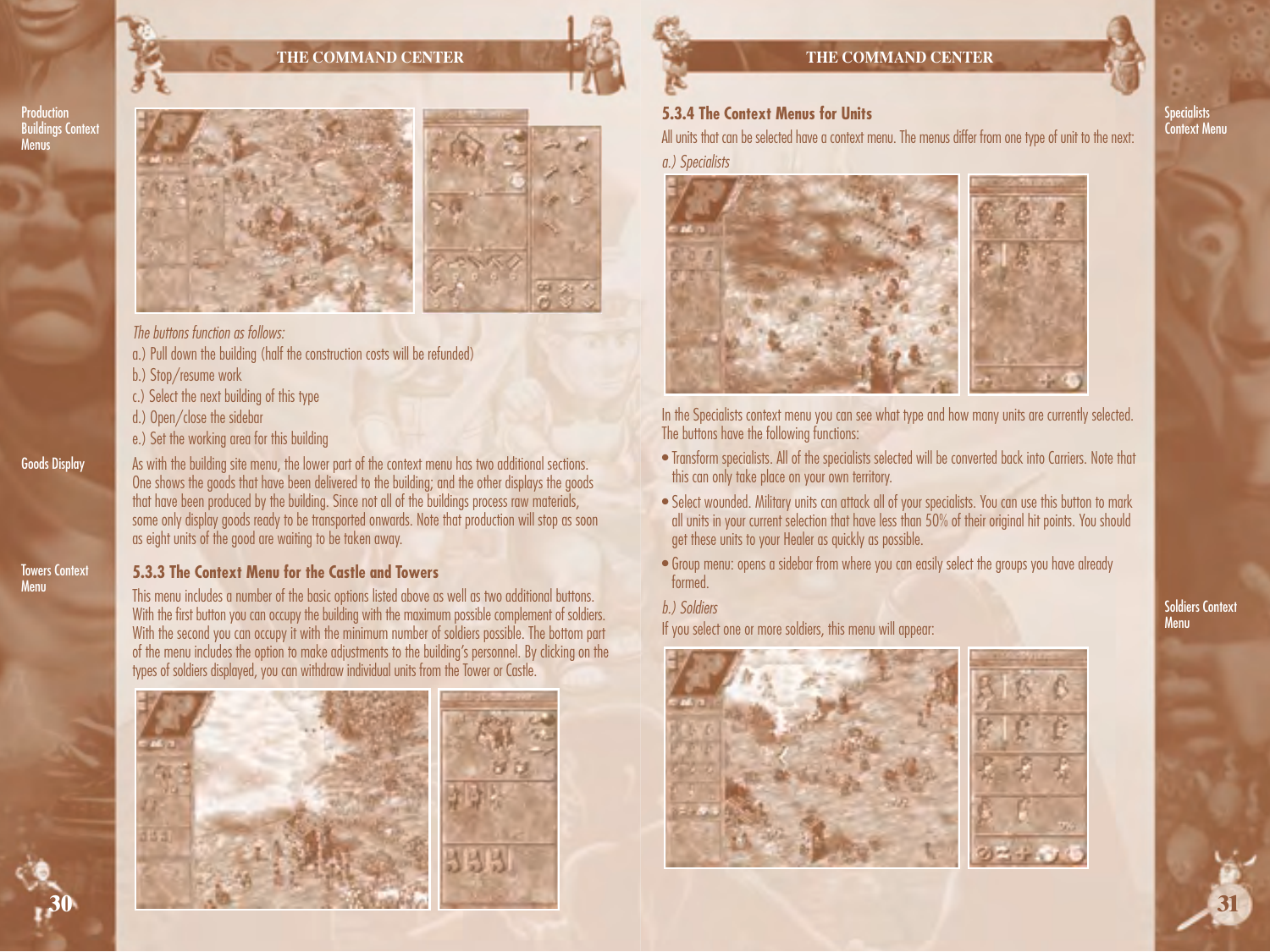

You'll see an overview of the units selected. In the bottom part of the menu you'll see the following buttons:

- Hold position: Your soldiers will defend their current location.
- Patrol: Your soldiers will move up and down between two points and attack all enemies who approach them.
- Select wounded: Marks all wounded soldiers in the group currently selected.
- Spells: Opens a sidebar in which the Priest's spells and their cost in manna are listed.
- Group menu: Opens a sidebar with which you can select the groups you have formed.

#### *c.) Ferries* Unloading Cargo

If you select a single ferry, its cargo will be displayed in a context menu. The menu contains a button to unload the ship completely. Clicking on the arrow selects the next ferry.



If you select a number of ferries, a group menu will be displayed.

#### *d.) War Machines and Warships*

If you select one of these units, a context menu will appear showing the amount of ammunition currently on board. The warship's menu also contains a button with which you can arrange for the warship to provide an escort. To do this, first click on the button and then on the ship that is to be escorted.

Again, if you select more than one of these units, a group menu will appear.

### **MEETING YOUR FIRST SETTLERS**

## **6. Meeting Your First Settlers**

## **6.1 Basic Occupations**

When you start a free game of *THE SETTLERS IV*, you may think that apart from a few Swordsmen and Bowmen, the rest of the little men you can see look pretty similar. But there are a wide variety of characters! Some of them never stray beyond the immediate vicinity of their buildings, some of them move further away, usually those in search of raw materials, and finally there are the free-roaming settlers who are not associated with a particular building and simply go wherever they are needed.

The settlers who are chiefly involved in the construction of buildings – Carriers, Diggers and Builders – belong to the latter category. They do not have a building of their own where they work, but rather go wherever buildings are assigned for construction.

Before a building can be constructed, the construction site that has been chosen must be leveled. This is a job for your Diggers. As soon as the construction site has been selected, available Diggers automatically go to this site and begin leveling the land. Your Diggers need shovels to do their work. Your initial supply of Diggers will already have shovels at their disposal. Later, additional shovels will have to be produced to increase the number of Diggers available for leveling new construction sites.

Your Carriers are responsible for the bulk of the transport within your settlement, especially in the early phases of the game. Like the Diggers, Carriers who are not currently at work on a project automatically go wherever they are needed, first getting whatever materials are required and then delivering them to the appropriate place. Carriers do not need any tools to do their work, but don't be fooled into thinking that makes them unimportant. Quite the opposite – it won't take long for your production to dry up if raw materials don't arrive in the right place, so you'll be in trouble if you neglect your Carriers!

When a construction site has been leveled and the Carriers have delivered the necessary materials (generally wood or stone, but sometimes also gold), the Builders can then begin with the actual construction of the building. Builders carry out the third basic activity in the settlement without which it would be impossible for your settlement to grow. As they're so important, we've made sure that they're provided with a free supply of protective clothing throughout the game. As for hammers, though, your first Builders will already be supplied with these, but more hammers will have to be produced to employ additional Builders.

Please keep in mind that you are not able to control settlers who carry out the basic occupations directly. What this means in practice is that you don't tell a particular Builder to build something, but instead give a general instruction for its construction. The appropriate laborers will then get on with the job automatically, leaving you to turn your attention to other matters.

#### Who's Who?

Carriers, Diggers And Builders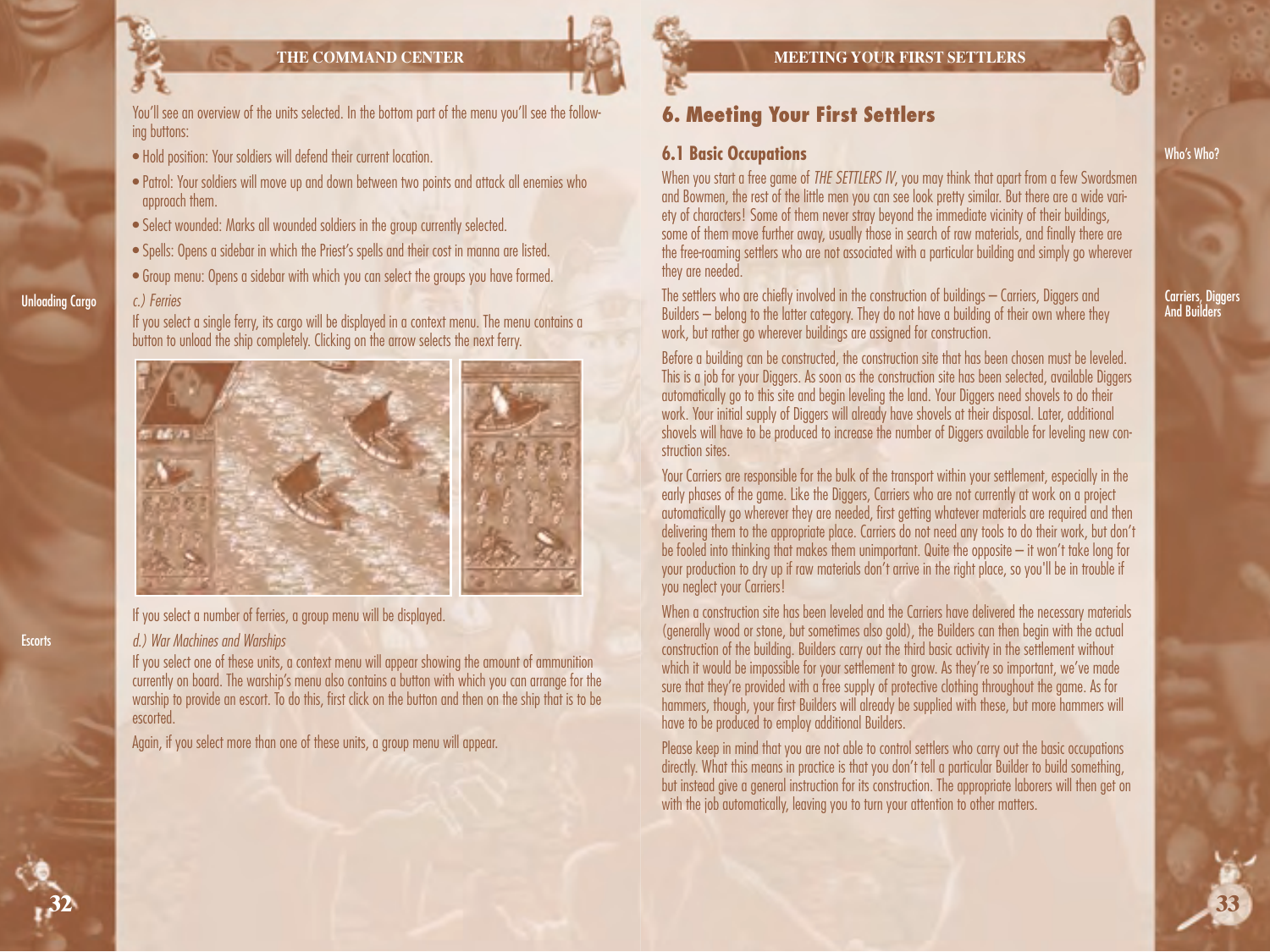

#### **MEETING YOUR FIRST SETTLERS**

As we have seen from the above, in contrast to the other occupations we have met already, specialists are able to leave their own settlement. Let's go back to that Geologist again. If you wish, you can send him off to neutral territory to look for some of those precious raw materials. Of course, he could begin his quest on enemy ground, but would then become a target for the enemy's soldiers.



This brings us to another of the specialists' specialties – they can be attacked, but they can't defend themselves. This means that you would be wise to keep your specialists well away from enemy military units. Looking at this situation from a different perspective, if some (underhand) opponent of yours is low enough to have a group of Thieves encroach on your territory with stealing on their minds, (something that you'd never do, of course!), you'd be well advised to call on your soldiers to protect your settlement.

Personality-wise, your specialists are a flexible lot, since they are able to embark on a new career. You can turn them back into Carriers and thus make them available for other duties.

## **6.4 The Military**

As with the other professions already mentioned, military units can only be trained if your settlement can provide the tools required. As far as the army itself is concerned, that means the various weapons, or, in the Squad Leader's case, his armor. If you've been planning carefully and have built up a suitable contingent of both these weapons and of available settlers, then you'll be able to make a request for the required units at the Barracks. Your settlers can then report for training.

Unlike civilian occupations, you can give your military units direct commands. You can instruct them to attack a particular enemy military installation, or to occupy one of your own buildings. In the same way, you decide if your troops should roam around on patrol or simply stand guard over a specific area. In order to make directing the soldiers easier and also to simplify tactical plans, you can form your soldiers into groups – for more information, refer to section 13.1.

As with specialists, your soldiers can leave your own territory to go on combat or reconnaissance missions, thus having a look at what the enemy is up to. Soldiers can also perform the very useful function of rounding up Thieves and Saboteurs before they have a chance to make themselves really unpopular in your settlement.

#### **Other Occupations**

## **6.2 Other Occupations**

As soon as a building has been completed, a free-roaming settler will move in and automatically take up the corresponding occupation. Let's say you've had a Bakery built. A free-roaming settler will move into the Bakery, put on his work gear and set about his career as a Baker. Do keep in mind, though, that there are also occupations for which a particular tool is essential. Miners are a case in point. However eager he is, a settler hasn't much chance of making it as a Miner if he doesn't have a pickaxe. If you have built a Mine and are in the unfortunate position of not having any pickaxes left, none of your settlers will be able to start mining for you. If this should happen, a message will inform you of the fact and you can then take the appropriate action. If you do have the tool required in stock, the settler in question will snap it up and get on with the job in hand.

As the game progresses, you'll find that your settlement has a large number of different buildings and therefore also a variety of occupations. It's worthwhile to remember that your settlers have not just picked their professions at random – quite the opposite, they are 100% committed to the cause. The downside of this is, however, that an occupation cannot be changed once it has been chosen. Let's take another example. If a Stonecutter has extracted as much stone as he can from the rocks within his working area, he'll have nothing left to keep him occupied. Unless, of course, you demolish his house and build another Stonecutter's Hut by a different rocky area, in which case he'll be back to work in a jiffy.

The Miners are a little more flexible in this regard because they have the advantage of being able to work in any Mine. So if a Miner from a Coal Mine, for example, finds that he has nothing left to do because all the coal has been Mined away, you'll be able to employ him in an Iron Mine without any difficulty. All you have to do is to pull down the Coal Mine. Your Miner will dust himself off and make his way to a different Mine. If there isn't one available at that moment, he'll wait patiently for a new Mine to open and then head off to start work there.

Please remember that you cannot directly control settlers who carry out one of these occupations. You can, however, influence what they do by determining the working area of a Woodcutter or a Waterworker, for example. You can also stop and start production at the building by using the appropriate button in its context menu.

#### **6.3 Specialists**

Using Specialists

**34**

There are some occupations in *THE SETTLERS IV* that cannot be taken up automatically. These include the Pioneers, Geologists, Gardeners, Thieves and Saboteurs of your settlement. If one or more of your settlers are to take up one of these occupations, you'll have to make a special entry for this in the Specialists menu. It goes without saying that you must make whatever tools available that are required by your specialists.

Your specialists are special in a number of other ways, too. You can select and control them directly as follows. To select a specialist, simply click on him with your left mouse button. Specialists can also be formed into groups, for more information on this see section 13.1. When you send a specialist to a particular place on the map by right-clicking on that location, he will take himself off there and start doing what comes naturally to him. In other words, a Geologist will start looking for raw materials, a Thief will start stealing and a Saboteur will start attacking buildings. If you simply want your specialist to go to a particular place on the map without putting his special talent to use, then hold down the ALT key when you make your right-click.

Military Units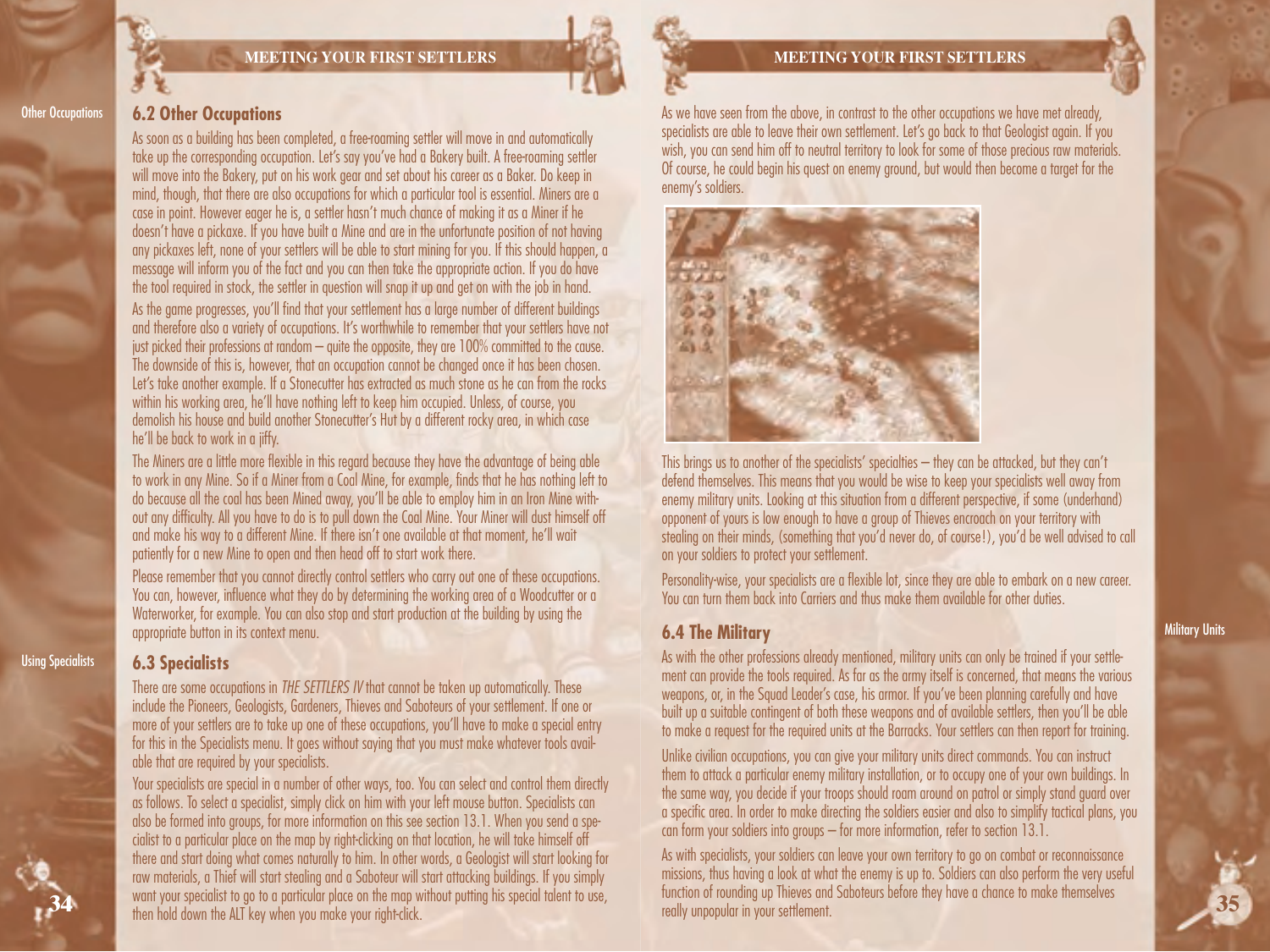

How To Construct **Buildings** 

**CONSTRUCTING YOUR FIRST NEW BUILDINGS**

## **7. Constructing Your First New Buildings**

Before going on to explain the precise interdependencies within your settlement, we should first have a look at buildings and the construction industry.

The settlers who are responsible for ensuring that the settlement has enough building materials for the construction of new buildings are the Woodcutter, the Sawmill Worker, the Stonecutter and the Forester.

Each of these settlers needs a building for performing his task. Since the work of all these settlers is closely related, particularly for those involved with the processing of wood, it is good to position them near trees or sources of building stone. In order to keep transportation distances as short as possible, it is also a good idea to position them near one another.

After you have found a suitable place for them on the playing area, go to your Command Center and open the Build/Basic Buildings submenu.

You will notice that as your mouse hovers above the individual buildings, a tool tip will appear with the name of the building. Starting construction of the building is then simply a matter of left-clicking on the appropriate building and dragging it to the playing area. The building will attach to your cursor and as you move it over the playing area, you will notice an array of dots appear. These dots indicate how favorable a particular terrain is as a construction site. Hilly and uneven sites take longer to level and prolong the time needed to construct a building. Green dots mean relatively short construction time, red dots a considerably longer period of construction. Because delays in construction can hold back the development of your entire settlement, you should try and make sure that your building sites are as even as possible.

At the beginning of a new game you only have a small quantity of raw materials and tools. Useful as these are to begin with, there is no way of building up a complete settlement with these alone. So you have to find ways of producing new materials, and this is where the construction industry comes in. As all of the goods that your settlers are to produce themselves require a place of production, your construction industry lays the foundations on which your entire settlement is based.



### **CONSTRUCTING YOUR FIRST NEW BUILDINGS**



The construction industry is based on the two key raw materials planks and stones, both of which are needed for every building constructed. One or two buildings also require gold, but they only become of interest later in the game. So your first priority should lie in ensuring a steady supply of both these materials.

In order to get hold of stones, your settlers must construct a Stonecutter's Hut near a rocky area. The Stonecutter will then get on with hacking away at the raw material for you. You could choose to build a Stone Mine, but this doesn't make much sense at the beginning of a game, as a Geologist first has to be dispatched to find a suitable site.

Planks are not quite as easy to get hold of. First you need a Woodcutter to chop down trees into logs. These logs are then made into planks in a Sawmill. To make sure that you don't run out of wood, you should also have your settlers build a Forester's Hut. The Forester will then plant new trees and thus ensure a fresh supply of wood for the Woodcutter and the Sawmill.

A quick tip for less experienced players: the Forester will plant enough trees to keep more than one Woodcutter occupied. Additionally, a Sawmill can process more logs than a single Woodcutter can deliver. To summarize, one of your main jobs in *THE SETTLERS IV* is to establish smooth production flows and thus build up your settlement as efficiently as possible. But don't worry – you'll soon get to know plenty of tricks for doing just that.



Principles Of The Construction **Industry**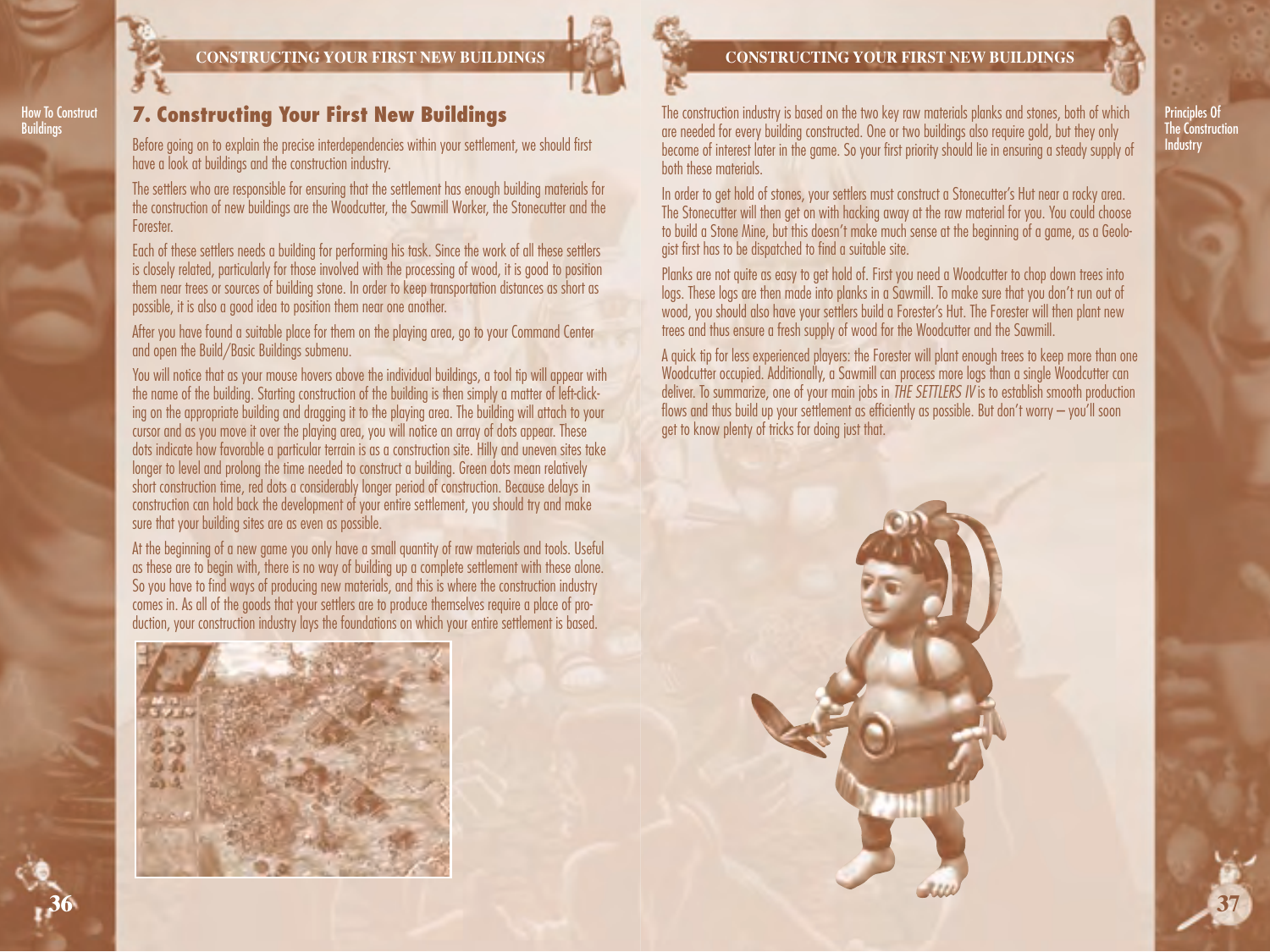

#### **EXPANDING YOUR SETTLEMENT**



#### **INCREASING THE POPULATION**

## **9. Increasing the Population**

Naturally enough, simply widening your horizons is not going to be enough to build up a thriving settlement. New settlers are also required to get all the work done in your ever-increasing colony. You can increase the number of your settlers by simply building a Residence. Residences come in three sizes, for ten, twenty and fifty new settlers. As we saw in the case of Towers, the bigger the Residence, the more it will cost you to construct. You should always ensure that there is sufficient accommodation for your settlers. By way of example, if you lose a piece of land with a Residence on it, your settlers will down tools and stop work, with predictable consequences for the rest of your economy.



Accommodation is only required for those settlers who carry out the basic occupations – the Carriers, Diggers and Builders. Settlers in other jobs (see section 6.2) can live at their place of work, the specialists sleep out under the stars and the soldiers can bed down in the Barracks. If you build a Small Residence (which produces ten settlers) and go on to employ five Woodcutters, three soldiers and two Pioneers for example, the Residence will no longer be required. That means that you can demolish it with a clear conscience, receiving a refund of half of your building costs as a result.

If you find some of your settlers hanging around, scratching their heads and refusing to get on with constructing a particular building, don't fall into the trap of thinking that you've got a few lazybones on your team. The point is that the poor things are not working because they haven't got a roof over their heads. Rather than letting them just hang around doing nothing, you can build a Residence. Another option is to train a few specialists or strengthen your army with some new recruits. Keep in mind that the reason you haven't got enough accommodation may be because the enemy has captured land of yours that was once home to Residences. If this is the case then some of your Carriers will have lost their accommodation. If you then send these Carriers off to do other jobs, you may find that your settlement is short of Carriers, causing long delays in production processes.

Who Needs Accommodation?

Acquiring More Land

## **8. Expanding Your Settlement**

Soon after constructing your first buildings, you will notice that things are getting a little crowded in your settlement.

*There are two ways in which you can acquire new land:*

- 1. You can train Pioneers, who have the handy knack of moving your border posts and thus pushing back the frontiers of your territory bit by bit.
- 2. You can construct a Tower or a Castle and then occupy this fortress with a Swordsman or a Bowman.

The second of these is the safer method, but sadly also the more expensive and labor-intensive one. Towers not only expand your territory, they also protect it. If an opponent has taken a fancy to your land, he has to occupy your guard Tower. You have the choice between Small and Large guard Towers and the larger the Tower, the more land you will capture. The only downside of the Large Towers is that they are more expensive. If you've got even more resources burning a hole in your pocket, then you can construct a Castle, thus bringing you an even greater increase in the size of your territory. A further advantage of the larger structures is that they can accommodate more soldiers and are therefore all the more difficult for enemies to capture.

If your opponent has managed to acquire land with the help of his Pioneers, you can win it back by simply building a Tower. But if this land is itself protected by a Tower, the new border will run between the two Towers.

Please remember that a Tower can only help to protect your settlement if a Swordsman or a Bowman occupies it. So you should only construct additional Towers or Castles if you have enough Swordsmen to take care of them.

On the other hand, you can take careless opponents by surprise by sending your Swordsmen to occupy unoccupied Towers. This would result in you acquiring that piece of territory instead of your opponent.

Undermanned Towers make a popular target for enemy units, since capturing them represents a double victory; taking land away from the enemy and at the same time acquiring land yourself. Enemy production buildings are destroyed when the land is captured, leaving behind valuable raw materials that can be put to good use in your own settlement. It may be a good idea to protect the central areas of your settlement with more than one military building. If you don't, the loss of a single Tower may cripple your entire economy, so do think very carefully about your defenses.

**38**

**Strategio** Considerations

Occupying Towers

Strike!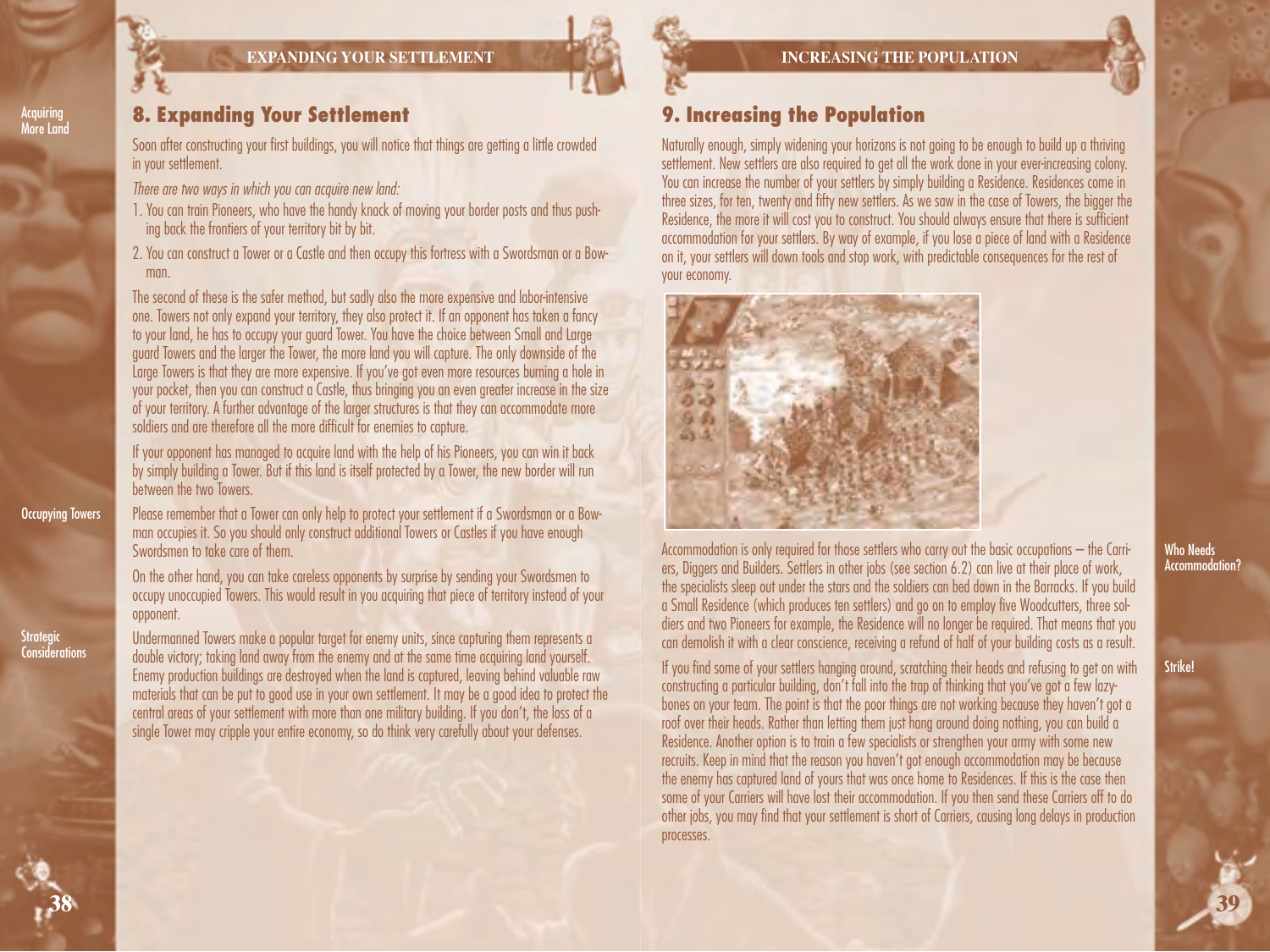#### **SPECIAL UNITS**

## **10. Special Units**

Remember the specialists we met in section 6.3, the Geologists and Pioneers of *THE SETTLERS IV* world? As we said, these guys are different from settlers with ordinary occupations such as Builders and Carriers in that you can control them directly and they are not limited by your settlement's boundaries.

#### **10.1 Pioneers**

A Pioneer can leave your territory and go on valuable reconnaissance missions. His most significant ability is, however, that he can move your border posts and thus push back the frontiers of your settlement. He can also establish new economic sectors on neutral land or push back enemy border posts not protected by a Tower. If you just use a solitary Pioneer for these tasks, you won't gain that much land. But you'll be surprised at how much you can widen your horizons if you let a whole group of Pioneers loose.

Tool: shovel

## **10.2 Geologists**

Geologists are experts in discovering the earth's treasures, and so you should always send one of these guys into the surrounding mountains to search for those precious raw materials. You'll receive a message when a Geologist has found what he's looking for. And if there's enough of the stuff to warrant building a Mine, you'll get another message informing you of the fact.

Tool: hammer

### **10.3 Thieves**

There's more to a Thief than meets the eye. Because he's a master of disguise, he's great for gathering information about life over in your opponent's settlement. Do keep in mind that his cover is blown as soon as he moves into the vicinity of an enemy military unit or building. If this happens, the enemy's soldiers will be clamoring to attack him.

The Thief's main function is to go off and steal all those goods which you so desperately need. And if he's successful, you'll not only boost your own supplies, but also weaken your enemy. Pretty good deal, eh?

Tool: none required

#### The Green, Green Grass Of Home

## **10.4 Gardeners**

The Gardener is the only character who can return land ruined by the Dark Tribe to its former glory, making it fruitful and thus of use to your settlement. Firstly, you must conquer the land with your army and then have the Gardener cultivate its soil. Without the Gardener, this land would be lost forever.

Tool: shovel



## **10.5 Saboteurs (multiplayer only)**

A Saboteur will set you back a large chunk of your resources because he requires two tools (a shovel and a pickaxe). But don't give up on him yet  $-$  the investment can really pay off if you find yourself coming to blows with other settlements. Because of his ability to attack and destroy ALL enemy buildings, you can undermine the enemy's production flows. You could try disrupting his weapon production, and then watch as the enemy's army runs out of firepower! Or there are plenty of other options to use the Saboteur to make yourself extremely unpopular with the enemy. As far as the enemy is concerned, the Saboteur will look like one of his own laborers unless you:

a) move him near an enemy soldier or Tower/Castle.

b) mount an attack on an enemy building.

In either of these cases, your Saboteur will lose his disguise and thus become identifiable to the enemy. He may not have the stamina to escape! Tools: shovel and pickaxe



Infiltrating The Enemy

# Daylight Robbery!

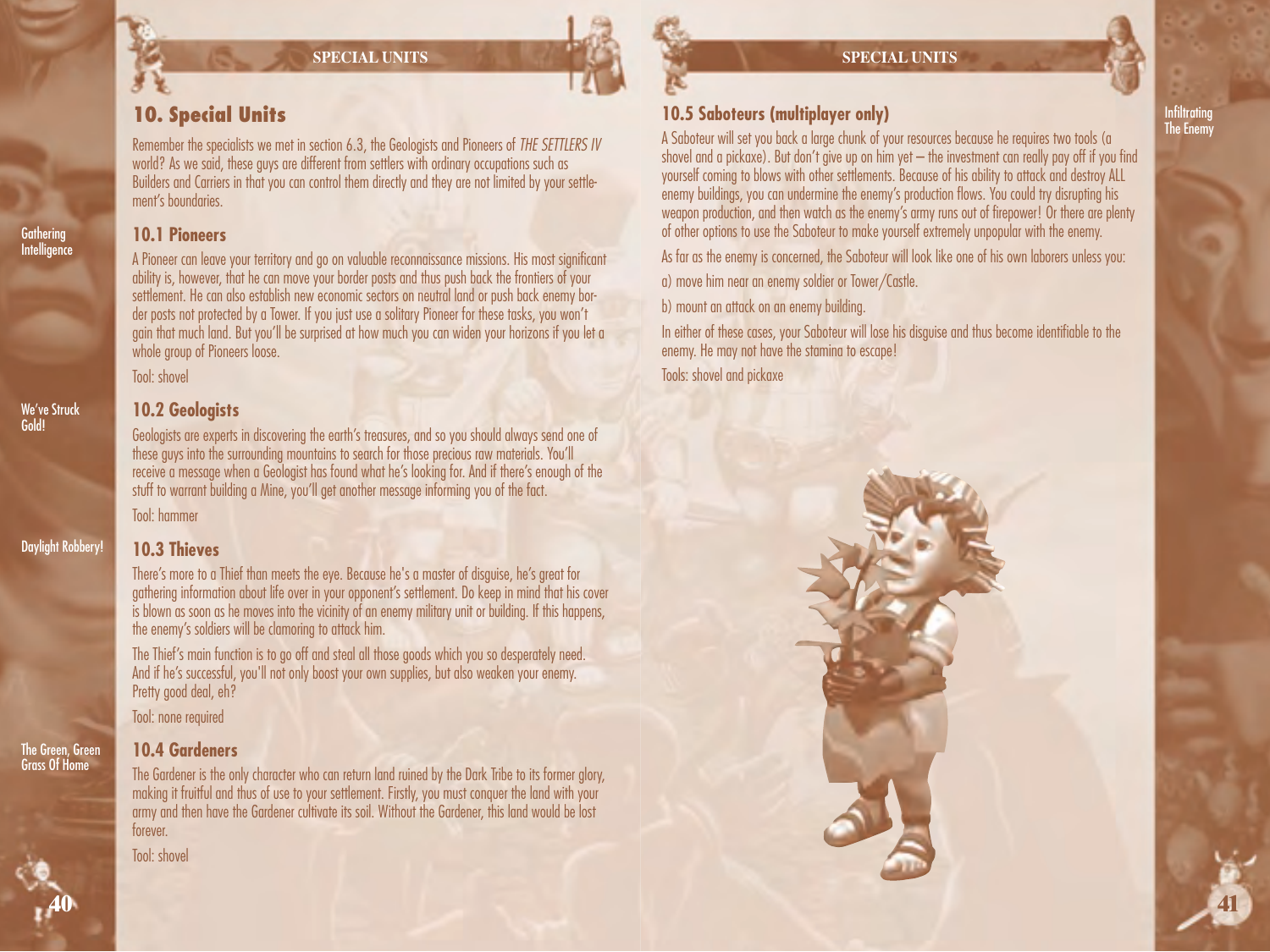

Miners' Favorite Foods

**42**

## **11. Food**

Your settlers aren't exactly demanding when it comes to their needs, but as well as having somewhere to live (see chapter 9), they also have to eat. Most of your settlers are quite capable of looking after themselves in this regard. But your Miners will be working away so hard under ground that they won't be able to sort out their own food. So that means that the other settlers have to provide for them. One word of warning, though – Miners are quite choosy when it comes to their eating habits!

**FOOD**

Coal and Stone Miners prefer bread, Sulfur and Iron Miners go for meat and the Gold Miners are crazy about fish. If you don't have a sufficient quantity of the preferred foodstuff available, you can feed your Miners with an alternative. Remember how we said they were choosy, though? Well, if a Miner doesn't get his favorite food, his productivity will drop dramatically. He'll set off in search of raw material for you ten times if he has his favorite, but he'll only make two attempts if he has to put up with something else.

| <b>Mine</b>  | <b>Favorite Food</b> |
|--------------|----------------------|
| Coal         | <b>Bread</b>         |
| <b>Stone</b> | <b>Bread</b>         |
| Iron         | Meat                 |
| Sulfur       | Meat                 |
| Gold         | Fish                 |

When the "wrong" food has to be used it is consumed far more quickly, so it may well be a good idea to make an additional investment into the production of the appropriate foodstuff rather than wasting so much money on the extraction of raw materials.

#### **11.1 Bread Production**

The Miners in the Coal and Stone Mines are at their most productive when they have bread to eat. So it makes sense to give them just what they want, and to do this you'll require a number of buildings.



#### **FOOD**

First you'll have to build a Grain Farm. When harvest time arrives, the grain is transported to the Grain Mill, where the Grain Miller prepares the grain, grounding it into the finest flour a Baker could wish for. The Baker then mixes this flour with water from the Waterworks to bake bread. Buildings needed: Waterworks, Grain Farm, Grain Mill, Bakery.

#### **11.2 Meat Production**

The three races have different preferences in the meat department.

The Romans prefer sheep, the Mayans enjoy goats and the Vikings use pigs to satisfy their carnivorous desires.

Obviously, each race also has to set up a Slaughterhouse where the animals are… well, you can imagine the rest, can't you? Buildings needed: Sheep/Goat/Pig Ranches, Slaughterhouse.



### **11.3 Fishing**

In order to catch fish to feed the Miners in the Gold Mines, simply build a Fisherman's Hut near the coast or a river. As soon as a fishing pole becomes available in your settlement, one of your freeroaming settlers will snap it up and move into the Fisherman's Hut. The Fisherman who emerges will then take himself off to the nearest stretch of coast (or the nearest river bank) in his working area and get on with the job.

Buildings needed: Fisherman's Hut.

### **11.4 Hunting**

The Hunter is another new character in *THE SETTLERS IV*. He hunts down game that can then be consumed by your carnivorous Miners. Don't worry about their choosy eating habits – the meat will be transformed into the same stuff being produced in your Slaughterhouse. To make use of this extra food source, you will first have to build a Hunter's Hut and ensure that a bow is available so that one of your free settlers can move in and take up his new profession. As with all the other settlers who are tied to a particular building, you can determine the Hunter's working area.

Buildings needed: Hunter's Hut **43**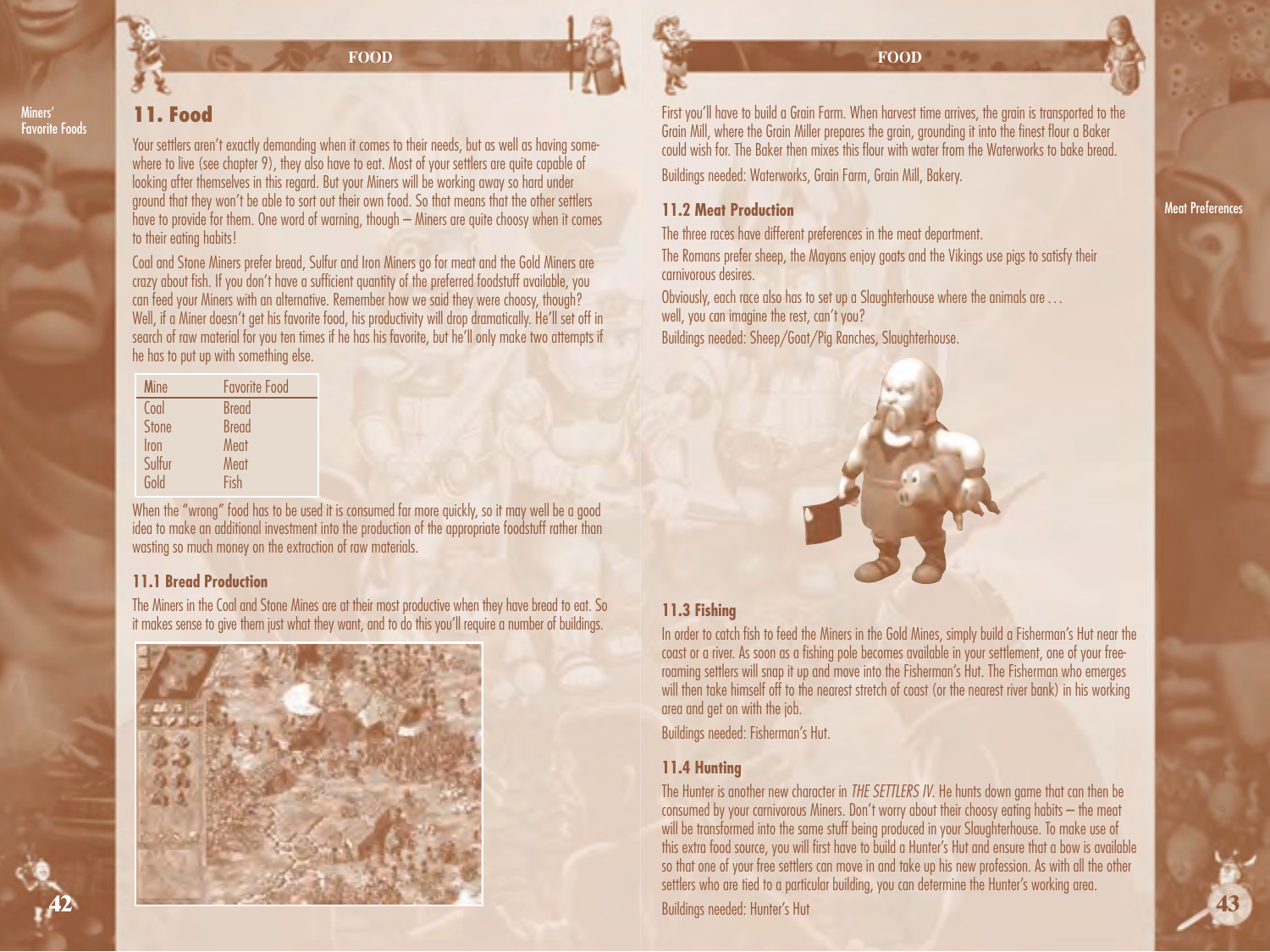



Metal Extraction

**44**

## **12. Metal Processing**

Metals play a central role in your settlement's economy. To begin with, almost the entire food production industry is geared towards providing for your Miners. Secondly, your entire Tool and Weaponsmith's Works are dependent on the raw materials provided by the Mines.

There are five types of Mines in all, only three of which are directly related to metal processing. These are the Gold, Iron and Coal Mines. The other two Mines produce sulfur, used by the Mayans to produce ammunition, and stone, which is required in the construction industry and which can also be obtained by building Stonecutter's Huts. So it's entirely possible to run a successful settlement without setting up these two Mines. Before you ignore them completely, please remember that goods not required for your settlement can come in very useful in trade with outsiders.

The Gold and Iron Mines are where the ores are extracted, which are then processed to obtain the metals themselves. This is where the Coal Mines come in, providing the coal required for this process carried out in the Iron and Gold Smelting Works. First, coal from the Mines is delivered to the Smelting Works. After a while metal bars (ingots) emerge which can then be used for other purposes in your settlement's economy – making tools and weapons in Smiths' works, for example. Please note that Smiths' works also require coal to carry out their work, which mostly involves fashioning tools and weapons out of iron. Gold comes into play more as a means of payment rather than a component in production processes. Constructing Temples and Eyecatchers will put a dent in your gold reserves, as will training higher-ranking soldiers. So don't say we didn't warn you...





## **13. The Military**

You will have to build up a powerful army in the course of the game. This is necessary to protect your settlement from attacks and also because some mission aims are not achievable without using military units. And you'll certainly need all the help you can get from your warriors, (as well as your Gardener, of course) when it comes to fending off the menace of the Dark Tribe.

But before we turn to the military aspects of *THE SETTLERS IV*, we would just like to point out that the enemy's civilian buildings cannot be attacked with ordinary weapons. After all, your soldiers are there to attack military units and installations, not your enemy's Bakery or Woodcutters' Huts. So how can you build up an army then?

Your troops are recruited in the Barracks. In order to draft a free-roaming settler into the army, a weapon has to be available in the Barracks. You have two options: supply sufficient raw materials to be able to produce the weapons you need at a particular moment in the game, or have a stockpile ready for future training.

## **13.1 Directing Soldiers**

Before we introduce you to the military units in detail, we would like to familiarize you with some of the finer points of handling an army of settlers.

In order to direct a soldier, to send him to a particular place on the map, for example, you first have to select him. To do this, left-click on the soldier in the playing area. You should then be able to see a frame around the soldier. You can then send the soldier you have selected to wherever you like on the map by simply right-clicking on the place where you would like him to go. If you right-click on an enemy building or soldier, this constitutes an order to attack. Your soldier will take himself off to the enemy and start attacking straight away.

Obviously, if you've spent precious time and resources building up an entire army, there's no way you're going to want to click on every individual soldier when you need your army to carry out a mission for you. The good news is that you don't have to!



Why Do I Need An Army?

Some Basic **Principles** 

**Directing** Individual Soldiers

Directing Groups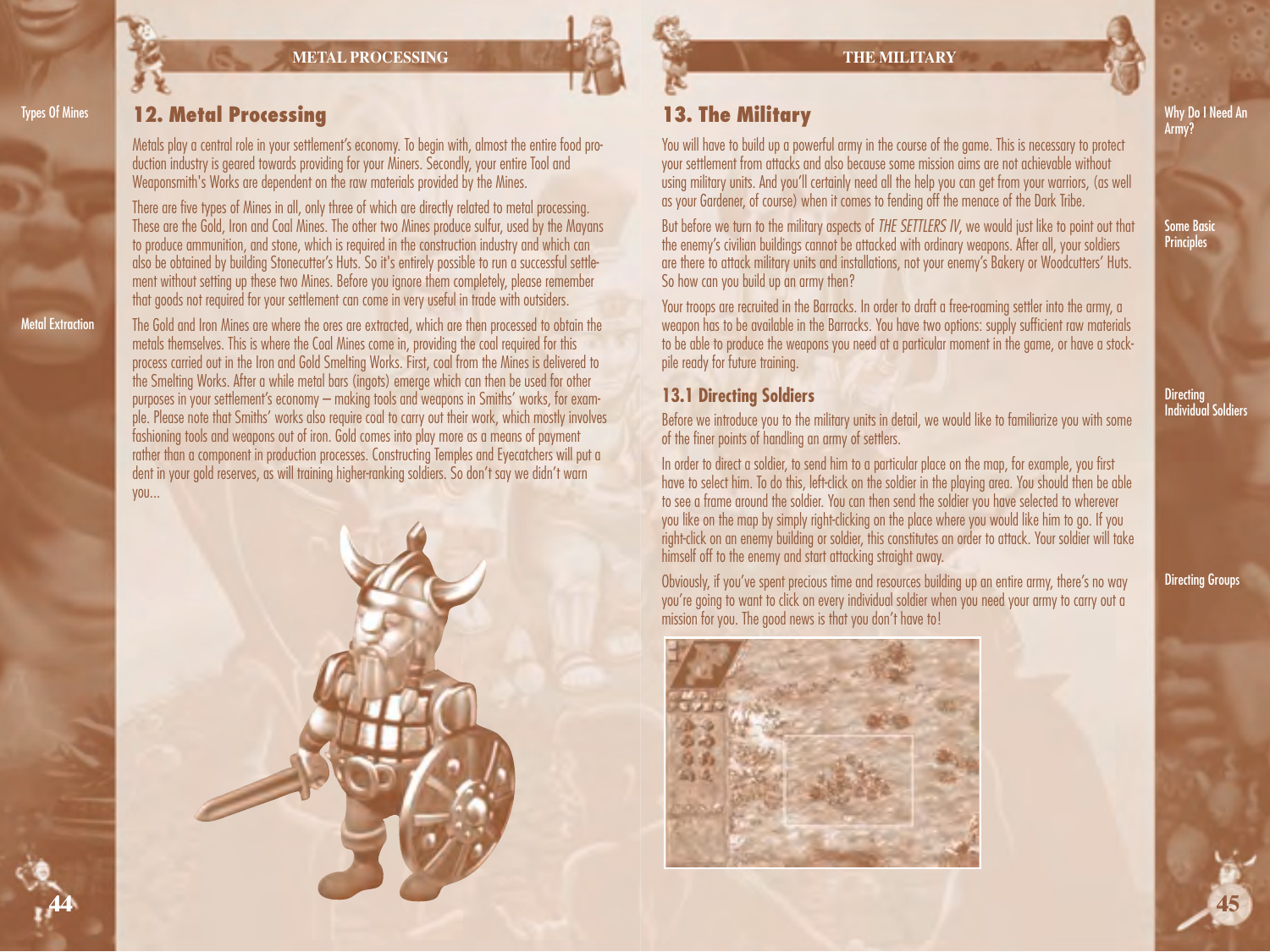### **THE MILITARY**

You can issue orders to more than one soldier by using the "elastic band" technique. Left-click in the playing area and keep the mouse button depressed. Now, when you move the mouse pointer, a rectangle will appear which you can move round a group of soldiers to band them together. Then, when you let go of the mouse button, you'll see that all the soldiers that were in that rectangle have been marked. All that's needed now is a right-click on the point where you'd like them to proceed, and off they'll go!



Giving a group of soldiers an order to attack involves the same procedure as with a single soldier. If it comes to battle, however, there are a number of difficulties with this method of directing soldiers. Let's say that you've banded a group of Swordsmen together and you'd like them to go into battle for you. What's more, you'd also like to send along a group of Bowmen for moral support. If it does come to a battle, you'll find it hard to center the elastic band so that you only select your Swordsmen. Because of this, you have the option of selecting soldiers of a certain type and not others, for instance Swordsmen only. To do this, keep the SHIFT key depressed and select a Swordsman. This selects all the Swordsmen that are visible on the screen.

You may find that you want to operate with several groups made up of a mixture of different types of soldiers. If this is the case, you can save as many as ten groups by taking the following steps. First you should put the group you would like together – the elastic band method is ideal for this purpose. If you want to add additional soldiers to this group, keep the CTRL key depressed and then left-click on the soldier desired. Once you're through with choosing your soldiers, you can save your choice by pressing a number while keeping the CTRL key depressed. So if you want to label the group as number "5", hold down the CTRL key and press 5. When you want to call on this group's services later in the game, simply press the number 5 key again.

You'll find a summary of all the options for directing soldiers in the "Keyboard/Mouse Functions" section of the tables

Please note that although this section has focused on soldiers, the instructions given also apply to other selectable units. This means that specialists, priests, ferries, war machines and warships can also be directed in the same way.

## **13.2 Types of Soldiers**

#### **13.2.1 The Swordsman**

The Swordsman is your standard military unit. He has three strength levels, the strongest of which is also the most expensive.

Swordsmen are soldiers for close combat, but you'll need them not only for their prowess in battles, but also for occupying military buildings. Towers and Castles only expand your settlement if they are occupied by at least one Swordsman or Bowman.

#### **13.2.2 The Bowman**

Unlike the Swordsman, the Bowman fights his battles from a distance. Bowmen are also available in three strengths – at a price of course! If you know how to use the Bowman's strengths to the full, you'll be able to do an awful lot of damage to your enemy. The Bowman has little hope against a Swordsman in close combat, so it's a good idea to keep him out of the center of the action.

A Bowman can also occupy a Tower on his own, but it's a safer option if he is stationed as support for your Swordsmen. In this way, he can attack an oncoming army from a safe position without the risk of getting caught up in close combat.

## **13.2.3 The Squad Leader**

The Squad Leader is a special unit. Sure, he is a good man in close combat, but his real value lies in his effect on the other soldiers.

- If a Squad Leader joins a group of soldiers, you'll notice the following changes:
- You'll be able to give orders to a whole group by simply relaying commands to the Squad Leader. If you send him off to a particular point on the map, for example, the whole of the rest of the group will follow on behind.
- The group will stay close together, thus fighting the battle at the same time rather than one after the other.
- The Squad Leader improves his troops' morale and in turn makes them into a more effective fighting outfit.

### **13.2.4 The Special Unit**

The three races in *THE SETTLERS IV* – the Romans, the Mayans and the Vikings – all have a special unit as well. These units are very different from one another, leading to differing combat strategies for the three armies.

The Roman Medic is a real weakling in close combat. His real skill lies in healing his wounded comrades in the heat of battle. These soldiers will then only be able to achieve 75% of their original hit points, but you should notice a real improvement in a Roman army's stamina if it can call on Medics for support.

The Mayans' special unit is the Blowgun Warrior. Like the Bowman, he prefers to shoot from a safe distance. He doesn't inflict direct damage on the enemy with his blowgun, but instead paralyzes them for a while. This makes those enemy soldiers into defenseless prey for your own troops to finish off. Close Combat

Fighting From A **Distance** 

The Boss

Special Agent

**47**

**Forming Groups** 

Selecting Units Of The Same Type

**46** Other Selectable **Units**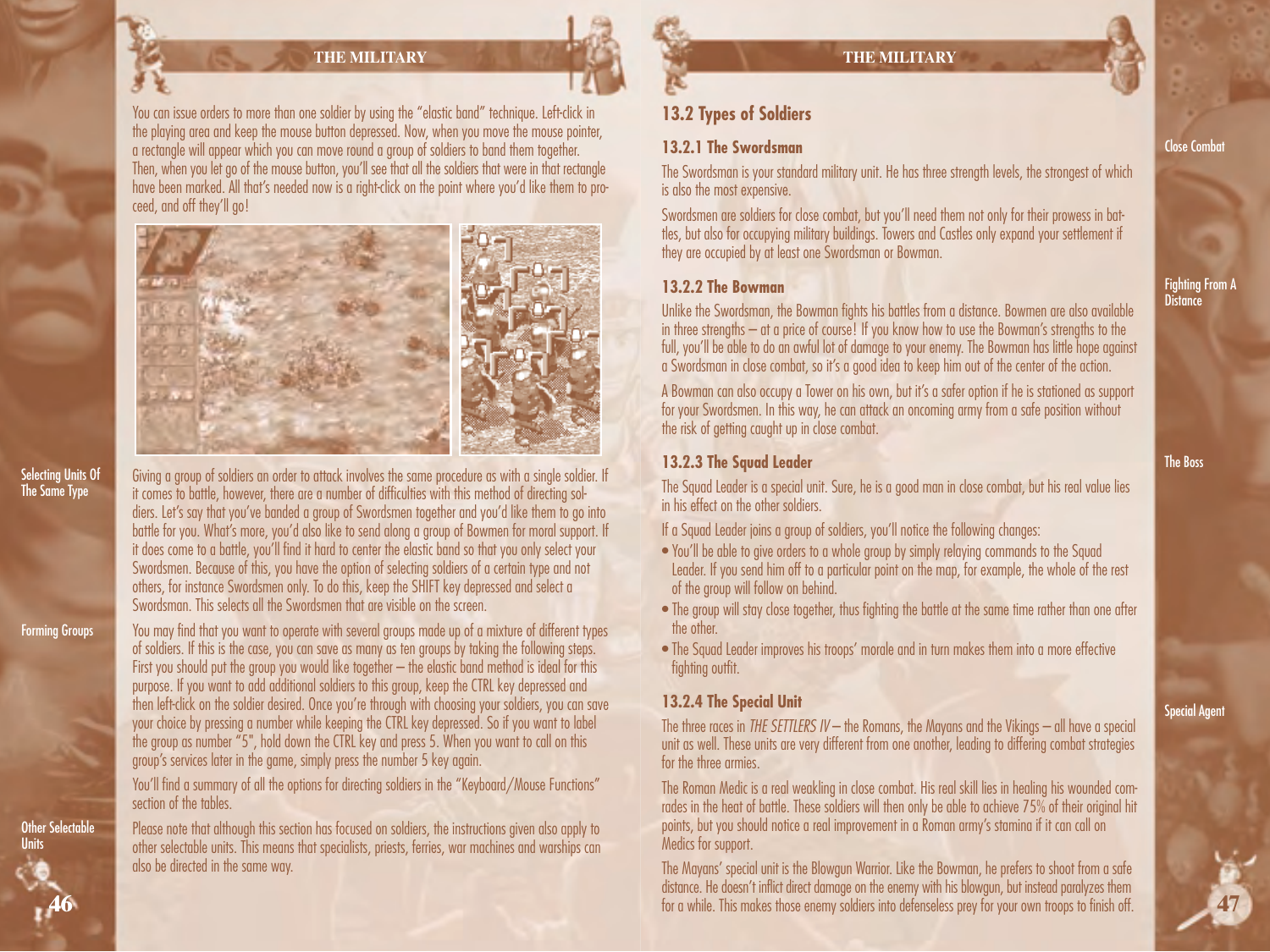

### **THE MILITARY**

The Viking's Axe Warrior is a fearsome prospect for the enemy with his skill in close combat, inflicting severe damage on his foes with his axe. But he's so busy looking out for his next victim that he is prone to forgetting about defense. This means that he is an easy target for enemy attacks and therefore scores relatively few hits on the enemy.

Again, all three specialists are available in the three strength varieties.

#### **13.2.5 Priests**

Priests should be considered as military units because they can inflict damage on the enemy by casting powerful spells. For more details on Priests and their special talents, see chapter 16: Magic.

#### **13.2.6 Instruments of War: War Machines and Warships**

We have only met foot soldiers up until now. But you are also able to strenathen your army with war machines and warships. Again, these units differ from race to race. Both war machines and also warships have to be supplied with ammunition – no ammo, no war. Each race has its own preferences when it comes to ammunition as well.

- The Vikings' war machine "Thor's Hammer" is named after the Nordic god of thunder. This machine consists of a large hammer that strikes a magic flint, producing a spark which is so destructive it has to be seen to be believed. Then again, the "ammunition" needed for this magic firework show is quite expensive, as a certain amount of manna is used up every time Thor's Hammer is fired. There are magic forces at work on the Vikings' ships as well, and Thor's Hammer can also destroy ALL enemy buildings.
- The Romans put their faith in good old-fashioned catapults. The system is pretty simple: large lumps of rock are hurled at the enemy and do a great deal of damage when they land. As far as ammo goes, it's a much simpler story than with the Vikings: Roman war machines and warships are simply loaded up with the appropriate boulders, which they then fire at the enemy .
- The Mayans add firepower to their warships and war machines by using the gunpowder they make out of coal and sulfur. The Mayan warships and firespitters shoot fireballs that can make a horrible mess of the enemy.

The process of loading ammunition is the same for all instruments of war: they drive close by a goods pile of ammunition and take the firepower on board (as long as this function has not been disabled in the vehicle's context menu). The goods pile can be inside a Storage Area, at a Marketplace or just lying around somewhere waiting to be picked up. As far as ships are concerned, they have to sail into Harbor to take ammunition on board. This may not be very convenient sometimes, but the advantage of this requirement is that ships are also fully repaired when in dock.

It will come as no surprise to hear that all war machines and warships can be attacked. A solitary Bowman isn't likely to bring one of the beasts down on his own, but a group of hardy foot soldiers are a force to be reckoned with, especially when you consider that war machines and warships can only attack buildings, not the settlers themselves. So it is in your own interests always to provide them with an escort, as they are completely powerless against foot soldiers! Although warships can also attack other ships, if they sail too close to the coast they could come under fire from some of those crafty Bowmen.

## **14. Eyecatchers**

When you consider just how hard your settlers work for you, we're sure you'll agree that it's the least you can do to get your settlement looking as good as possible. If you invest in some of the Eyecatchers – one of the new features in *THE SETTLERS IV* – you'll spruce up your settlement and make your settlers feel at home. Your settlers' well being isn't the only thing you can improve with Eyecatchers, though. You'll find that your soldiers will put a lot more into fighting the enemy if you've put more into making your settlement beautiful.



You might get a shock when you see how expensive Eyecatchers are. Don't let the cost prevent you from making the investment, though. As your soldiers' military strength on enemy territory is based on the value of your settlement, and Eyecatchers have an artistic as well as a material value, their worth doubles when calculating the total value of your settlement.

Eyecatchers are constructed in exactly the same way as buildings. Select the Eyecatcher you require from the Eyecatchers menu (a sidebar will appear from the Town Buildings menu) and drag it over to the playing area, then click on the location where you wish to have it built.



**Loading** Ammunition

The Strong Unit…

…Also Has Its Weak Points!

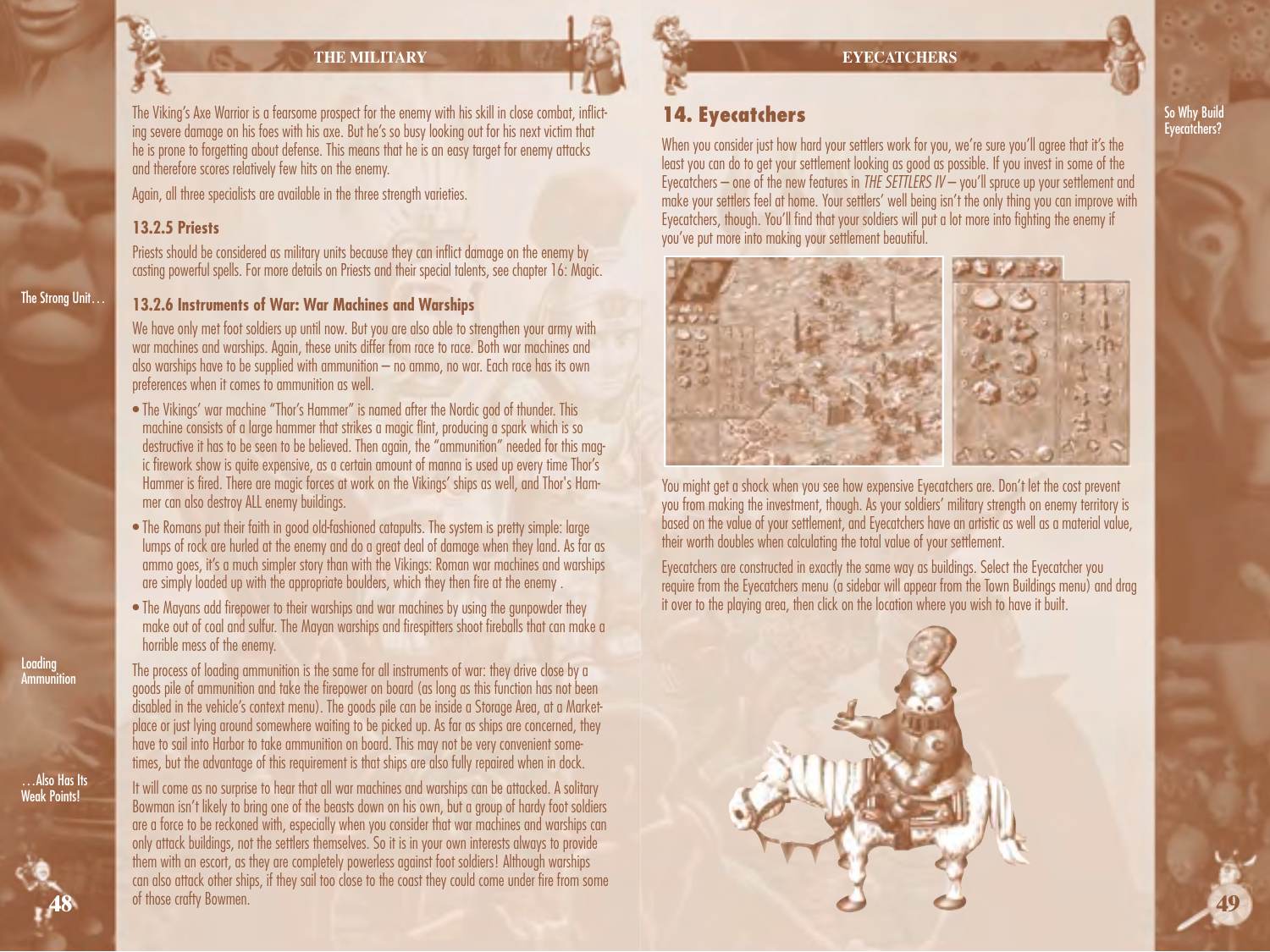

**ALCOHOL**

## Why Alcohol?

## **15. Alcohol**

Your settlement isn't only concerned with producing the basic goods needed for everyday use, but also with liquor production. You may be surprised to hear that all of this liquor is offered up in sacrifice to the gods. To do this, you need to construct a Small Temple. A Temple servant will then offer up your settlement's precious drinks in a short ceremony.

"But where's the sense in that when my settlers could be putting the stuff to much better use?" These potent gifts are just what you need to make the gods favorably disposed towards you. You'll receive manna by way of thanks, which your Priests can then use to cast spells.

Each race has its own alcoholic specialty. The Vikings are partial to the full-bodied spirit mead, which is distilled from honey. The Romans have vineyards for their delectable wine and the Mayans sure know how to make good top shelf tequila!

#### Roman Wine

Nordic Mead

**15.1 Romans**

To produce wine for the Romans you will need to have a vineyard constructed, which will be taken care of by a Vintner. You should make sure that your vines get plenty of sun and set them up on the sunny side of a slope, as this will make them far more productive.

#### **15.2 Vikings**

Mead is made from honey. So you will first have to ensure that there is a good supply of this golden nectar before you can set about making mead. Start with the basics and first build a Beekeeper's Hut. Then have the Beekeeper set up the hives in a nearby meadow (look out for the flowers), the best place for a healthy yield. And then you'll need a Mead Maker's Hut to turn the honey into mead.

### **Exotic Tequila**

**50**

### **15.3 Mayans**

Tequila production is also divided into two parts. Since tequila is liquor made from agave plants, this would be a good place to start. You should build an Agave Farm where you can grow the fruits. The harvest will be transported to the tequila maker who then takes care of the rest.



**MAGIC**

## **16. Magic**

As you may have noticed already, Temples are available in two varieties. We have the smaller model that is used for sacrificing alcoholic beverages, and then we have the Large Temple, which is where your Priests live. Why does your settlement need Priests, then? If you train a free settler to become a Priest, he becomes blessed with special powers, acquiring the ability to work wonders and perform magic.



Priests And **Temples** 

In order to cast his spells, a Priest needs manna, a gift from above that he obtains from alcoholic sacrifices to the gods. There is a central stock of manna for each race, which is used by all the Priests each time they cast a spell.

In order to cast a spell, you must first select a Priest, or a group containing a priest. Once you have done that, you can open a menu in the Command Center with a list of the spells available. Choose the spell you would like to cast, then the location in the playing area where the spell should be carried out.

Make sure that you use your supply of manna sparingly, as you'll find that the more often you cast a spell the more expensive it gets! There is a limit to this magical inflation, you'll be pleased to hear – a spell can only cost you a maximum of five times its original cost.

There are different types of spells with slightly different effects from race to race. Take the spell "Godly Gift", for example. A certain amount of raw materials will be conjured up and the goods bestowed will be suitable for the particular race concerned. If you take a close look at the areas for which spells are available, you'll realize that there's a whole host of weird and wonderful things you can do with a little magic.

*The different types of spells are as follows:*

a.) Godly Gift – You'll receive goods.

b.) Transformation of Goods – Magically produces the things you really need.

- c.) Food You can obtain specific foods more easily.
- d.) Terrain Adjusts the landscape to your advantage.

e.) Defense – Supports your troops in battle.

f.) Attack – Causes some quite spectacular damage.

g.) Special – For that exclusive magic moment.

You can find a detailed description of the individual spells in Chapter 19, which deals with the differences between the races.

Manna

Casting Spells

Mind Your Manna!

Types Of Spells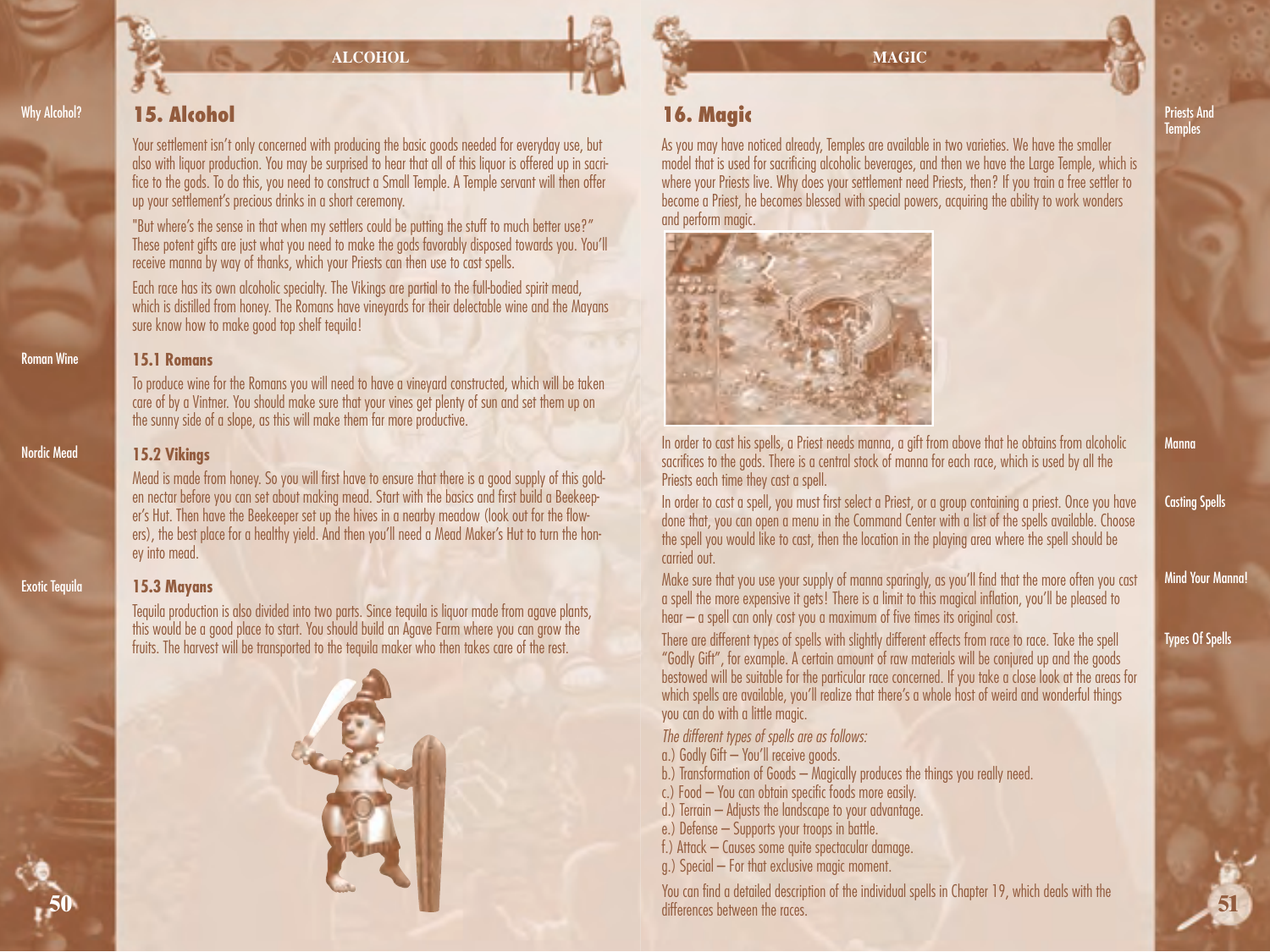**TRANSPORT AND TRADE**



Carriers will transport goods within your territory. Beyond this area, though, you will require special units to move your goods from one place to another.

### **17.1 Transportation over Land**

**Donkeys** 

Establishing A New Settlement

All Aboard!

**52**

You can use donkeys to move goods beyond your settlement's boundaries. These beasts of burden aren't just hanging around waiting to be given something to carry, your settlement has to breed them first! You'll have to start by establishing a Donkey Ranch. That will in turn provide you with donkeys after a while. Once you have added a Marketplace, (the starting point for land transportation) and entered which goods are to be transported in the Marketplace's menu, your little donkeys will take themselves off to the destination you have decided for them.

Donkey carts are manufactured in the Vehicle Hall and come in especially handy if you are thinking of establishing a new settlement. Simply issue the appropriate order (click on the button provided in the context menu) and everything required will be loaded aboard. Then direct the Cart to wherever the new settlement should be established and click on the button "Establish settlement".

### **17.2 Transportation by Sea**

To transport goods by sea, you'll need ships. You have three types of ships at your disposal: warships, trade ships and ferries, all of which are built in the shipyard. For more details on warships, turn to Chapter 13 (The Military).

A ferry is a selectable unit that is useful for transporting goods, soldiers, specialists, and even donkey carts and war machines. You can load and unload units at any accessible stretch of coast.

It's worthwhile to remember that you can also have goods transported between two of your own Harbors. To do this, enter the goods required in the harbor's export menu. Once Carriers have delivered the goods, trade ships in the area will take care of the shipment automatically.

## **17.3 Trade (Multiplayer only)**

Friend or foe, you can trade with anybody in *THE SETTLERS IV*! To engage in trade, enter your preferred trading partner and which goods you would like to import/export in the Harbor or Marketplace menu. If your choice matches that of another party, your trade ships or donkey caravans will set off to do business for you.



Please keep in mind that trade ships only travel between two Harbors and are not selectable.

## **18. The Dark Tribe**

We would like to use this chapter to warn you about the greatest threat to the settlers' world, the Dark Tribe. The Dark Tribe has its headquarters in the Dark Temple, the unholy citadel from which it exerts its power over the barren empire of the dark land.

Morbus, the banished god, is leader of the Dark Tribe. He cannot bear the sight of lush meadows or thick forests and hates everything green. "Well, that's his problem," you might be tempted to think, but sadly it's not as simple as that. You see, Morbus has a sinister little helper known as the Dark Gardener. Under orders from Morbus, the Dark Gardener has developed an especially evil substance by the name of shadow-weed.

Shadow-weed seems harmless enough at first, growing just like a normal plant to begin with. Once the weed has grown to its full size, however, it begins to suck out the energy from the land around it. Even the shadow-weed itself is unable to survive and withers away.

Thus the Dark Gardener transforms fertile terrain into the barren wastelands that Morbus yearns for, expanding the Dark Tribe's territory in the process. You see, the Dark Tribe does not expand its territory like the other settler races by building Towers or moving border posts, but simply by turning fertile land into gray and unproductive soil. And whereas the other settler races use the land they capture for building up their settlements, the Dark Tribe has no interest in such constructive development. No buildings can be constructed on dark land, the trees and rocks needed for industry can no longer be put to use and buildings which require fertile land cease to operate. Animals turn away in fear and the scene is set for the next stage in the Dark Tribe's cunning master plan.



Once land has been transformed in this way, the Dark Tribe can set up a Mushroom Farm. The dark mushrooms are no ordinary plants. Due to their sinister origins, dark mushrooms can only grow on dark land. As for their purpose, these spooky toadstools provide the manna that enables the Dark Tribe to expand its army. The Dark Tribe's soldiers only have one aim in mind: destruction! Unlike ordinary settler military units, these antisocial warriors can destroy civilian buildings as well as military installations.

The Dark Tribe does not really have the sort of economy we know from the other races in *THE SETTLERS IV*. It only requires a small number of buildings and does not produce additional Mushroom Farms

**53**

Shadow-Wee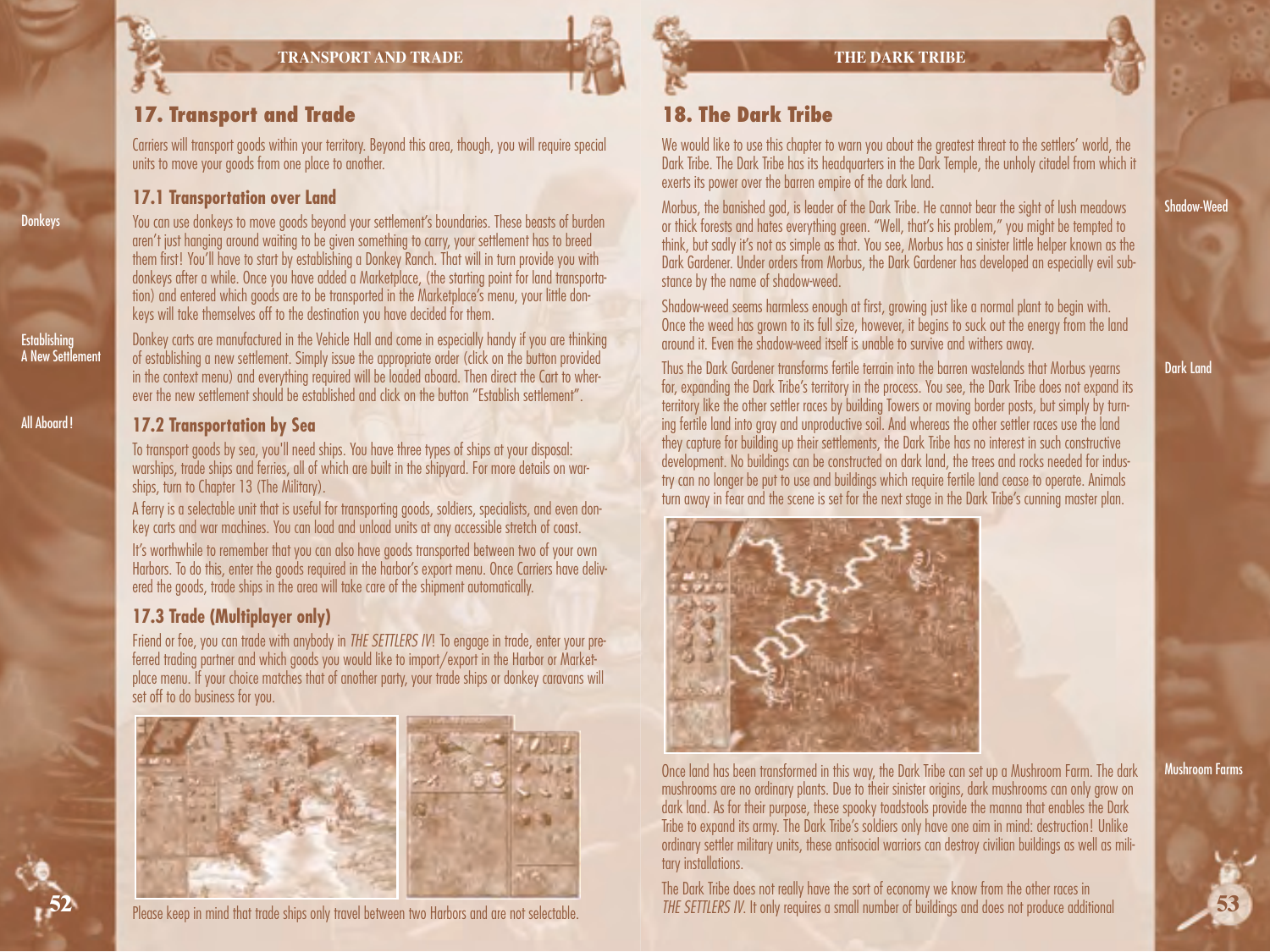#### **THE DARK TRIBE**

workers itself. Instead it has its own methods for obtaining its workforce. The dark Temple produces Shamans who set off to enemy territory to recruit workers. When these Shamans touch enemy settlers with their scepters, the settlers drop any tools they may have in their hands and are transformed into servants. These unfortunate beings are then put to work as unwilling assistants on the Mushroom Farms. Once there, the poor things have to polish the mushrooms so that the magic spores they contain are released. Morbus then converts these spores into manna for producing new military units.



To set the slaves free again, you will have to destroy the Mushroom Farms. Which is easier said than done, as you cannot attack these buildings with military units. Instead, what you have to do is send a Gardener to the Mushroom Farm to destroy all the mushrooms. Once all of these nasty fungi are out of the way, the whole Mushroom Farm will collapse. Now your own Gardener can set to work on restoring the land to a beautiful, green and fertile place, which can then be protected with Towers.

To defeat the Dark Tribe completely, you'll have to destroy the Temple at the center of the dark land. The Temple is protected by magical pillars of flame fueled by the Mushroom Farms. So, in order to rid the world of the Dark Tribe's Temple, you will first have to obliterate all the Mushroom Farms. Destroying these not only cuts out the Dark Tribe's manna supply, it also increases your own settler population by transforming the newly liberated servants into Carriers. Even servants who originally belonged to another race will turn into Carriers of your own. Once all the Mushroom Farms have been swept away, the Temple will be open to attack and you should destroy it as soon as possible. If you don't succeed in doing this, the Mushroom Farmer will set up another Farm and start the whole dark cycle again.

## **19. The Differences Between the Three Races**

When you play *THE SETTLERS IV*, you are able to control the fate of one of three races. In this chapter we are going to have a look at what makes each of these races special, so that you know exactly who you're dealing with.

The most obvious difference between the various settlers is that each race has its own taste in building and clothing. But there are much greater differences between the races that go far beneath the surface. What is much more important is that each race is also individual in the way it organizes its economy and plans its military strategy.

### **19.1 Constructing Buildings**

The Mayans use stone for their buildings, whilst the Vikings are more comfortable in their log cabins. Hence, the Vikings use more wood and the Mayans more stone in their construction industries. The Romans, however, require almost equal quantities of both building materials.

### **19.2 Alcohol**

Each race has its own preference when it comes to the hard stuff. They even have unique production methods for producing their divine potions.

The Romans love wine and you'll always find a Vintner in a Roman settlement. A smart Vintner will make sure that his vines are on the sunny side of the slopes, whereas less skilled practitioners of the art may try to grow wine elsewhere, only to be disappointed by the meager yields. Some people never learn, do they?

The Vikings love mead, a type of wine made out of honey. So Vikings will also have a Beekeeper and a Mead Maker in their settlements. The Beekeeper knows only too well that he can produce far more of the sweet stuff if he places his hives near a meadow – flowers are the secret here.

The Mayans invented the delicious drink that goes by the name of tequila, a spirit distilled from agave plants. An Agave Farmer starts off by growing the fruits, which are then processed into tequila in the Tequila Maker's Works.

## **19.3 Military Special Units**

The three races all have their own ways of doing battle, and they each have a special unit unique to them.

The Vikings are the kind of rough, tough guys who let their fists do the talking. So that's why they always have a few Axe Warriors in their ranks. The Axe Warrior is a real giant in a battle, able to inflict considerable damage on the enemy with his battle-axe. Axe Warriors aren't exactly the smartest guys in the world, though, and they have a habit of letting their defenses slip, making them extremely vulnerable to attacks.

The Romans' special unit is not geared towards fighting, but the Medic's ability to tend to wounded comrades on the battlefield is of great value. Although he can't deal with every wound in the heat of battle, he is able to return soldiers to 75% of their original hit points.

The Mayans can call on Blowgun Warriors to do the dirty job of peppering the enemy with poisoned arrows. If an enemy soldier is hit by one of these, the poison will put him out of action for a short time, making him a sitting duck for Mayan attacks. **55**

#### Fighting The Dark Tribe

Shamans

#### Defeating The Dark Tribe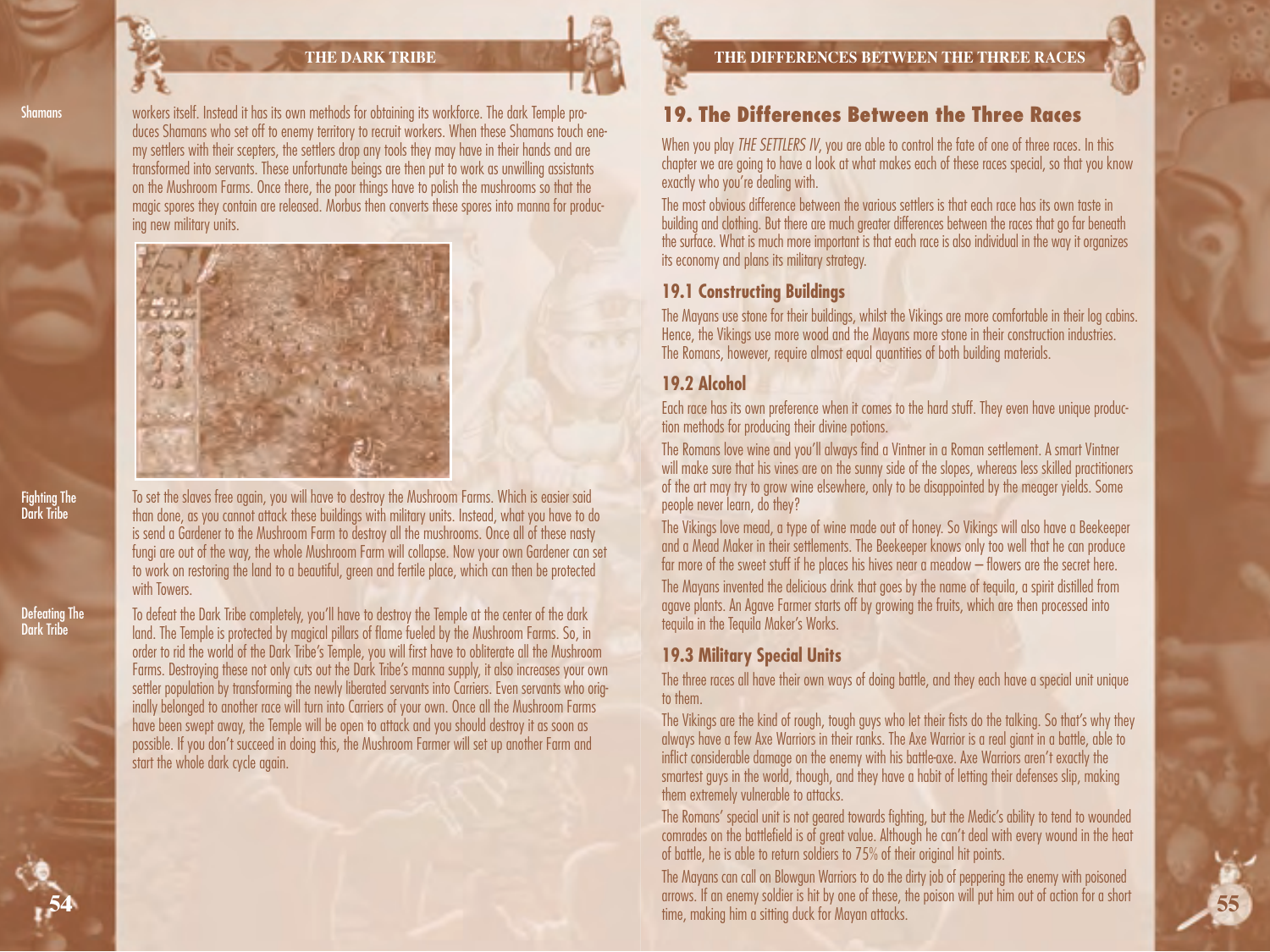

### **THE DIFFERENCES BETWEEN THE THREE RACES**

## **19.4 Vehicles**

All three races in *THE SETTLERS IV* make use of vehicles. The Donkey Carts used for transporting goods are individually crafted by each race but do not differ in their cost or transport capacities.

As for their military vehicles, though, there are major differences between the races.

The Mayans use a firespitter, which attacks enemy buildings with a fireball – ouch! To make these great balls of fire, the firespitter first needs ammunition in the shape of gunpowder. This is manufactured from sulfur and coal in the Gunpowder Maker's Works. To reload ammunition, all the Mayans need to do is to drive by a goods pile of the stuff  $-$  it's then taken on board automatically.

The Romans' war machines are catapults with stones for ammo. Not just any old stones, though, the special stones required are formed out of ordinary ones in the Ammo Maker's Works.

For the Vikings, arming a war machine is a question of magic. Their war machine "Thor's Hammer", named after the god of thunder, can reduce any building to rubble with a single shot. Even civilian buildings are in danger when this machine is on the warpath. It goes without saying that you couldn't load up a beast like that with ordinary ammo: Thor's Hammer runs on manna. A certain amount of manna is taken away from the Vikings' stocks every time Thor's Hammer fires.

## **19.5 Ships**

The three races' warships use the same weapons as their war machines, meaning that the warships also require the same type of ammunition. Loading ammunition can only take place in Harbors, where damaged warships are automatically repaired.

### **19.6 Ammunition**

Each of the three races has its own type of ammunition, and this is reflected in the different processes used in manufacturing the stuff:

- a.) Vikings do not actually manufacture ammunition as such, but do use up an awful lot of manna in using their magical weapons.
- b.) The Romans need additional quantities of stone, which are then made into stones suitable for their catapults in the Ammo Maker's Works.
- c.) The Mayans use firespitting instruments of war and thus have the most intensive manufacturing process as far as ammunition is concerned. Since the fireballs are made using gunpowder, a whole industrial sector is required to produce and process the materials involved. First, coal and sulfur have to be extracted from Mines, and these raw materials are then made into gunpowder in the Gunpowder Maker's Works.

### **19.7 Meat Preferences**

As we have already learned in chapter 11, all races need meat to feed their Miners. Each race has its own favorite type of meat. Romans love sheep's meat; Mayans enjoy goat's meat and Vikings go weak at the knees over pork. The three animal ranches are no different in their construction costs or in the amount of meat they produce.

If you make use of a Hunter to provide meat for your settlement, the carcasses he manages to bag **<sup>56</sup>** will be taken to the Slaughterhouse in the same way as meat from the ranch.

## **19.8 Magic**

Each race has a series of spells at its disposal. Some are the same for all races, but there are also some examples of individual wizardry. Here's the complete list:

#### **19.8.1 Romans**

- Godly Gift: You'll get a mix of useful goods.
- Transformation of Goods: "Fish to Stone" Part of your fish stocks will be transformed into stone.
- Food: "Flood of Fish" the seas will swell with fish.
- Terrain: "Shortcut" an impassable mountain range (you can tell by the snow-topped summit) will shrink and become passable.
- Defense: "Protective Shield" Some of your own or allied soldiers within the spell's radius will be equipped with a protective shield which will repel part of the enemy's attacks for the duration of the spell.
- Attack: "Jupiter's Lightning Bolt" If you make use of this spell, all enemy units in the immediate area will look on in dismay as they lose hit points.
- Soldiers: "Convert Barbarians" Ten enemy soldiers from the surrounding area will join your side.
- Special: "Replenish Resources" This spell replenishes the raw materials under the Mines within the radius of the spell.

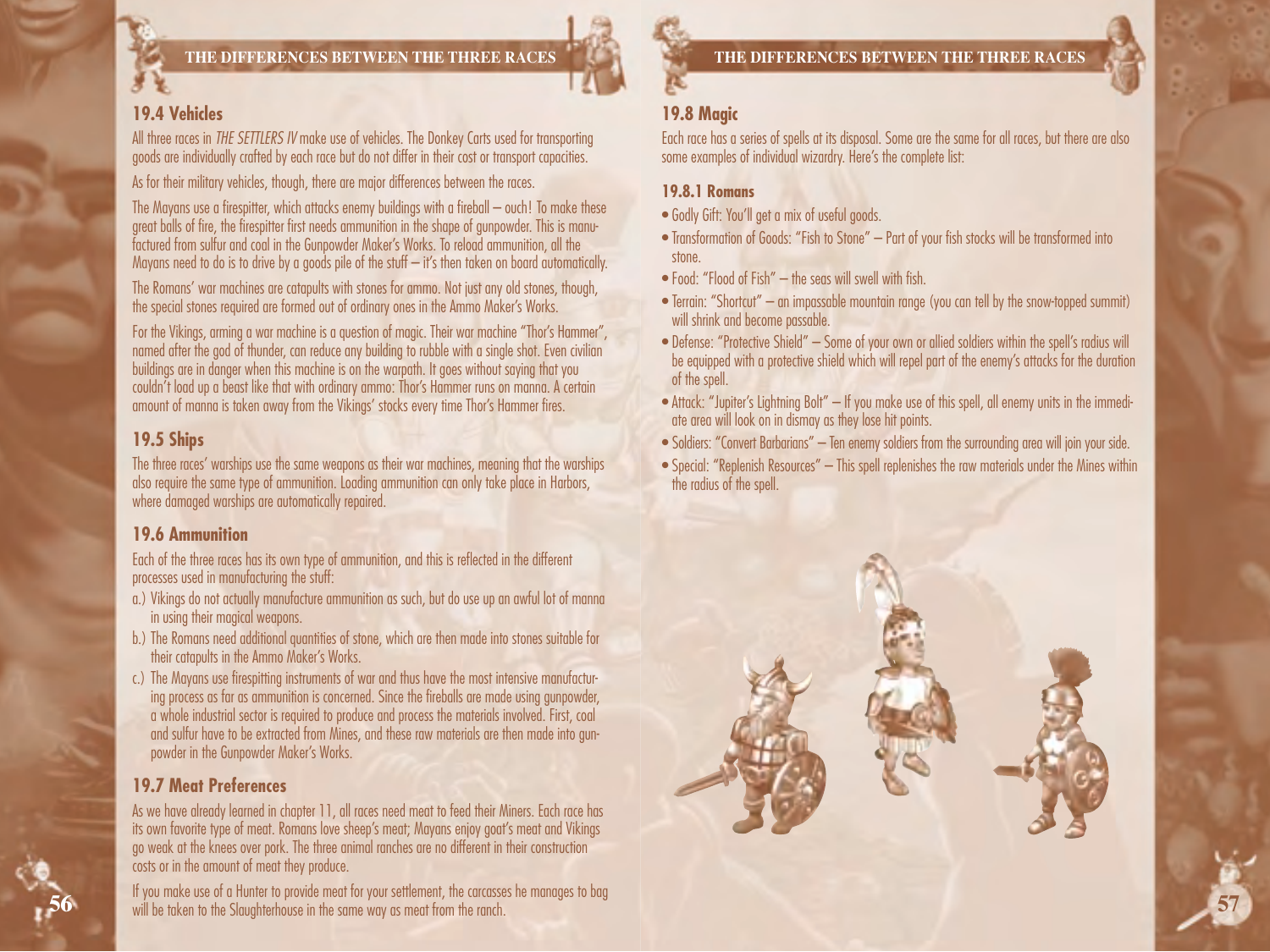### **THE DIFFERENCES BETWEEN THE THREE RACES**

## **19.8.2 Mayans**

- "Godly Gift" You'll get a mix of useful goods.
- Transformation of Goods: "Wood to Gold" The Midas touch is at work here, as part of your wood stocks are transformed into gold.
- Food: "Gorgeous Growth" Corn and agave plants will grow more quickly.
- Terrain: "Shortcut" An impassable mountain range (you can tell by the snow-topped summit) will shrink and become passable.
- Defense: "Banish Foes" Twenty enemy soldiers within the radius of the magic spell are sent off to where you would prefer them to be (you'll think of somewhere!).
- Attack: "Punish Bowmen" Ten enemy Bowmen within the radius of the magic spell are transformed into butterflies.
- Soldiers: "Promotion" Your own/allied soldiers within the radius of the magic spell are promoted by one rank. Note: this spell has no effect on level three soldiers or on Squad Leaders.
- Special: "Curse of Stones" Stones rain down on a particular area (these stones can then be hacked away by a Stonecutter).

#### **19.8.3 Vikings**

**58**

- "Godly Gift" You'll get a mix of useful goods.
- Transformation of Goods: "Stone to Iron" stocks of stone are transformed into iron bars.
- Food: "Absolutely Animals" More wild animals for your Hunter to pursue.
- Terrain: "Shortcut" An impassable mountain range (you can tell by the snow-topped summit) will shrink and become passable.
- Defense: "Freeze Foes" Twenty-five enemy soldiers within the radius of the magic spell are frozen for a few seconds.
- Attack: "Frenzy" Your own and allied soldiers within the radius of the spell hit much harder than normal for the duration of the spell. This spell only works on close-combat units.
- Soldiers: "Festering Fear" Enemy soldiers flee in random directions and cannot be directed by your opponent for a certain number of seconds.
- Special: "Thor's Hammer" This spell destroys an enemy building with one blow.

**TABLES**

## **20. Tables**

## **20.1 Buildings and Construction Costs**

| <b>Buildings</b>           |                 | <b>Romans</b>  |                |                | <b>Mayans</b>   |                |                | <b>Vikings</b>  |                |  |  |    |
|----------------------------|-----------------|----------------|----------------|----------------|-----------------|----------------|----------------|-----------------|----------------|--|--|----|
|                            | Wood Stone Gold |                |                |                | Wood Stone Gold |                |                | Wood Stone Gold |                |  |  |    |
| <b>Basic Buildings</b>     |                 |                |                |                |                 |                |                |                 |                |  |  |    |
| Woodcutter's Hut           | $\overline{2}$  | $\overline{2}$ | $\theta$       | $\overline{2}$ | $\overline{2}$  | $\overline{0}$ | 3              | $\overline{0}$  | $\overline{0}$ |  |  |    |
| Stonecutter's Hut          | $\overline{2}$  | 3              | $\overline{0}$ | $\overline{2}$ | $\overline{2}$  | $\overline{0}$ | 3              | $\overline{2}$  | $\overline{0}$ |  |  |    |
| Sawmill                    | 3               | $\overline{4}$ | $\theta$       | $\overline{2}$ | 5               | $\overline{0}$ | 5              | $\overline{2}$  | $\overline{0}$ |  |  |    |
| Forester's Hut             | 3               | $\overline{1}$ | $\theta$       | T              | 3               | $\overline{0}$ | 3              | $\overline{0}$  | $\overline{0}$ |  |  |    |
| <b>Small Residence</b>     | $\overline{2}$  | 3              | $\overline{0}$ | $\overline{2}$ | $\overline{3}$  | $\overline{0}$ | $\overline{4}$ | $\overline{1}$  | $\overline{0}$ |  |  |    |
| <b>Medium Residence</b>    | 5               | $\delta$       | $\theta$       | $\overline{4}$ | 9               | $\overline{0}$ | 8              | 5               | $\overline{0}$ |  |  |    |
| <b>Large Residence</b>     | 14              | 25             | $\overline{0}$ | 11             | 27              | $\overline{0}$ | 29             | 10              | $\overline{0}$ |  |  |    |
| <b>Stone Mine</b>          | $\overline{4}$  | 1              | $\theta$       | $\overline{3}$ | $\overline{2}$  | 0              | 3              | $\overline{2}$  | $\overline{0}$ |  |  |    |
| <b>Metal Buildings</b>     |                 |                |                |                |                 |                |                |                 |                |  |  |    |
| <b>Coal Mine</b>           | 4               | 1              | $\overline{0}$ | 3              | $\overline{2}$  | 0              | 4              | 1               | $\overline{0}$ |  |  |    |
| <b>Iron Mine</b>           | 4               | 1              | $\overline{0}$ | 3              | $\overline{2}$  | $\overline{0}$ | 4              | 1               | $\overline{0}$ |  |  |    |
| <b>Sulfur Mine</b>         | 3               | $\overline{2}$ | $\overline{0}$ | 3              | $\overline{2}$  | $\overline{0}$ | 3              | $\overline{2}$  | $\overline{0}$ |  |  |    |
| <b>Gold Mine</b>           | 5               | 1              | $\theta$       | 4              | $\overline{2}$  | $\overline{0}$ | 5              | 1               | $\overline{0}$ |  |  |    |
| <b>Gold Smelting Works</b> | 4               | $\overline{6}$ | $\theta$       | 3              | $\overline{7}$  | $\overline{0}$ | 6              | 4               | $\overline{0}$ |  |  |    |
| <b>Iron Smelting Works</b> | 4               | $\overline{6}$ | $\theta$       | 3              | $\overline{7}$  | $\overline{0}$ | $\overline{6}$ | $\overline{4}$  | $\overline{0}$ |  |  |    |
| <b>Toolsmith's Works</b>   | 3               | 5              | $\theta$       | $\overline{2}$ | $\overline{6}$  | $\overline{0}$ | 5              | 3               | $\overline{0}$ |  |  |    |
| <b>Weaponsmith's Works</b> | 5               | $\overline{7}$ | $\overline{0}$ | 3              | 8               | $\overline{0}$ | $\overline{1}$ | 5               | $\overline{0}$ |  |  |    |
| Coal Maker's Hut (V)       |                 |                |                |                |                 |                | 4              | $\overline{2}$  | $\overline{0}$ |  |  |    |
| <b>Food Buildings</b>      |                 |                |                |                |                 |                |                |                 |                |  |  |    |
| Pig Ranch (V)              |                 |                |                |                |                 |                | 8              | $\overline{4}$  | 0              |  |  |    |
| Sheep Ranch (R)            | 5               | $\overline{7}$ | $\overline{0}$ |                |                 |                | -              |                 |                |  |  |    |
| Goat Ranch (M)             |                 |                |                | $\overline{4}$ | 8               | $\overline{0}$ | ÷              | ÷               |                |  |  |    |
| Slaughterhouse             | 3               | 5              | $\theta$       | $\overline{2}$ | 6               | $\overline{0}$ | 5              | 3               | $\overline{0}$ |  |  |    |
| <b>Grain Farm</b>          | 5               | $\overline{7}$ | $\overline{0}$ | 3              | 8               | $\overline{0}$ | 8              | $\overline{4}$  | $\overline{0}$ |  |  |    |
| <b>Grain Mill</b>          | 3               | $\overline{3}$ | $\theta$       | $\overline{2}$ | 4               | $\overline{0}$ | 4              | $\overline{2}$  | 0              |  |  |    |
| <b>Bakery</b>              | 4               | 5              | $\theta$       | 3              | $\overline{b}$  | $\overline{0}$ | 5              | $\overline{3}$  | $\overline{0}$ |  |  |    |
| Vineyard (R)               | 5               | $\overline{3}$ | $\overline{0}$ | ÷,             |                 |                | ÷              |                 |                |  |  |    |
| Agave Plant Farm (M)       |                 | ÷              | ц              | 3              | 3               | 0              | ÷              | ÷               |                |  |  |    |
| Tequila Maker's Hut (M)    |                 |                | ÷              | $\overline{4}$ | 5               | $\overline{0}$ | ÷              | ÷               |                |  |  |    |
| Beekeeper's Hut (V)        |                 | ÷              | ÷              | u,             | ÷               | ÷              | 4              | $\overline{2}$  | $\theta$       |  |  |    |
| Mead Maker's Hut (V)       |                 |                | ۰              | -              |                 | ۰              | 6              | $\overline{4}$  | $\overline{0}$ |  |  |    |
| <b>Fisherman's Hut</b>     | 3               | $\overline{2}$ | $\theta$       | $\overline{2}$ | 3               | $\theta$       | 4              | 1               | $\overline{0}$ |  |  |    |
| Waterworker's Hut          | 3               | 3              | $\theta$       | $\overline{2}$ | 4               | $\overline{0}$ | 5              | 1               | 0              |  |  |    |
| Hunter's Hut               | 3               | $\overline{3}$ | 0              | $\overline{2}$ | 4               | 0              | 4              | $\overline{2}$  | 0              |  |  | 59 |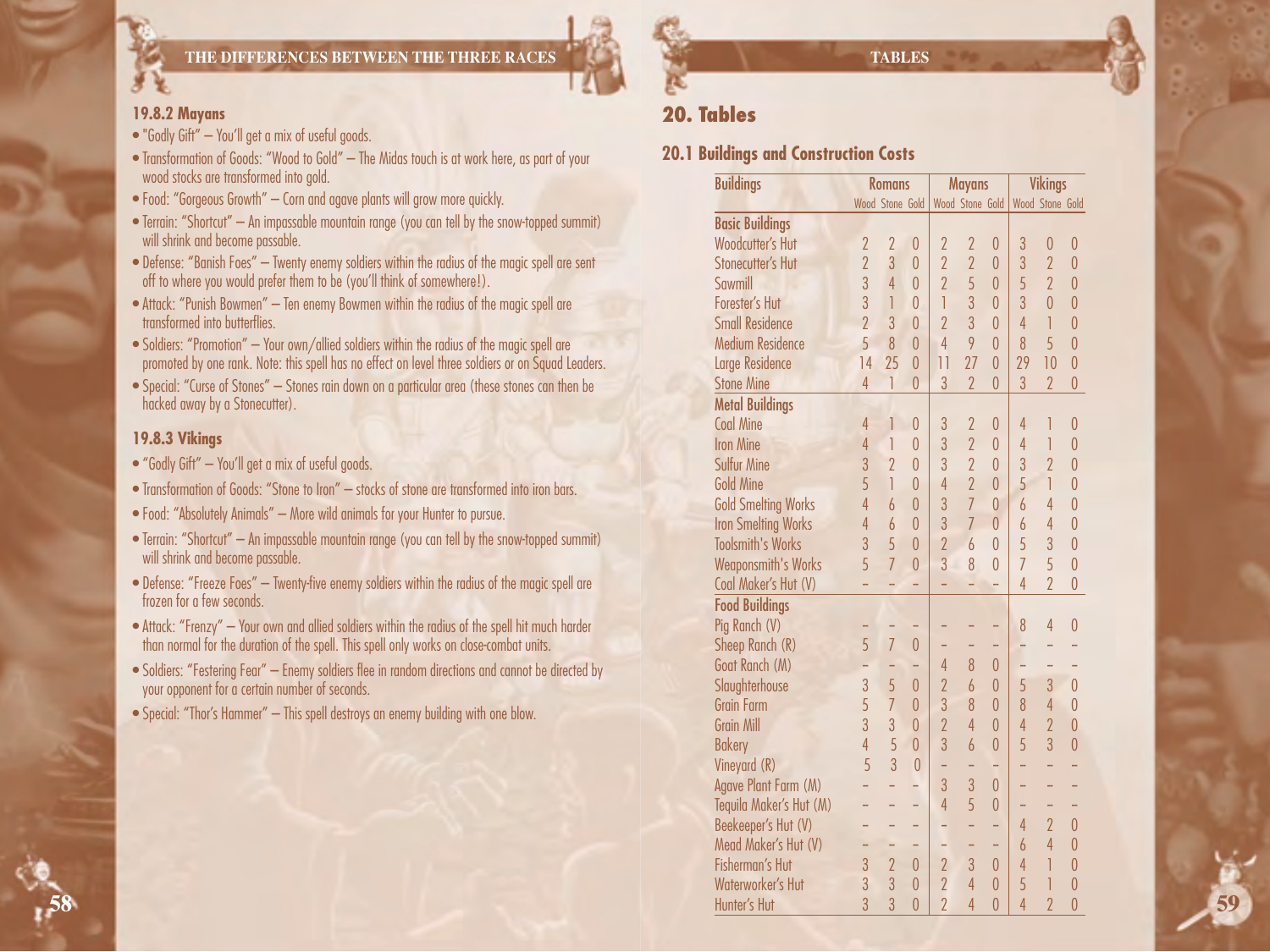$R_{\rm{c}}$ 

飛

| <b>Buildings</b>            |                | <b>Romans</b>   |                |                          | <b>Mayans</b>  |                | <b>Vikings</b> |                 |                |
|-----------------------------|----------------|-----------------|----------------|--------------------------|----------------|----------------|----------------|-----------------|----------------|
|                             |                | Wood Stone Gold |                | <b>Wood Stone Gold</b>   |                |                |                | Wood Stone Gold |                |
| <b>Town Buildings</b>       |                |                 |                |                          |                |                |                |                 |                |
| Marketplace                 |                | 5               | $\theta$       |                          | 5              | 0              | 2              | 4               | 0              |
| <b>Donkey Ranch</b>         | 5              | $\overline{7}$  | $\theta$       | 3                        | 9              | $\overline{0}$ | 8              | 4               | 0              |
| Harbor                      | $\overline{2}$ | 4               | $\theta$       | 1                        | 4              | 0              | 4              | $\overline{2}$  | 0              |
| <b>Small Temple</b>         | $\overline{1}$ | 6               | 1              | 4                        | 8              |                | 8              | 5               |                |
| Large Temple                | 10             | 11              | $\overline{2}$ | $\overline{7}$           | 12             | $\overline{2}$ | 14             | 7               | $\overline{2}$ |
| <b>Storage Area</b>         | $\overline{2}$ | $\overline{2}$  | $\overline{0}$ | $\overline{2}$           | $\overline{2}$ | $\overline{0}$ | $\overline{2}$ | $\overline{2}$  | $\overline{0}$ |
| Shipyard                    | 3              | 5               | 0              |                          | $\overline{6}$ | 0              | 5              | $\overline{3}$  | 0              |
| <b>Military Buildings</b>   |                |                 |                |                          |                |                |                |                 |                |
| <b>Barracks</b>             | 4              | 5               | $\theta$       | 3                        | 6              | 0              | 6              | 3               | 0              |
| <b>Small Tower</b>          | $\overline{2}$ | 3               | $\theta$       | $\overline{\phantom{a}}$ | 3              | 0              | 3              | $\overline{2}$  | $\theta$       |
| Large Tower                 | 5              | 5               | 0              | 4                        | $\overline{6}$ | $\overline{0}$ | $\overline{b}$ | 4               | $\overline{0}$ |
| <b>Lookout Tower</b>        | 3              | 3               | $\overline{0}$ | $\overline{2}$           | $\overline{4}$ | $\overline{0}$ | 4              | $\overline{2}$  | 0              |
| Castle                      | 8              | 12              | $\theta$       | 6                        | 14             | $\overline{0}$ | 12             | 8               | $\overline{0}$ |
| <b>Vehicle Hall</b>         | 5              | 6               | 0              | 4                        | $\overline{7}$ | 0              | $\overline{1}$ | 4               | 0              |
| <b>Healer's Quarters</b>    | 3              | 3               | 0              | $\overline{\phantom{a}}$ | 4              | $\overline{0}$ | 4              | $\overline{2}$  | N              |
| Ammo Maker's Hut (R)        | 4              | 4               | $\Omega$       |                          |                |                |                |                 |                |
| Gunpowder Maker's Works (M) |                |                 |                | 3                        | 5              | $\overline{0}$ |                |                 |                |
| . <b>. .</b>                |                |                 |                |                          |                |                |                |                 |                |

## **20.2 Occupations**

| <b>Basic Occupations</b> | Tool                |  |
|--------------------------|---------------------|--|
| Carrier                  | <b>None</b>         |  |
| Digger                   | <b>Shovel</b>       |  |
| <b>Builder</b>           | <b>Hammer</b>       |  |
| <b>Other Occupations</b> | Tool                |  |
| Agave Farmer (M)         | <b>None</b>         |  |
| Ammo Maker (R)           | <b>None</b>         |  |
| <b>Baker</b>             | <b>None</b>         |  |
| Beekeeper (V)            | <b>None</b>         |  |
| <b>Butcher</b>           | Axe                 |  |
| Coal Maker (V)           | <b>None</b>         |  |
| <b>Donkey Rancher</b>    | <b>None</b>         |  |
| Fisherman                | <b>Fishing Pole</b> |  |
| Forester                 | <b>None</b>         |  |
| Goat Rancher (M)         | <b>None</b>         |  |
| <b>Grain Farmer</b>      | Scythe              |  |
| <b>Grain Miller</b>      | <b>None</b>         |  |
| Gunpowder Maker (M)      | <b>None</b>         |  |
| Hunter                   | Bow                 |  |
| Miner                    | Pickaxe             |  |

## Mead Maker (V) None<br>Pia Rancher (V) None Pig Rancher (V) None<br>Sawmill Worker Saw Sawmill Worker<br>Shipbuilder Saw<br>Shipbuilder Hammer Shipbuilder Hamm<br>Sheep Rancher (R) Mone Sheep Rancher (R) None<br>Smelter None Smelter None<br>Smith None Smith None<br>Stonecutter Pickaxe Stonecutter Temple Servant None<br>Teavila Maker (M) None Tequila Maker (M)<br>Vehicle Maker Hammer/Saw Vintner (R) None<br>Woodcutter Axe Woodcutter Specialists Tool<br>Geologist Hammer Geologist Hammer<br>Pioneer Shovel Pioneer Shove<br>Thief None Thief<br>Saboteur Shovel and Pickaxe<br>Shovel Gardener Military Weapon<br>Swordsman Sword Swordsman Sword Levels 1 to 3<br>
Bow Row Levels 1 to 3 Bow<br>Blowgun Levels 1 to 3 Blowgun Warrior (M) Blowgun<br>
Medic (R) Sword Sword Levels 1 to 3<br>Battle Axe Levels 1 to 3 Axe Warrior (V) Squad Leader **Armor** Healer None<br>Priest None Priest **20.3 Ships and Vehicles** Ships Weapon<br>Ferry None Ferry None<br>Trade Ship None Trade Ship None Warship  $(R)$ Warship (M) Firespitter Warship (V) Thor's Hammer Vehicle Race<br>Cart Roma Romans, Mayans, Vikings<br>Romans Catapult Romans<br>Firespitter Mayans Firespitter **TABLES**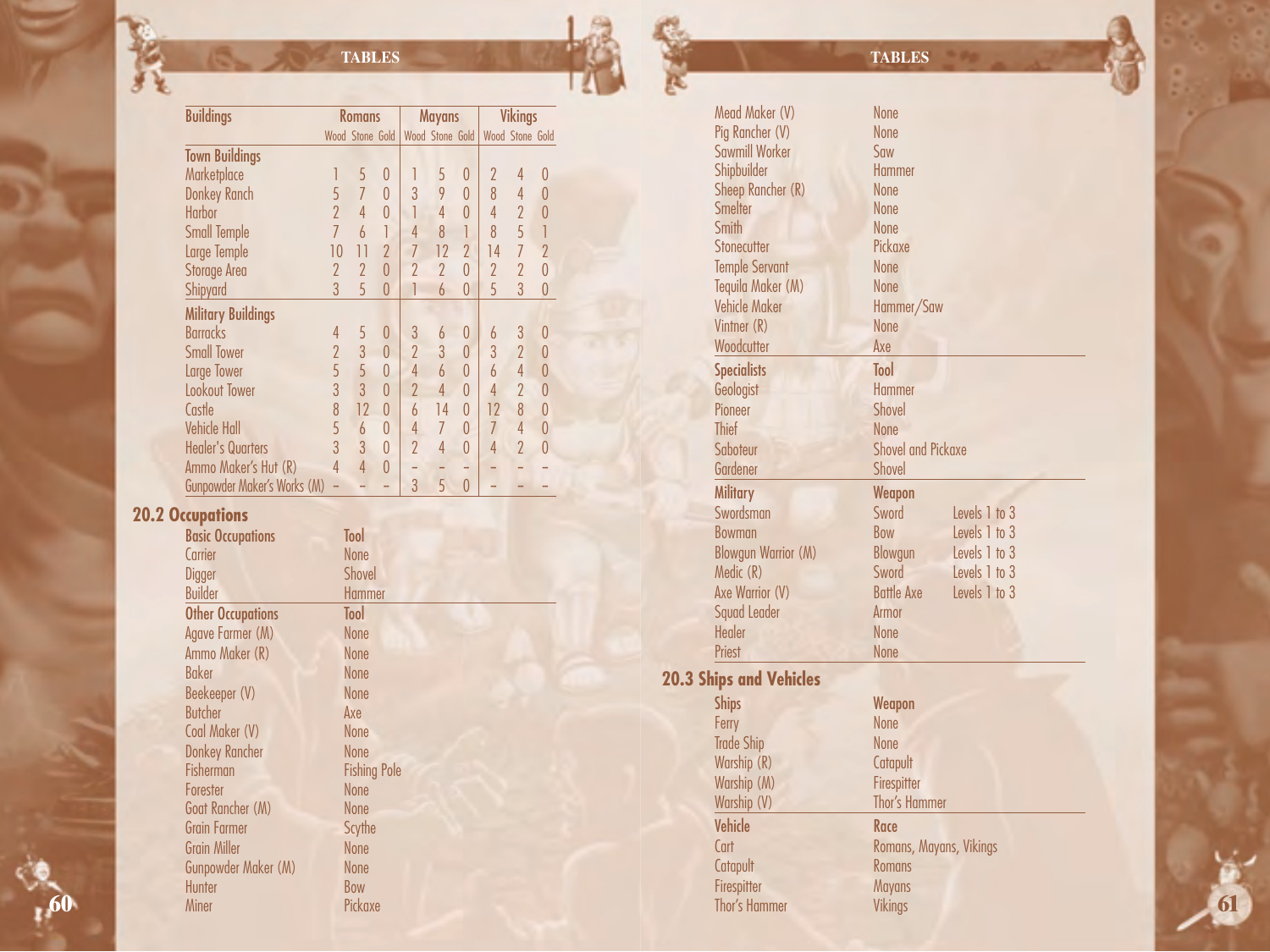## **TABLES**

## **20.4 Tools and Weapons**

| <b>Tool/Weapon</b>  | Used by                                        |
|---------------------|------------------------------------------------|
| Hammer              | Builder, Geologist, Shipbuilder, Vehicle Maker |
| <b>Shovel</b>       | Digger, Gardener, Pioneer, Saboteur            |
| Pickaxe             | Miner, Stonecutter, Saboteur                   |
| Axe                 | Woodcutter, Butcher                            |
| <b>Fishing Pole</b> | Fisherman                                      |
| Scythe              | <b>Grain Farmer</b>                            |
| Saw                 | Sawmill Worker, Vehicle Maker                  |
| Sword               | Swordsman, Medic                               |
| Blowgun             | <b>Blowgun Warrior</b>                         |
| Bow                 | Bowman, Hunter                                 |
| <b>Battle Axe</b>   | <b>Axe Warrior</b>                             |

## **20.5 Goods**

| Good                | <b>Origin</b>               |
|---------------------|-----------------------------|
| Agave Plants        | <b>Agave Farm</b>           |
| <b>Ammunition</b>   | <b>Ammo Maker's Works</b>   |
| Armor               | <b>Weaponsmith's Works</b>  |
| Ахе                 | <b>Weaponsmith's Works</b>  |
| Blowgun             | <b>Weaponsmith's Works</b>  |
| Bow                 | <b>Weaponsmith's Works</b>  |
| <b>Bread</b>        | <b>Bakery</b>               |
| Coal                | Coal Mine/Coal Maker's Hut  |
| Fish                | <b>Fisherman's Hut</b>      |
| <b>Fishing Pole</b> | <b>Toolsmith's Works</b>    |
| Flour               | <b>Grain Mill</b>           |
| Gold                | <b>Gold Smelting Works</b>  |
| Gold Ore            | Gold Mine                   |
| Grain               | <b>Grain Farm</b>           |
| Hammer              | <b>Toolsmith's Works</b>    |
| Honey               | Beekeeper's Hut             |
| Iron                | <b>Iron Smelting Works</b>  |
| Iron Ore            | <b>Iron Mine</b>            |
| Logs                | Woodcutter                  |
| Mead                | <b>Mead Maker's Hut</b>     |
| Meat                | Slaughterhouse/Hunter's Hut |
| Pickaxe             | <b>Toolsmith's Works</b>    |
| Planks              | Sawmill                     |
| Saw                 | <b>Toolsmith's Works</b>    |

| <b>Origin</b>               |
|-----------------------------|
| <b>Agave Farm</b>           |
| <b>Ammo Maker's Works</b>   |
| <b>Weaponsmith's Works</b>  |
| <b>Weaponsmith's Works</b>  |
| <b>Weaponsmith's Works</b>  |
| <b>Weaponsmith's Works</b>  |
| <b>Bakery</b>               |
| Coal Mine/Coal Maker's Hut  |
| <b>Fisherman's Hut</b>      |
| <b>Toolsmith's Works</b>    |
| <b>Grain Mill</b>           |
| <b>Gold Smelting Works</b>  |
| <b>Gold Mine</b>            |
| <b>Grain Farm</b>           |
| <b>Toolsmith's Works</b>    |
| Beekeeper's Hut             |
| <b>Iron Smelting Works</b>  |
| <b>Iron Mine</b>            |
| Woodcutter                  |
| <b>Mead Maker's Hut</b>     |
| Slaughterhouse/Hunter's Hut |
| <b>Toolsmith's Works</b>    |
| Sawmill                     |
| <b>Toolsmith's Works</b>    |

## Scythe Toolsmith's Works Shovel Toolsmith's Works<br>Stones Stonecutter's Hut/ Stones Stonecutter's Hut/Mine<br>Sulfur Sulfur Mine Sulfur Sulfur Aine<br>Sword Weaponsmit Weaponsmith's Works Tequila Tequila Maker's Works Waterworker's Hut Wine **Vineyard 20.6 THE SETTLERS IV: Keyboard/Mouse Functions** Key Function Esc Quit Game/End chat message<br>
CTRL-S Quick save CTRL-S Quick save<br>
Q, W, E, R, T Correspond Correspond to the five submenus of the BUILD menu (Q=Basic Buildings; T=Military Buildings) A, S, D, F Correspond to the four submenus of the **SETTLERS** menu (A=Settler Statistics; F=Find Settler) Z, X, C Production menus (Z=Goods menu, C=Transport Prorities) Return **Activates Chat line, press the key again to** send the message. Esc cancels message. Space Jump to the current message<br>
P. Pause Switch pause on/off Switch pause on/off H, Home Jump to the start position<br>Arrow keys Scroll in the corresponding Scroll in the corresponding direction Page Up, Numeric Pad - Zoom in<br>Page Down, Numeric Pad + Zoom out Page Down, Numeric Pad + LMB + RMB Zoom F1, ? Html help<br>F2-F4 Switch scr Switch screen resolution (800 x 600, 1024 x 768, 1280 x 1024) F6 Opens the team menu<br>F7 Show/hide clock Show/hide clock **Print screen** Produces a JPEG Screenshot in the "Grab" directory Tab Hold the key down to speak via voice chat<br>
The O Select the group designated with that number Select the group designated with that number (pressing twice centers the screen on that group) **63 TABLES**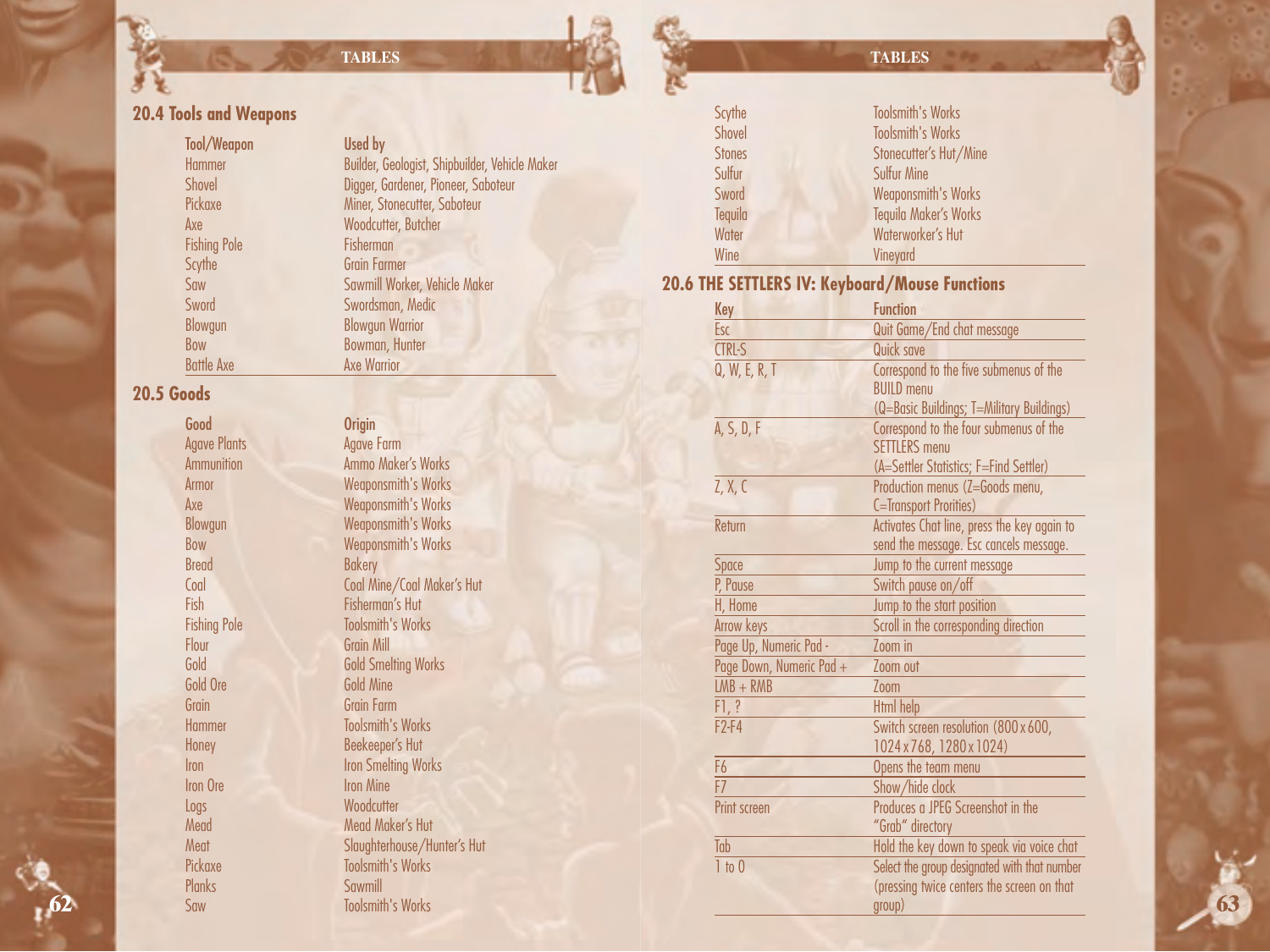## **TABLES**

| CTRL 1 to 0      | Designate selected settlers to groups         |
|------------------|-----------------------------------------------|
|                  | 1 through 0                                   |
|                  |                                               |
| <b>Backspace</b> | <b>Exclude healthy soldiers</b>               |
|                  | from the selection                            |
| <b>LMB</b>       | Select/deselect unit(s)                       |
| <b>CTRL LMB</b>  | Add unit(s) to selection                      |
| Shift LMB        | Select units of the same type in the vicinity |
| Alt LMB          | Select units of the same type in the sector   |
| <b>RMB</b>       | Go to this location and carry out the default |
|                  | activity. In the construction menu:           |
|                  | RMB on a building: jumps to that building     |
| <b>Alt RMB</b>   | Go to the location                            |
| <b>CTRL RMB</b>  | Patrol between the current position           |
|                  | and the new position where you click          |
| <b>Shift RMB</b> | Set waypoint                                  |
|                  |                                               |

 $LMB = Left$  mouse button RMB = Right mouse button

 $\sqrt{2}$ 

**64**

## **Producer**

Thomas Hertzler **Heads of Development** Hans-Jürgen Brändle

Erik Simon

**Game Design** Hans-Jürgen Brändle Rainer Foetzki

Torsten Hess Thorsten Mutschall Marcus Pukropski Erik Simon

**Programming**

*AI* Stefan Maton Dietmar Meschede Volker Stang *Graphics Engine* Marcus Pukropski *GUI* Michael Haller *Logic* Rainer Foetzki Dietmar Meschede *Mainframe* Thomas Wiesinger *Network* Jan Sebald Thomas Wiesinger

*Sound* Philipp Kursawe Stefan Pfafferott *Tools* Philipp Kursawe Stefan Maton Marcus Pukropski Thomas Wiesinger

## **CREDITS**

*Additional Programming* Christian Jungen Frank Lucht Stefan Maton

## **Graphics** *Art Director*

Torsten Hess *Buildings* **Toby Charlton** Michael Filipowski Joachim Walther

*Figures* Marko Giertolla Thorsten Mutschall Thorsten Wallner *GUI* Joachim Walther *Objects and Textures* Michael Filipowski Torsten Hess Thorsten Mutschall Marco Nagel Joachim Walther

*Scribbles* Joachim Walther

*Additional Graphics* Michael Haller

*3D-Sequences Story* Torsten Hess Thorsten Wallner Joachim Walther Wolfgang Walk

*3D Sequences Studio*

VCC Hamburg

*Direction* Prof. Markus Fischmann

*Animation Supervisor* Ariane Hedayati

*Compositing* Ralph Apfelbaum *Music & Sound Effects* Haiko Ruttmann

**Speech Production**

*Studio* Berliner Synchron

*Head of Production* Haiko Ruttmann

*Direction (German)* Rolf Klischewski Frank Turba Wolfgang Walk *Direction (English)* Erik Hansen Rolf Klischewski Wolfgang Walk *Speakers (German)* Thomas Danneberg Daniela Hoffman Joachim Kertzel Klaus Sonnenschein

*Speakers (English)* Albert Calvert Erik Hansen Shaun Lawton Marty Sander

*Data Wizards* Rolf Herzog Philipp Kursawe

*Map Design* Thomas "Eye" Dumrauf Marko Giertolla Dennis "BB Wolverine" Hillebrand G.A.R. "CC Dej" de Jong Nurlaili "Elly" Legimin Jörg "Abbadon" Niesenhaus Erik Simon Michael "Soc Moby Dick" Schmidt **65**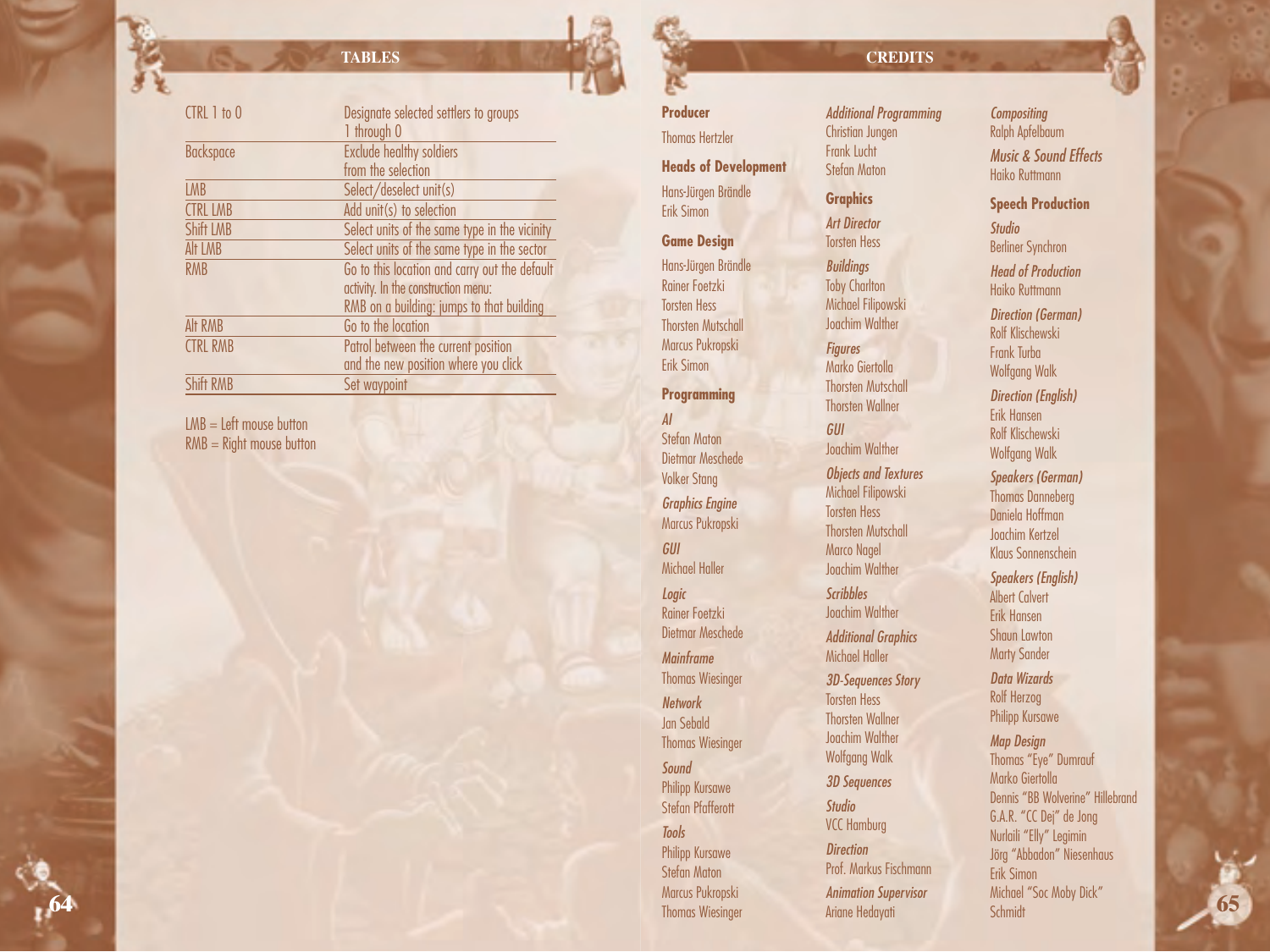#### *Tutorials* Peter Klass Armin Strobl Andreas Suika

*In-Game Text* Rolf Klischewski Oliver Silski

#### **Blue Byte Game Channel Team**

*Design* Richard Lyle Haiko Ruttmann Melanie Voit

*Programming* Boris Kravets Frank Lucht Richard Lyle Haiko Ruttmann Jan Sebald Melanie Voit

*Web Design* Michael Dreher Ralf Roehn James Ullrich

*Quality Assurance & Customer Support Manager* Jens "BB Proteuss" Beier

*Lead Testing* Till "BB Brus" Boos Darius "BB Luluman" Schippritt Thorsten "BB Rocker" Stranegger Andreas Suika

*In-House Beta Test Team* Arif "BB Hemres" Aydogan Ralph "BB Sabre Wulf" Bethke Marc "BB LoP" Bethke Martin "BB Scotty" Brammer Eike "BB Momma T" Böcker Stefan "BB Cleaner" Chabrowski Dogan "BB Snoop" Cinar Joachim Alexis "BB Barracuda" Fleischer **66** Peter Siedhoff **Fleischer** Peter Siedhoff **666 Peter Siedhoff 666 Peter Siedhoff** 

Daniel "BB Zorro" Giebels Dennis Alexander "BB Wolverine" Hillebrand Marco "BB Barbarossa" Haake David "BB Mad Tom" Hopmann Christian "BB Bunsenbrenner" Johrden Peter "BB Deep Though" Klaß Thomas "BB Calcium" Kudela René "BB Necrone" Kulka Dominik "BB Bela" Porten Markus Segeth Patrick "BB Pat" Stoica Sebastian "BB Elminster" **Tennbergen** Maik "BB Butch" Trawka André "BB Greenart" van Leyen Stefan "BB Puppetmaster" Völker Michael "BB 12vis" Unterhalt

**CREDITS**

*Community Manager* Waldemar "BB Contact" **Lindemann** 

*Manual* Dale Collins Oliver Silski

#### *Project Manager USA* David Lucca

*Translation to English*

Dale Collins Andrew Hayes *Localization Manager*

Oliver Silski

*Public Relations* John Coghlan Michael Domke Samantha Hertzler Stewart-Muir Communications (UK)

#### *Marketing* Sabina Becker Daniela Brinkschulte Samantha Hertzler Andreas Kähmer

*Packaging, Manual Layout, Design and Production* Sabina Becker Daniela Brinkschulte Samantha Hertzler Andreas Kähmer Manfred Kallweit Rike Poppe *Cover Illustration* Torsten Hess Tom Thiel *QA Assistant*  Oliver Blanck *Hotline Team* Jonas Asboe Katrin Eppinger Björn Fleischmann Thomas Geistert Tobias Grimm Stephan Illmer Juri Kuprat Peter Okorn Christian Pütz Benjamin Reckmann *Special Thanks to* Devon "Bosco" Farr Jason Habel Mark Hall Jeff Heyman Jürgen H. Krause Peter Reincke Marc Schroeder

225325

primagames.com

SOPPICI

TMA-

Manfred Kallweit Mike Nielsen Rike Poppe *Sales* David Bayliss Helge Borgarts Jim Harrod Nicole Stiefken

## **The Official Strategy Guide CERTIFICANT HIM I M**

#### **PRIMA'S OFFICIAL STRATEGY GUIDE**

**Full-color Illustrations!** 

Waikthrough for Every Campaign!

原光

**Tips to Defeat the Dark Tribe** 

**Available in Stores and Online!**